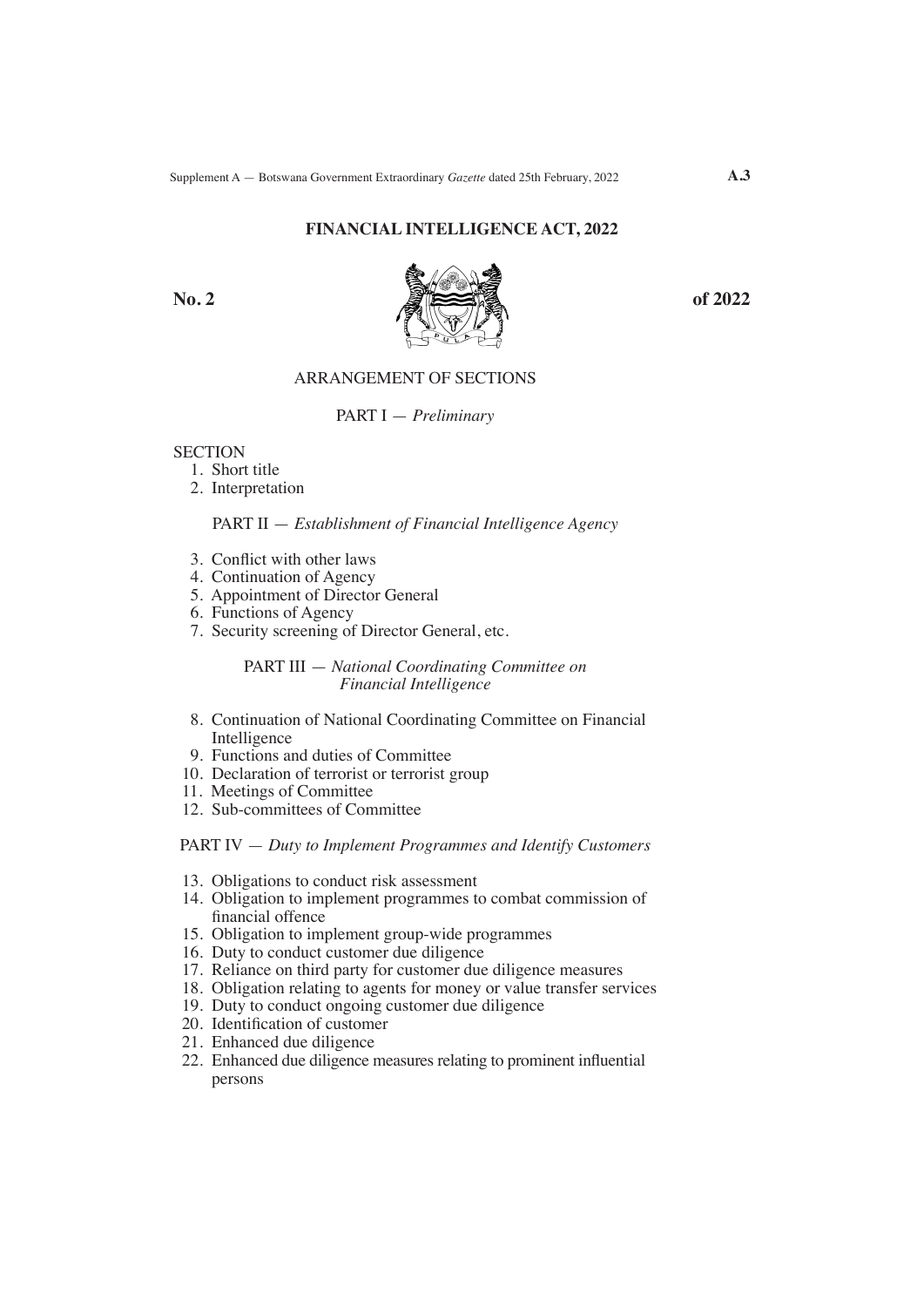- 23. Enhanced due diligence measures relating to beneficiaries of life insurance services
- 24. Enhanced due diligence measures relating to cross border correspondent banking
- 25. Prohibition of anonymous accounts
- 26. Prohibition of shell banks
- 27. Prohibition of establishing or maintaining business relationship with terrorist or member of terrorist group
- 28. Simplified customer due diligence measures
- 29. Monitoring complex, unusual and high risk transactions
- 30. Failure to complete customer due diligence

#### PART V — *Keeping of Records*

- 31. Keeping of records
- 32. Period of record keeping
- 33. Records kept by third party
- 34. Admissibility of electronic records
- 35. Offences relating to records
- 36. Access to records of specified party
- 37. Analysis of information

#### PART VI — *Reporting Obligation and Cash Transactions*

- 38. Reporting of suspicious transactions
- 39. Cash transactions above prescribed limit
- 40. General reporting
- 41. Conveyance of cash
- 42. Wire transfer
- 43. Content of suspicious transaction report
- 44. Continuation of transaction
- 45. Interruption of transaction by Agency
- 46. Offences relating to reporting
- 47. Indemnity of person making report
- 48. Offences for non-compliance

PART VII — *Referral, Supervision and Exchange of Information*

- 49. Obligations of supervisory authorities
- 50. Offence for failure to prevent criminals from holding controlling interest
- 51. Obligations of accountable institutions
- 52. Receipt of information by Agency
- 53. Referral of information by Agency
- 54. Referral of information by supervisory authority
- 55. Membership of international financial organisation
- 56. Certificate issued by Agency
- 57. Information held by Agency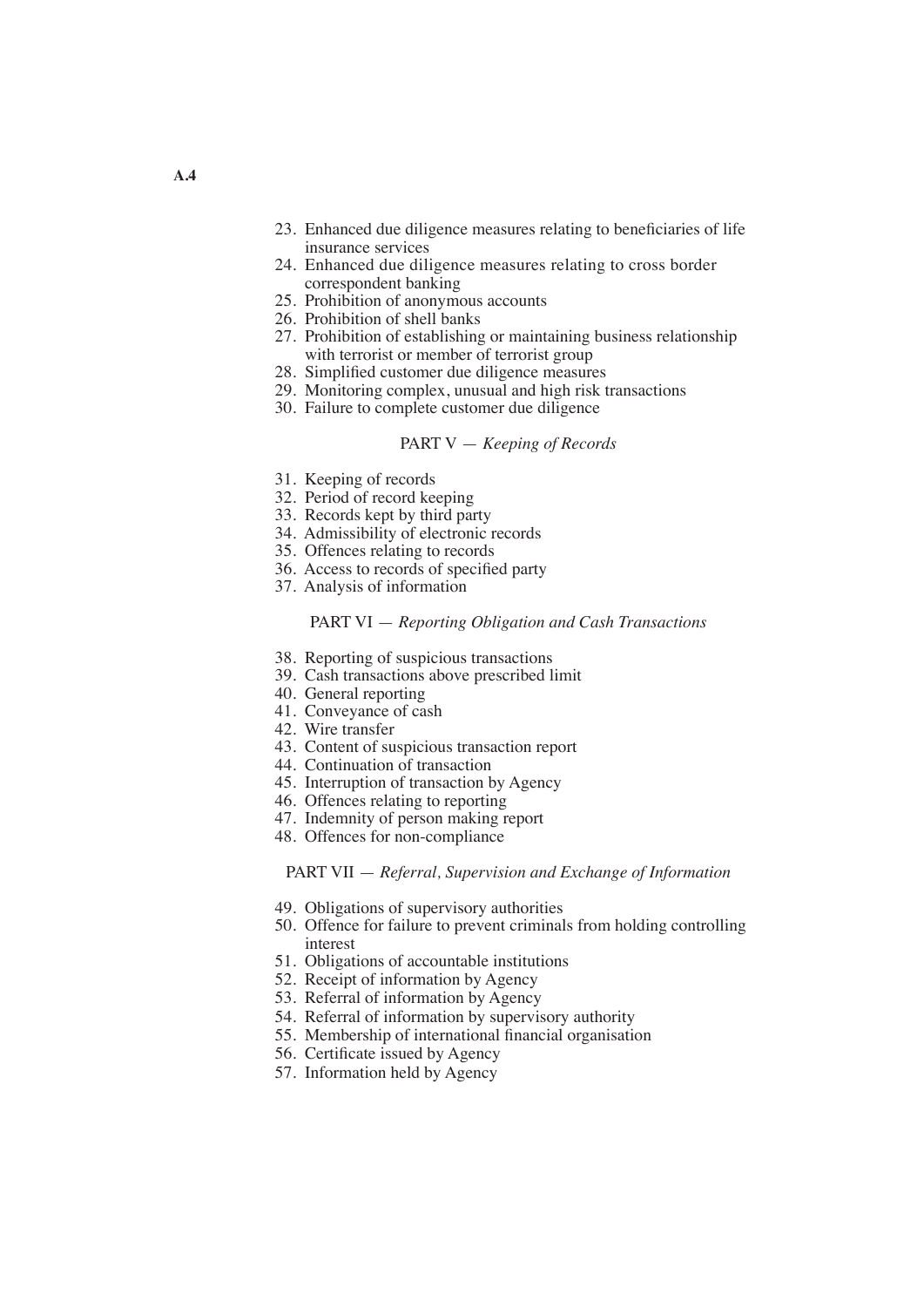- 58. Confidentiality by Director General, etc.
- 59. Confidentiality by third parties
- 60. Indemnity of Director General, etc.
- 61. Power to amend Schedules
- 62. Annual report
- 63. Regulations
- 64. Repeal of Cap. 08:07

65. Savings Schedule I Schedule II Schedule III

**An Act to re-enact with amendments the Financial Intelligence Act; to continue the establishment of the Financial Intelligence Agency and re-constitute the National Coordinating Committee on Financial Intelligence as a high level committee; to provide for third parties to perform certain customer due diligence measures on behalf of specified parties; to enable the Financial Intelligence Agency to initiate an analysis of information based on information in its own possession or information received from other sources to establish a suspicious transaction, and for matters connected therewith and incidental thereto.**

*Date of Assent*: 25.02.2022 *Date of Commencement*: 25.02.2022 ENACTED by the Parliament of Botswana.

#### PART I — *Preliminary*

- **1.** This Act may be cited as the Financial Intelligence Act, 2022.
- **2.** In this Act, unless the context otherwise requires
	- "accountable institution" means a person referred to in Schedule III;
	- "act of terrorism" has the same meaning assigned to it under the Counter-Terrorism Act;
	- "Agency" means the Financial Intelligence Agency continued under section 4;
	- "anonymous account" means an account which cannot be linked to any person or be traced to any customer;
	- "ammunition" has the same meaning assigned to it under the Arms and Ammunition Act;
	- "arms" has the same meaning assigned to it under the Arms and Ammunition Act;
	- "beneficial owner" means a natural person who ultimately owns or controls a customer or a natural person on whose behalf a transaction is being conducted, including a natural person who exercises ultimate effective control over a legal person or arrangement, such that —

Short title Interpretation

Cap. 08:08

Cap. 24:01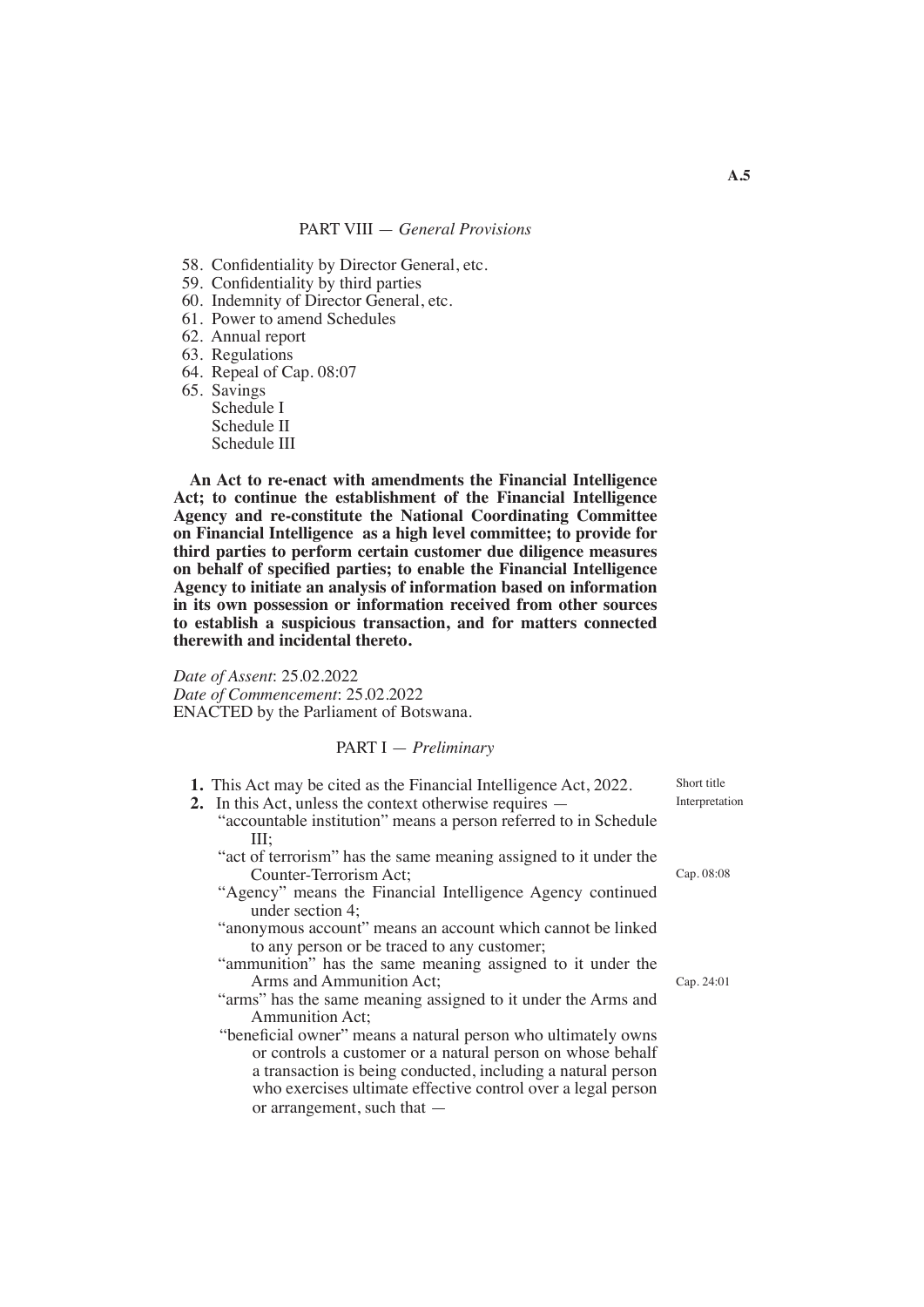- (*a*) in relation to a legal person
	- (i) is a natural person who either directly or indirectly holds such percentage of shares, as may be prescribed, voting rights or other ownership interest:

 Provided that to the extent that there is doubt as to whether the person identified hereunder is the beneficial owner or where no natural person is identified as the beneficial owner, the natural person exercising control of the legal person through other means shall be the beneficial owner, or

- (ii) is a person who holds the position of senior managing official where no natural person was identified as a beneficial owner in terms of subparagraph (i);
- (*b*) in relation to a trust, is
	- (i) the settlor,
	- (ii) a trustee,
	- (iii) a protector, if any,
	- (iv) a beneficiary of a trust, or a class of beneficiaries, where the individuals benefiting from the trust have yet to be determined, or
	- (v) any other natural person exercising ultimate effective control over the trust by means of direct or indirect ownership or by other means, such as when he or she has the power, alone or jointly with another person or with the consent of another person, to  $-$ 
		- (*aa*) dispose of, advance, lend, invest, pay or apply trust property or property of the trust,
		- (*bb*) vary or terminate the trust,
		- (*cc*) add or remove a person as a beneficiary or from a class of beneficiaries,
		- (*dd*) appoint or remove a trustee or give another person control over the trust, or
		- (*ee*) direct, withhold consent or overrule the exercise of a power referred to in subparagraphs (*aa*) – (*dd*);
- (*c*) in relation to other legal arrangements similar to trusts, is the natural person holding equivalent or similar positions to those referred to in paragraph (*b*); and
- $(d)$  in the case of insurance, is the ultimate beneficiary of proceeds of a life insurance policy or other related investment services when an insured event covered by the policy occurs;
- "business relationship" means any arrangement made between a customer and a specified party or accountable institution where the purpose or effect of the arrangement is to facilitate an occasional, frequent, habitual or regular course of dealing between the customer and specified party or accountable institution;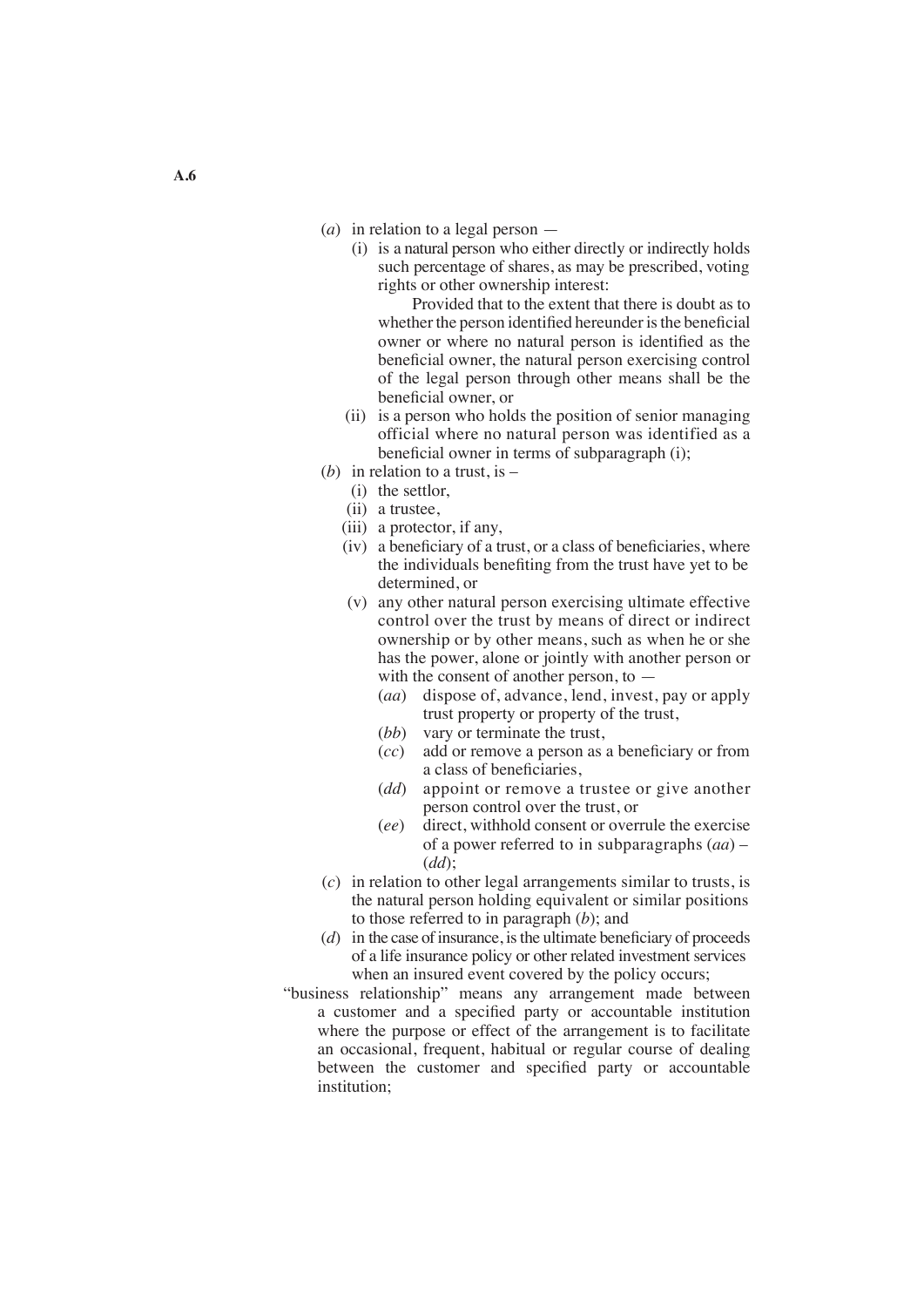- "cash" means coin and paper money of Botswana or of another country that is designated as a legal tender and that circulates as, and is customarily used and accepted as, a medium of exchange in the country of issue;
- "close associate" means a person who is closely connected to another person socially, professionally or through business interests or activities;
- "Committee" means the National Coordinating Committee on Financial Intelligence continued under section 8;
- "comparable body" means a body outside Botswana with functions similar to those of the Agency;
- "competent authority" means a public authority with designated responsibilities for combating financial offences;

"competent United Nations body" means —

- (*a*) the SecurityCouncil SanctionsCommittee established pursuant to the following Resolutions —<br>
(i) Resolution 1267 of 1999,<br>
(ii) Resolution 1989 of 2011, and
	-
	-
	- (iii) Resolution 2253 of 2015;
- (*b*) the SecurityCouncil SanctionsCommittee established pursuant to Resolution 1988 of 2011;
- (*c*) the SecurityCouncil SanctionsCommittee established pursuant to Resolution 1718 of 2006; and
- (*d*) the Security Council when it acts under Chapter VII of the Charter of the United Nations in adopting targeted financial sanctions related to the prevention, suppression, disruption and financing of the proliferation of weapons of mass destruction;
- "correspondent banking" means the provision of banking services by one bank to another;
- "councillor" has the same meaning assigned to it under the Local Cap. 40:01 Government Act;
- "credible sources" means any independent and reliable source of information such as international institutions, authoritative publications and mutual evaluation or detailed assessment reports;
- "customer" includes, a natural person, unincorporated body, legal arrangement, legal person or body corporate who has entered into or is in the process of entering into a —
	- (*a*) business relationship; or
	- (*b*) single transaction,
		- with a specified party or an accountable institution;
- "customer due diligence" means the process where relevant information about the customer is collected and evaluated for any potential risk of commission of a financial offence;
- "designated person" means any person, entity or group that has been designated by a competent United Nations body as a person, entity or group against whom member states must take action for the prevention and combating of any activity specified in the applicable resolution;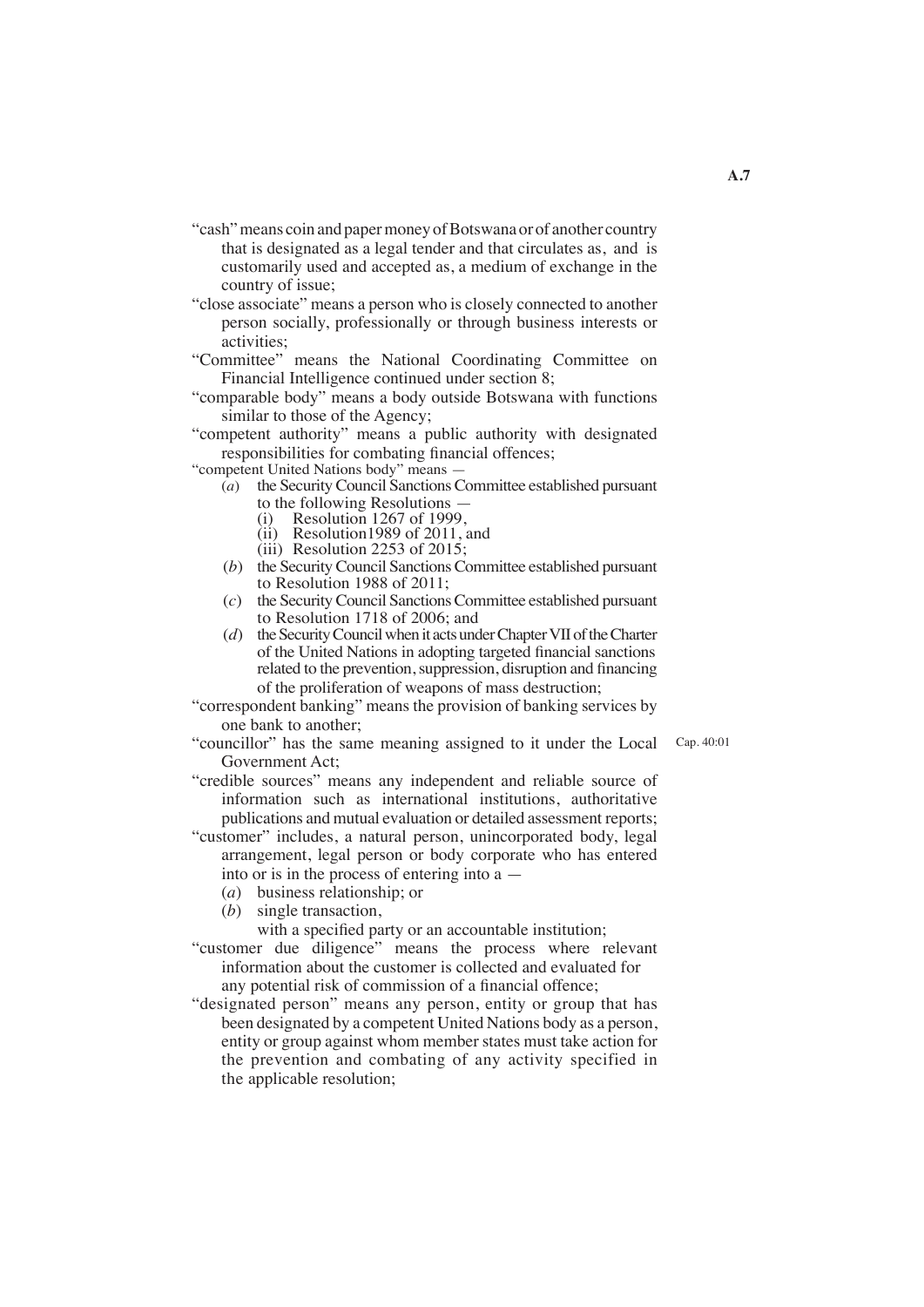"Director General" means the Director General of the Agency;

- "Directorate" means the Directorate of Intelligence and Security Service established under the Intelligence and Security Service Act;
- "EgmontGroup"means an international body of financial intelligence units that serves as a platform for the secure exchange of expertise and financial intelligence to combat financial offences;
- "enhanced due diligence" means higher level of due diligence required to mitigate the increased risk of commission of financial offence;
- "financial institution" includes a bank as defined under the Banking Act, a building society as defined under the Building Societies Act or a non-bank financial institution as defined under the Non-Bank Financial Institutions Regulatory Authority Act;
- "financial offence" means money laundering, financing of terrorism, financing of proliferation or financing illicit dealing in arms or ammunition;
- "fund" has the same meaning assigned to it under the Proceeds and Instruments of Crime Act;
- "group-wide" means a group that consists of a parent company or any other legal person exercising control and coordinating functions over the members of the group for the application of group supervision, together with branches or subsidiaries that are subject to anti-money laundering or counter financing of terrorism policies and procedures at the group level;
- "guidance notes" means guidance, instructions or recommendations issued by the Agency or supervisory authority to assist a specified party or an accountable institution to comply with the provisions of this Act;
- "high risk business" means a business —
- (*a*) incorporated in a high risk jurisdiction;
- (*b*) having a business relationship with a business situated in a high risk jurisdiction;
- (*c*) dealing in goods, services or commodities that present a high risk for financial offence;
- (*d*) that has a business relationship with other businesses that appear on the sanction list;
- (*e*) that is subject to or has been a subject of an investigation by an investigatory or supervisory authority; or
- (*g*) that is managed by a person who is the subject of an investigation by an investigatory or supervisory authority;
- "high risk jurisdiction" means a country that  $-$
- (*a*) is identified by the Financial Action Task Force or any such similar body as having no or weak regime on anti-money laundering, counter-financing of proliferation and counter illicit dealing in arms or ammunition;
- (*b*) is subject to sanctions, embargos or similar measures issued by the United Nations Security Council; or

Cap. 23:02

Cap. 46:04 Cap. 46:08 Cap. 42:03

Cap. 08:03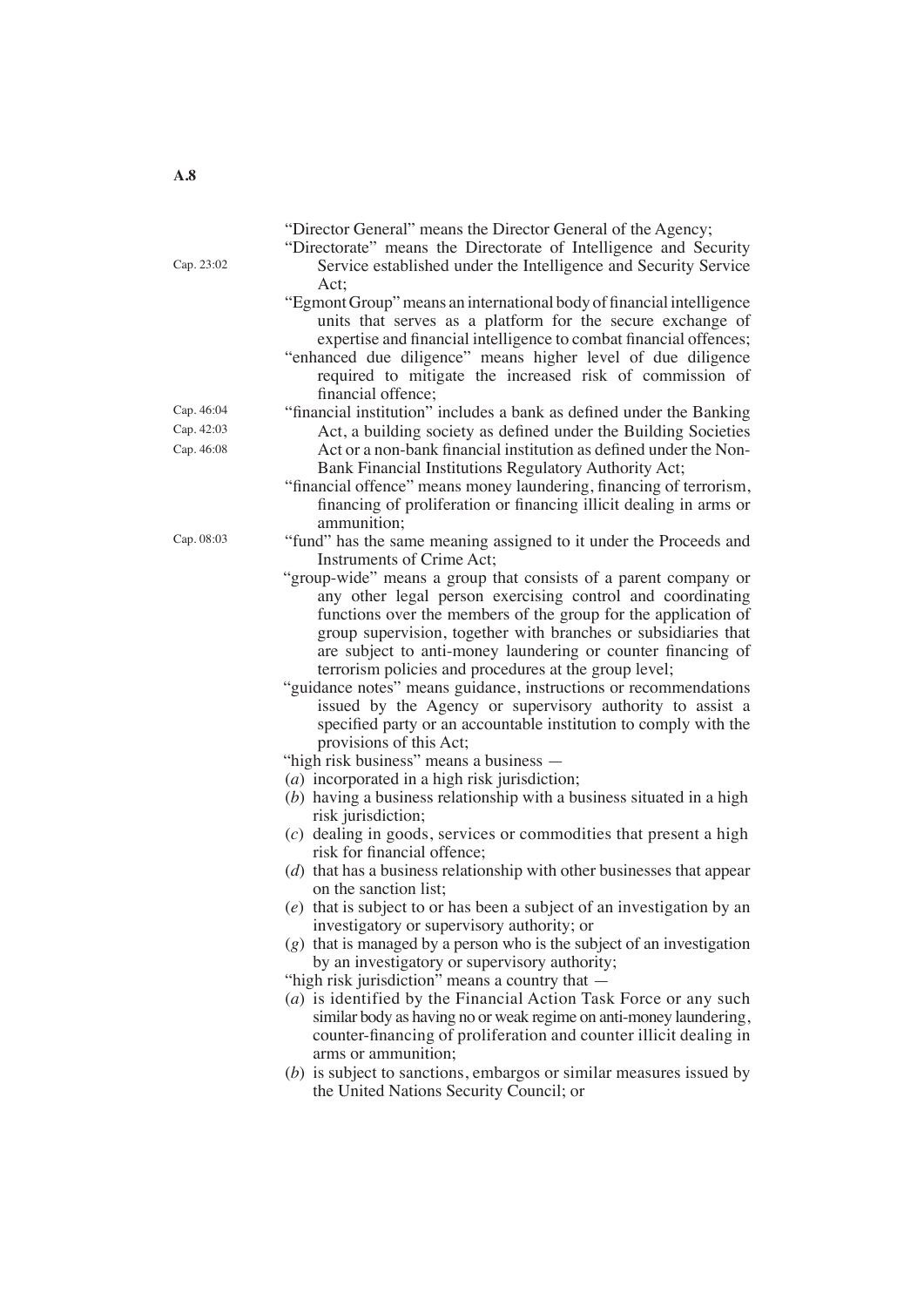| (c) provides funding or support for terrorist activities or finances<br>proliferation or illicit dealings in arms or ammunition or a |            |
|--------------------------------------------------------------------------------------------------------------------------------------|------------|
| country that allows high risk business;                                                                                              |            |
| "immediate member of the family" means a spouse, son, daughter,                                                                      |            |
| sibling or parent;                                                                                                                   |            |
| "Kgosi" has the same meaning assigned to it under the Bogosi Act;                                                                    | Cap. 41:01 |
| "illicit dealing in arms or ammunition" means a contravention of any                                                                 |            |
| of the provisions of Parts IV to VI of the Arms and Ammunition                                                                       |            |
| Act:                                                                                                                                 |            |
| "investigatory authority" means an authority empowered by an Act                                                                     |            |
| of Parliament to investigate or prosecute unlawful activities;                                                                       |            |
| "judicial officer" has the same meaning assigned to it under the Penal                                                               | Cap. 08:01 |
| Code;                                                                                                                                |            |
| "legal arrangement" means trusts or other similar arrangement;                                                                       |            |
| "money laundering" has the same meaning assigned to it under the                                                                     |            |
| Proceeds and Instruments of Crime Act;                                                                                               |            |
| "non-profit organisation" means a Society registered under the                                                                       |            |
| Societies Act;                                                                                                                       | Cap. 18:01 |
| "NBC weapons" means —                                                                                                                |            |
| $(a)$ nuclear explosive device as defined in the Nuclear Weapons                                                                     | Cap. 24:05 |
| (Prohibition) Act;                                                                                                                   |            |
| $(b)$ biological or toxin weapons as defined in the Biological and                                                                   | Cap. 24:06 |
| Toxin Weapons (Prohibition) Act; or                                                                                                  |            |
| $(c)$ chemical weapons as defined in the Chemical Weapons                                                                            | Cap. 24:04 |
| (Prohibition) Act;                                                                                                                   |            |
| "national risk assessment" means appropriate steps that the country                                                                  |            |
| takes to identify and assess financial offence risk for the country                                                                  |            |
| on an ongoing basis, in order to -                                                                                                   |            |
| $(a)$ inform potential changes to the country's anti-money laundering,                                                               |            |
| counter financing of terrorism, counter financing of proliferation                                                                   |            |
| regime and counter illicit dealings in arms or ammunition,                                                                           |            |
| including legislative changes and other measures; and                                                                                |            |
| $(b)$ assist in allocation and prioritisation of anti-money laundering,                                                              |            |
| counter financing of terrorism, counter financing of proliferation                                                                   |            |
| and counter illicit dealings in arms or ammunition resources;                                                                        |            |
| "nationally listed person" means a person, entity or structured                                                                      |            |
| group that the Minister has by order, issued under section 10 (2),                                                                   |            |
| listed as a person, entity or group against whom authorities                                                                         |            |
| in Botswana must take action for the prevention and combating                                                                        |            |
| of terrorism, terrorism financing or financing of proliferation;                                                                     |            |
| "proliferation" has the same meaning assigned to it under the Counter                                                                |            |
| Terrorism Act;                                                                                                                       |            |
| "prominent influential person" means a person who is or has been                                                                     |            |
| entrusted with public functions within Botswana or by a foreign                                                                      |            |
| country, his or her close associates or immediate member of the                                                                      |            |
|                                                                                                                                      |            |

family or an international organisation and includes —

08:01

**A.9**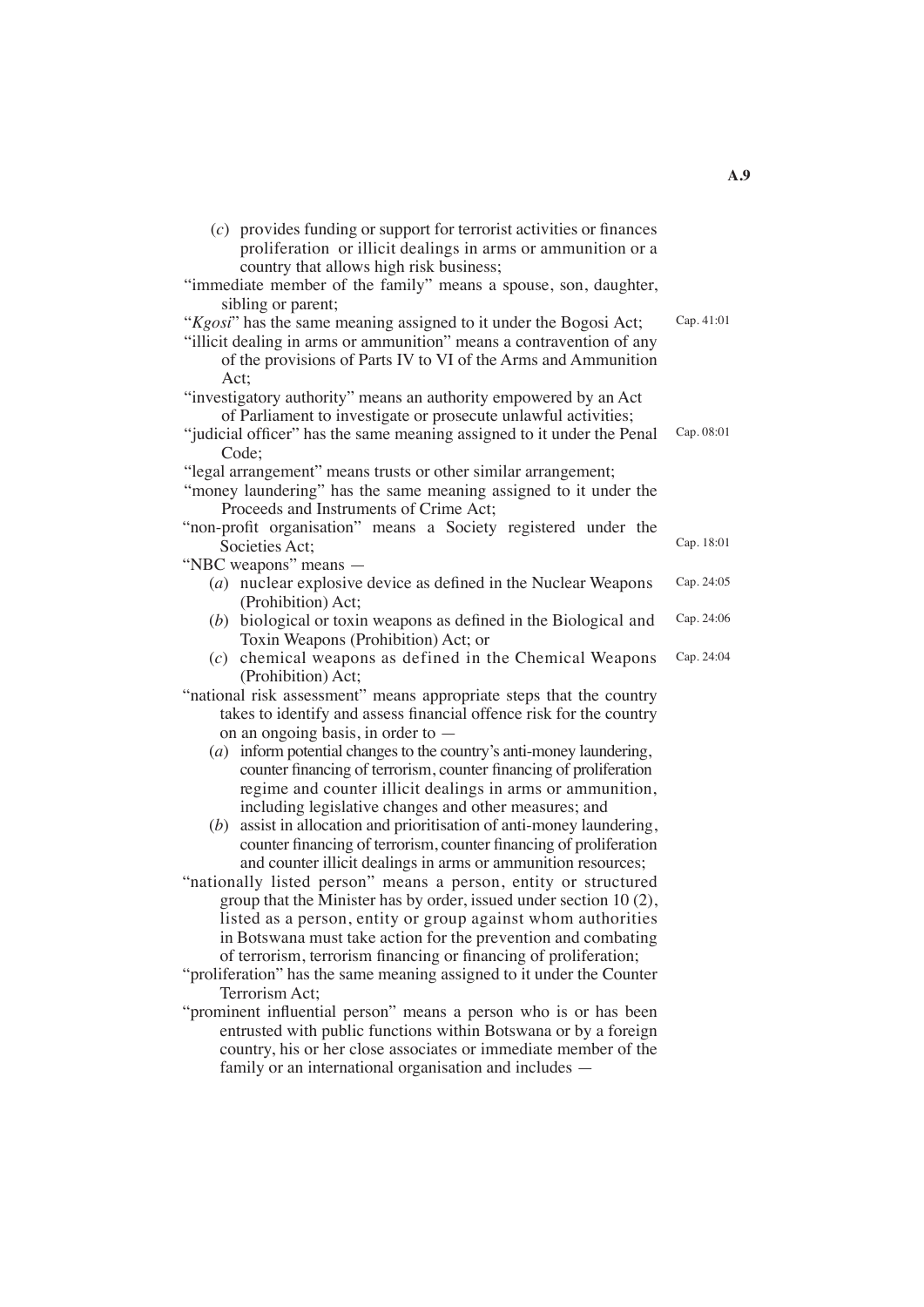- (*a*) a President;
- (*b*) a Vice-President;
- (*c*) a Cabinet Minister;
- (*d*) a Speaker of the National Assembly;
- (*e*) a Deputy Speaker of the National Assembly;
- (*f*) a member of the National Assembly;
- (*g*) a Councillor;
- (*h*) a senior government official;
- (*i*) a judicial officer;
- (*j*) a *Kgosi*;
- (*k*) a senior executive of a private entity where the private entity is of such turnover as may be prescribed;
- (*l*) a senior executive of a public body;
- (*m*) a senior executive of a political party;
- (*n*) senior executives of international organisations operating in Botswana; or
- (*o*) such person as may be prescribed;
- "property" has the same meaning assigned to it under the Proceeds and Instruments of Crime Act;
- "protector" has the same meaning assigned to it under the Trust Property Control Act;
- "risk assessment" in relation to specified party, means the undertaking of appropriate steps to identify, assess and understand the risk of financial offence to which its business is subject;
- "risk management systems" means policies, technologies, procedures and controls, informed by a risk assessment, that enable a specified party to establish the risk indicators used to characterise customers, products and services to different categories of risk (low, medium or high risk) with the aim of applying proportionate mitigating measures in relation to the potential risk of financial offence in each category of risk established;
- "senior executive of a political party" means any person who is the president, vice-president, chairperson, deputy-chairperson, secretary or treasurer of such political party or who is a member of the committee or governing body thereof, or who holds in such political party any office or position similar to any of those mentioned above;
- "senior executive of a private entity" means a director, controlling officer, partner or any person who is concerned with the management of the private entity's affairs;
- "senior executive of a public body" means a senior officer of an organisation, establishment or body created by or under any enactment and includes any company in which Government has equity shares or any organisation or body where public moneys are used;

Cap. 31:05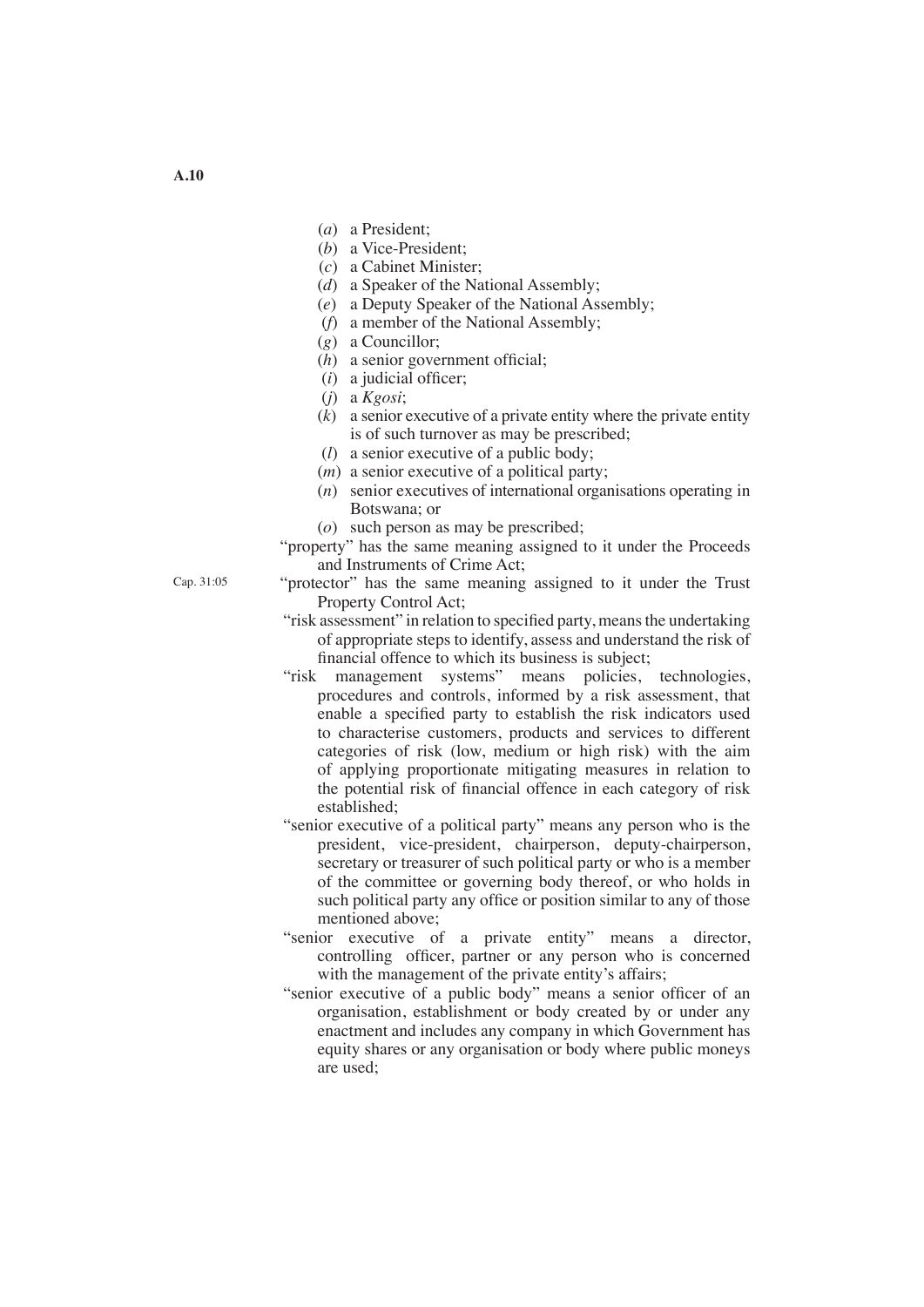- "senior government official" means a public officer in senior management appointed under the Public Service Act or any senior officer appointed under any enactment; Cap. 26:01
- "senior management" with respect to a legal person or legal arrangement means a director, controlling officer, partner, protector, trustee or any person who is concerned with the management of its affairs;
- "settlor" has the same meaning assigned to it under the Trust Property Control Act;
- "shell bank" has the same meaning assigned to it under the Banking Act;
- "simplified due diligence" means the lowest level of due diligence that can be completed on a customer;
- "specified party" means a person listed in Schedule I to this Act, including branches or subsidiaries of that person;
- "supervisory authority" means a competent authority designated under Schedule II with responsibilities aimed at ensuring compliance by specified parties or accountable institutions, except that the Agency shall act as supervisory authority for a specified party or accountable institution that does not have a supervisory authority;

"suspicious transaction" means a transaction which —

- $(a)$  is inconsistent with a customer's known legitimate business, personal activities or with the normal business for the type of account which the customer holds;
- (*b*) gives rise to a reasonable suspicion that it may involve the commission of a financial offence;
- $(c)$  gives rise to a reasonable suspicion that it may involve property connected to the commission of a financial offence or involves property used to commit a financial offence whether or not the property represents the proceeds of an offence;
- (*d*) is made in circumstances of unusual or unjustified complexity;
- (*e*) appears to have no economic justification or lawful objective;
- (*f*) is made by or on behalf of a person whose identity has not been established to the satisfaction of the person with whom the transaction is made; or
- (*g*) gives rise to suspicion for any other reason;
- "tip off" means to inform a person suspected of committing a financial offence that —
	- (*a*) a suspicious transaction has been reported; or
	- (*b*) he or she is under investigation for commission of a financial offence, where the tipping off is likely to prejudice –
		- (i) the investigation, or
		- (ii) the investigation to the person suspected of committing a financial offence;
- "transaction" means an arrangement between a customer and a specified party or accountable institution, and includes the following —

Cap. 31:05

Cap. 46:04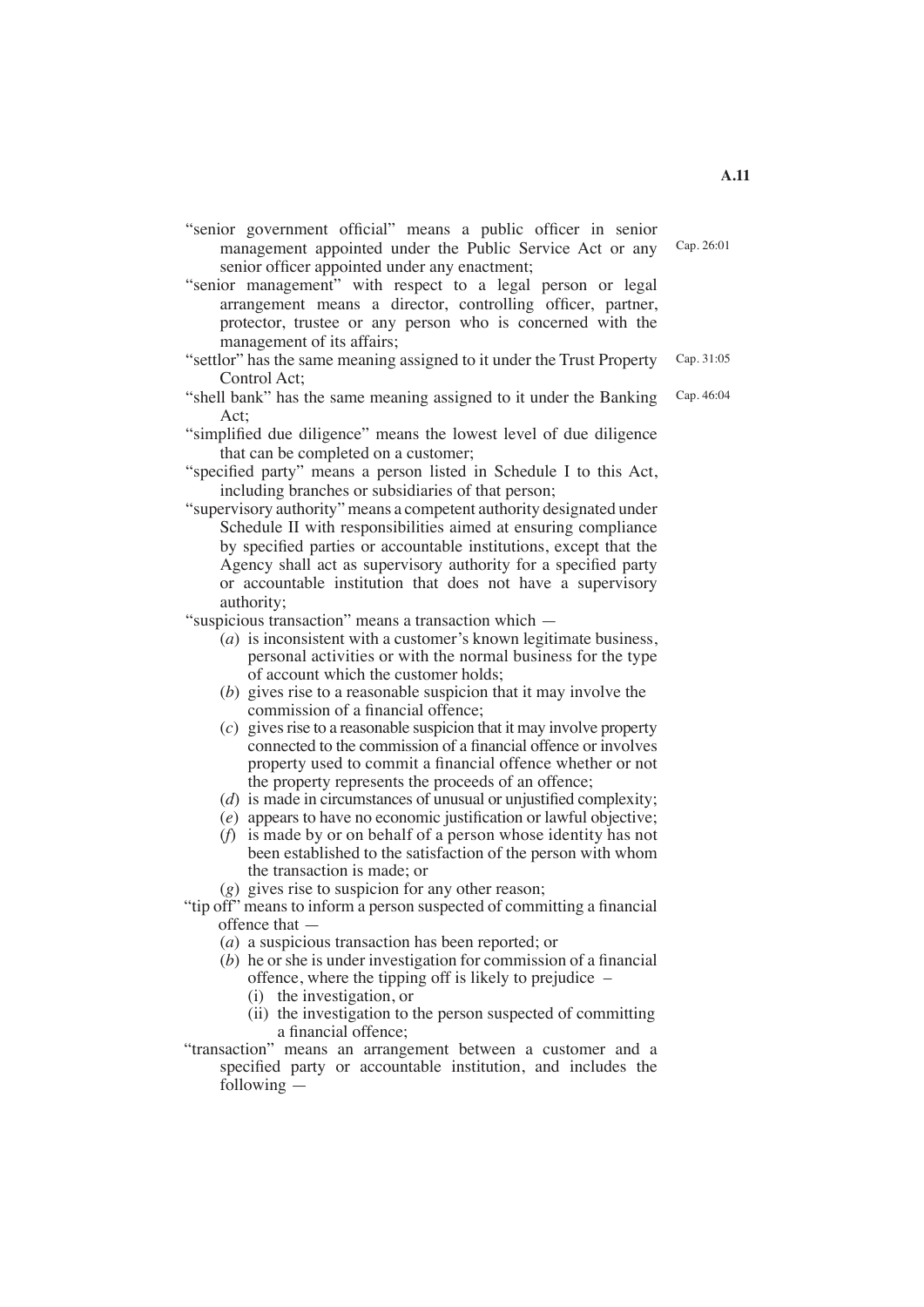- (*a*) a deposit, withdrawal or transfer between accounts, opening an account, issuing a passbook, renting a safe deposit box, exchange of currency, loan, extension of credit, purchase or sale of any stock, bond, certificate of deposit or other monetary instrument or investment security or any other payment, transfer or delivery by or through or to any person by whatever means effected;
- (*b*) an arrangement between persons; or
- (*c*) a proposed transaction;
- "trust" has the same meaning assigned to it under Trust Property Control Act;
- "trustee" hasthe same meaning assigned to it under the Trust Property Control Act;
- "trust and company service provider" means a person or business that is not covered under this Act, and which as a business, provides any of the following services —
	- (*a*) formation agent of legal persons;
	- (*b*) acting or arranging for another person to act as a director or secretary of a company, a partner of a partnership or a similar position in relation to other legal persons;
	- (*c*) providing a registered office, business address or accommodation, correspondence or administrative address for a legal person, a partnership or any other arrangement;
	- (*d*) acting as or arranging for another to act as a trustee or a trust or performing the equivalent function for another form of legal arrangement;
	- (*e*) acting as or arranging for another person to act as a nominee shareholder for another person;
- "ultimate effective control" means where ownership or control is exercised through a chain of ownership or by means of control other than direct control;
- "virtual asset" has the same meaning assigned to it under the Virtual Assets Act; and
- "virtual asset service provider" has the same meaning assigned to it under the Virtual Assets Act.

**3.** In the event of any conflict or inconsistency between the provisions of this Act and any other law on combating the commission of financial offences, the provisions of this Act shall take precedence.

**4.** (1) The Financial Intelligence Agency is hereby continued under this section.

 (2) The Agency shall consist of a Director General and such other officers of the Agency, as may be necessary for the proper performance of the functions of the Agency.

 (3) The Agency shall be a public office and accordingly, the provisions of the Public Service Act shall with such modifications as may be necessary, apply to the Director General and to officers of the Agency.

Act No. 3 of 2021

Conflict with other laws

Continuation of Agency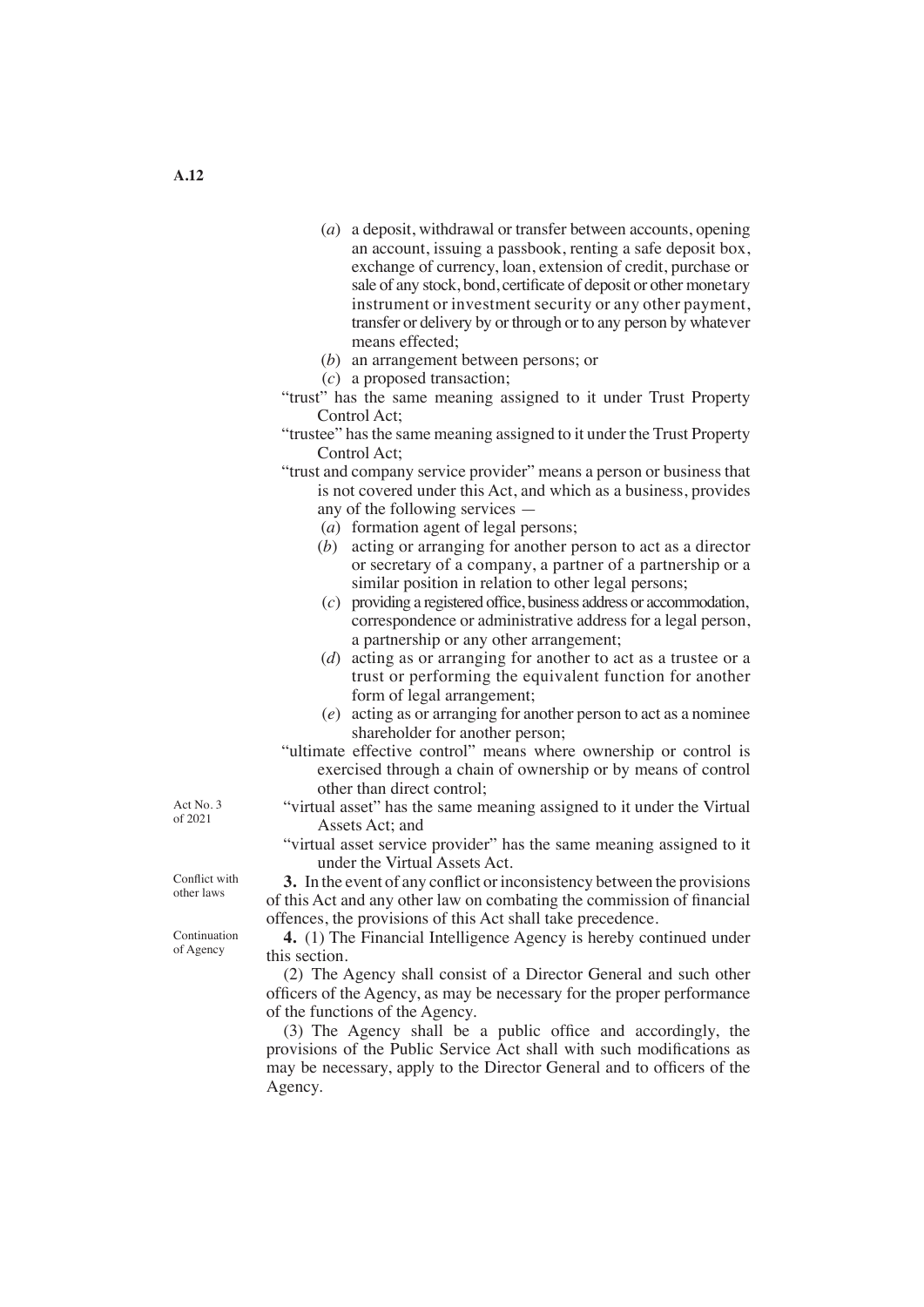(4) Subject to the provisions of this Act, the Agency shall not, in the performance of its functions, be subject to the direction or control of any other person or authority.

**5.** (1) There shall be a Director General who shall be appointed by the President on such terms and conditions as the President may, on the recommendation of the Minister, determine.

 (2) The Director General shall be a person of recognised experience in one or more of the following disciplines —

(*a*) finance; (*b*) law enforcement;

(*c*) law; or

(*d*) any other related field.

 (3) A person appointed as a Director General shall hold office for a five year renewable term or until he or she attains the age of 60 years, whichever is the earlier.

 (4) A person holding the office of Director General may be removed from office for —

- (*a*) inability to perform the functions of his or her office arising from infirmity of body, mind or any other cause;
- (*b*) gross misconduct; or
- (*c*) incompetence.

 (5) The provisions of section 113 (3), (4) and (5) of the Constitution shall apply with necessary modifications to the removal of a person holding office of Director General.

 (6) The Director General shall be responsible for the direction and administration of the Agency.

 (7) The Director General shall appoint in writing, an officer of the Agency as an examiner for the purposes of determining compliance with this Act.

> Functions of Agency

**6.** (1) The Agency shall be the central entity responsible for requesting, receiving, analysing and disseminating, spontaneously or when requested, to an investigatory authority, supervisory authority, comparable body or competent authority, disclosures of financial information —

(*a*) concerning a suspicious transaction;

- $(b)$  required by or under any enactment in order to counter the commission of a financial offence; or
- (*c*) related to the financing of an act of terrorism, proliferation of NBC weapons or illicit dealing in arms or ammunition.
- (2) For the purposes of subsection  $(1)$ , the Agency shall  $-$
- (*a*) collect, process, analyse and interpret all information disclosed to it and obtained by it under this Act;
- (*b*) inform, advise and collaborate with an investigatory authority or supervisory authority in accordance with this Act;
- (*c*) forward financial intelligence reports to an investigatory authority;
- (*d*) give guidance to a specified party, regarding the performance by the specified party of duties under the Act;

Appointment of Director General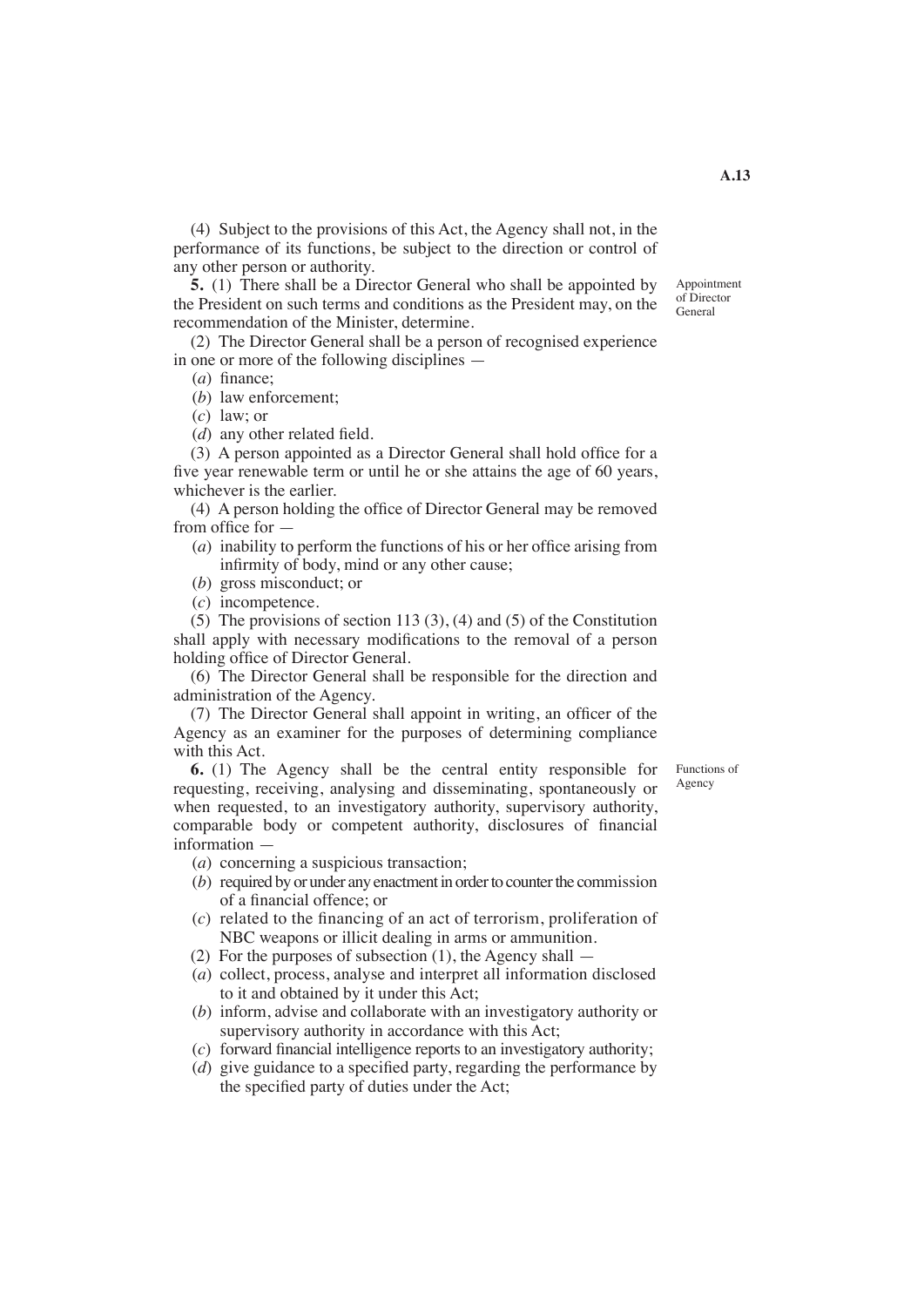- (*e*) provide feedback to a specified party or accountable institution regarding a report made in accordance with this Act;
- (*f*) exchange information with a comparable body or competent authority;
- (*g*) call for and obtain further information from persons or bodies that are required to supply or provide information in terms of this Act or any law;
- (*h*) communicate the list of high risk countries to specified parties, accountable institutions and supervisory authorities;
- (*i*) advise on concerns about weaknessesin the anti-money laundering, counter financing of terrorism systems of other countries, in such manner as may be prescribed;
- (*j*) direct a specified party or an accountable institution to apply specific counter-measures, appropriate to the identified risks —
	- (i) when requested to do so by the Financial Action Task Force, or
	- (ii) independently of any request by the Financial Action Task Force; and
- $(k)$  develop standards or criteria applicable to the reporting of suspicious transactions that shall take into account other existing and future pertinent national and international standards.

 (3) In furtherance of the functions of the Agency, the Director General may —

- (*a*) consult with and seek such guidance from law enforcement officers, Government agencies and such other persons as the Agency considers desirable; or
- (*b*) conclude memoranda of understanding with other local or foreign government agencies, or other institutions and such other persons as the Agency considers desirable.

**7.** (1) A person shall not be appointed as Director General or officer of the Agency unless —

- (*a*) a security screening investigation with respect to that person has been conducted by the Directorate; and
- (*b*) the Directorate is satisfied that the person may be so appointed without the possibility of such a person posing a security risk or acting in a manner prejudicial to the objectives or functions of the Agency.

 (2) The Directorate shall, where it is satisfied that a person meets the requirements set out in subsection (1), issue a certificate with respect to the person in which it is certified that such a person has passed a security clearance.

 (3) The Director General or an officer of the Agency may at any time determined by the Minister, be subjected to a further security screening investigation in accordance with subsection (1).

 (4) The Directorate shall withdraw a certificate issued under subsection (2) where an investigation under subsection (3) reveals that the Director General or officer is a security risk or has acted in a manner prejudicial to the objectives or functions of the Agency.

Security screening of Director General, etc.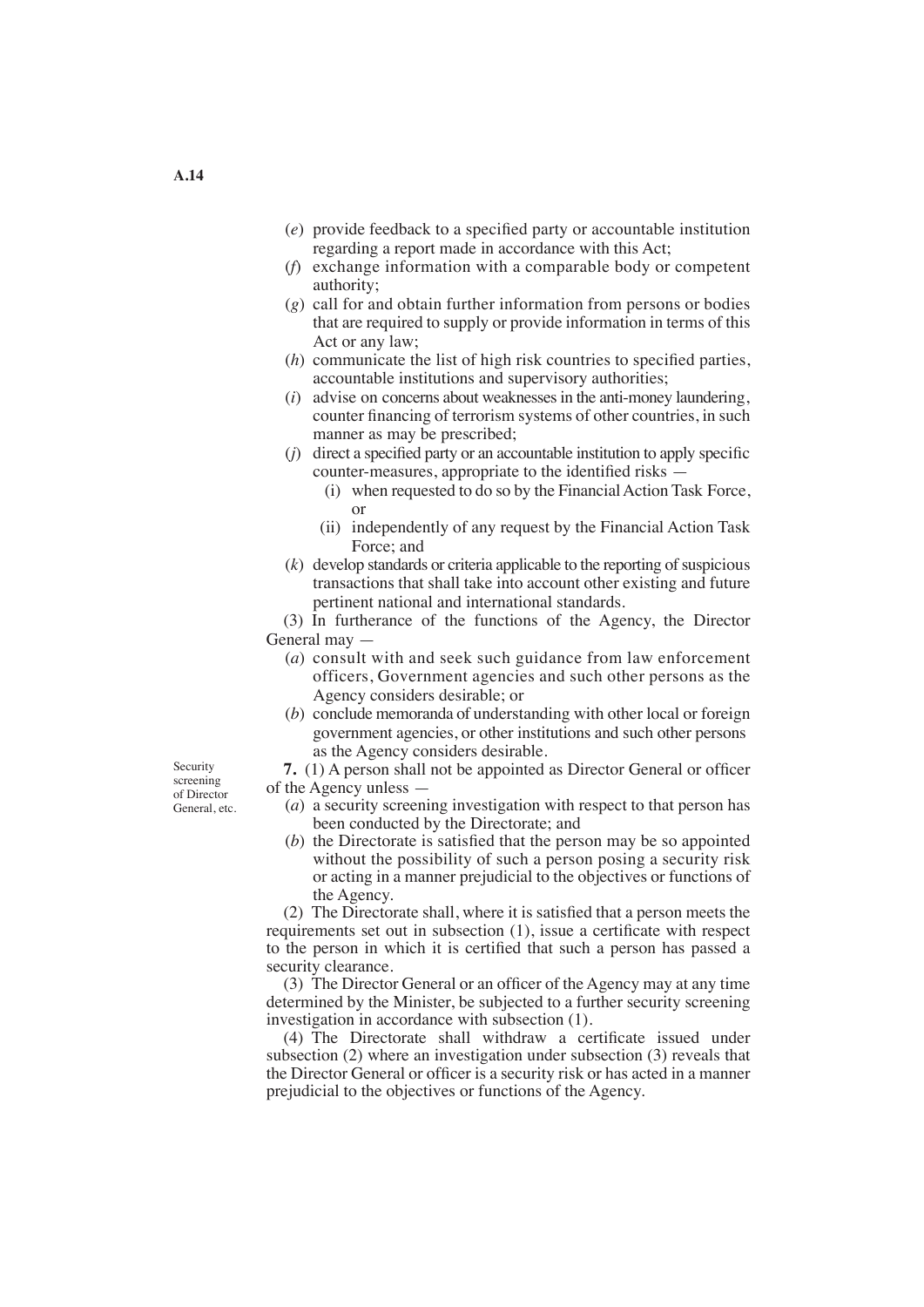(5) Where the Directorate withdraws a certificate issued under subsection  $(2)$  —

- (*a*) the Director General or officer shall be suspended from performing any functions of the Agency;
- (*b*) subject to the provisions of section 5 (5) of this Act, the Director General shall be removed from office and the office of the Director General shall become vacant;
- (*c*) the office of the officer shall become vacant; and
- (*d*) a new Director General or officer shall be appointed.

## PART III — *National Coordinating Committee on Financial Intelligence*

**8.** (1) The National Coordinating Committee on Financial Intelligence is hereby reconstituted and continued under this section.

- (2) The committee shall consist of the following —
- (*a*) the Permanent Secretary to the President, who shall be the Chairperson; and
- (*b*) the Commander Botswana Defence Force, who shall be the Deputy Chairperson,
- (*c*) representatives, at Permanent Secretary level, from the following entities —
	- (i) the Ministry responsible for finance,
	- (ii) the Ministry responsible for presidential affairs and public administration,
	- (iii) the Ministry responsible for international cooperation,
	- (iv) the Ministry responsible for immigration,
	- (v) the Ministry responsible for defence,
	- (vi) the Ministry responsible for trade,
	- (vii) the Attorney General's Chambers,
	- (viii) the Directorate of Public Prosecutions,
		- (ix) the Directorate of Intelligence and Security Service,
		- (x) the Directorate on Corruption and Economic Crime,
		- (xi) the Botswana Police Service,
	- (xii) the Chemical, Biological, Nuclear, Radiological Weapons Management Authority,
	- (xiii) the Office of the Receiver,
	- (xiv) the Non-Bank Financial Institution Regulatory Authority,
	- (xv) the Companies and Intellectual Property Authority,
	- (xvi) the Botswana Unified Revenue Service,
	- (xvii) the Bank of Botswana,
	- (xviii) the Financial Intelligence Agency, and
	- (xix) other representatives from any other entity assigned to deal with anti-money laundering, counter financing of terrorism and counter proliferation financing.

 (3) The Office of General Counsel shall be the secretariat to the Committee.

Continuation of National Coordinating Committee on Financial Intelligence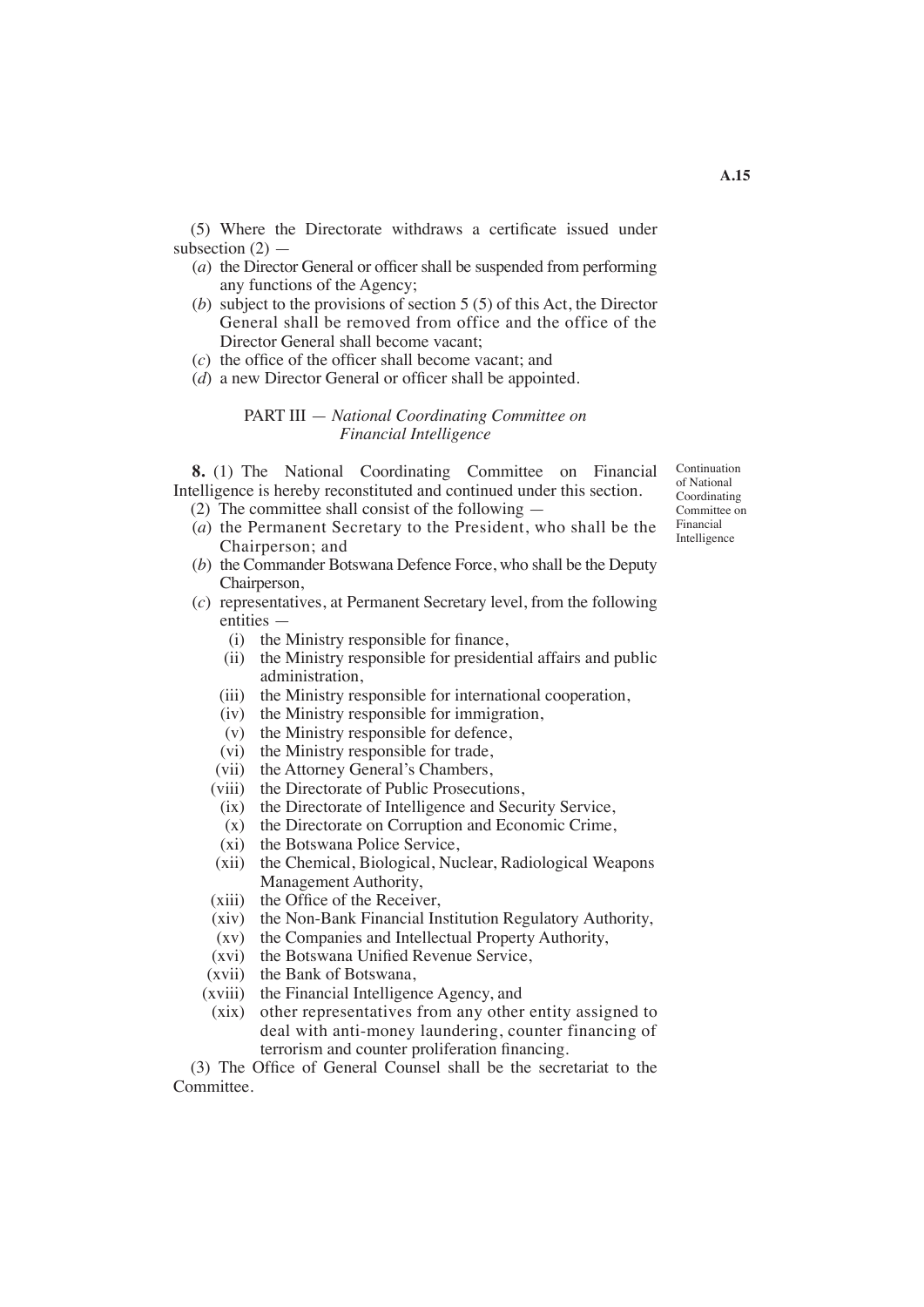Functions and duties of **Committee** 

**9.** (1) The Committee shall oversee the implementation of United Nations Security Council Resolutions and successor Resolutions relating to —

- (*a*) the prevention and suppression of terrorism;
- (*b*) countering financing of terrorism;
- (*c*) countering financing of proliferation; and
- (*d*) any other threat to international peace and security as may be determined by the United Nations Security Council acting under Part VII of the United Nations Charter.

 (2) Without derogating from the generality of subsection (1), the Committee shall with respect to declaration of terrorists and terrorists groups under section 10 —

- (*a*) consider and recommend to the Minister persons, entities or structured groups that meet the national listing criteria;
- (*b*) consider applications for delisting from the national list;
- (*c*) consider applications for unfreezing of property frozen in error;
- (*d*) consider application for exemptions from sanctions measures by a nationally listed person, entity or structured group;
- (*e*) conduct an annual review of all the entries in the National List to determine whether they remain relevant or appropriate and make modifications to the list including —
	- (i) the removal of individuals, entities or structured groups considered to no longer meet the designation criteria,
	- (ii) the modifications to those whose entries lack identifiers necessary to ensure effective implementation of the measures imposed upon them,
	- (iii) the removal of reportedly deceased individuals and entities and groups confirmed to have ceased to exist where credible information regarding death or cessation of existence is available, and
	- (iv) determine the status and location of frozen assets;
- (*f*) to co-ordinate the national risk assessment to identify, assess and mitigate the risk of commission of a financial offence emerging from development of new products and new business practices, including new delivery mechanisms, and the use of new or developing technologies;
- (*g*) issue Guidelines for the effective implementation of targeted financial sanctions and other sanctions measures;
- (*h*) conduct outreach activities; and
- (*i*) prepare reports to the relevant United Nations Sanctions Committee or other institutions on measures taken in Botswana to implement the United Nations Security Council applicable resolutions."
- (3) The duties of the Committee, with respect to policy, shall be to —
- $(a)$  assess the effectiveness of policies and measures to combat financial offences;
- $(b)$  make recommendations to the Minister for legislative, administrative and policy reforms in respect to financial offences;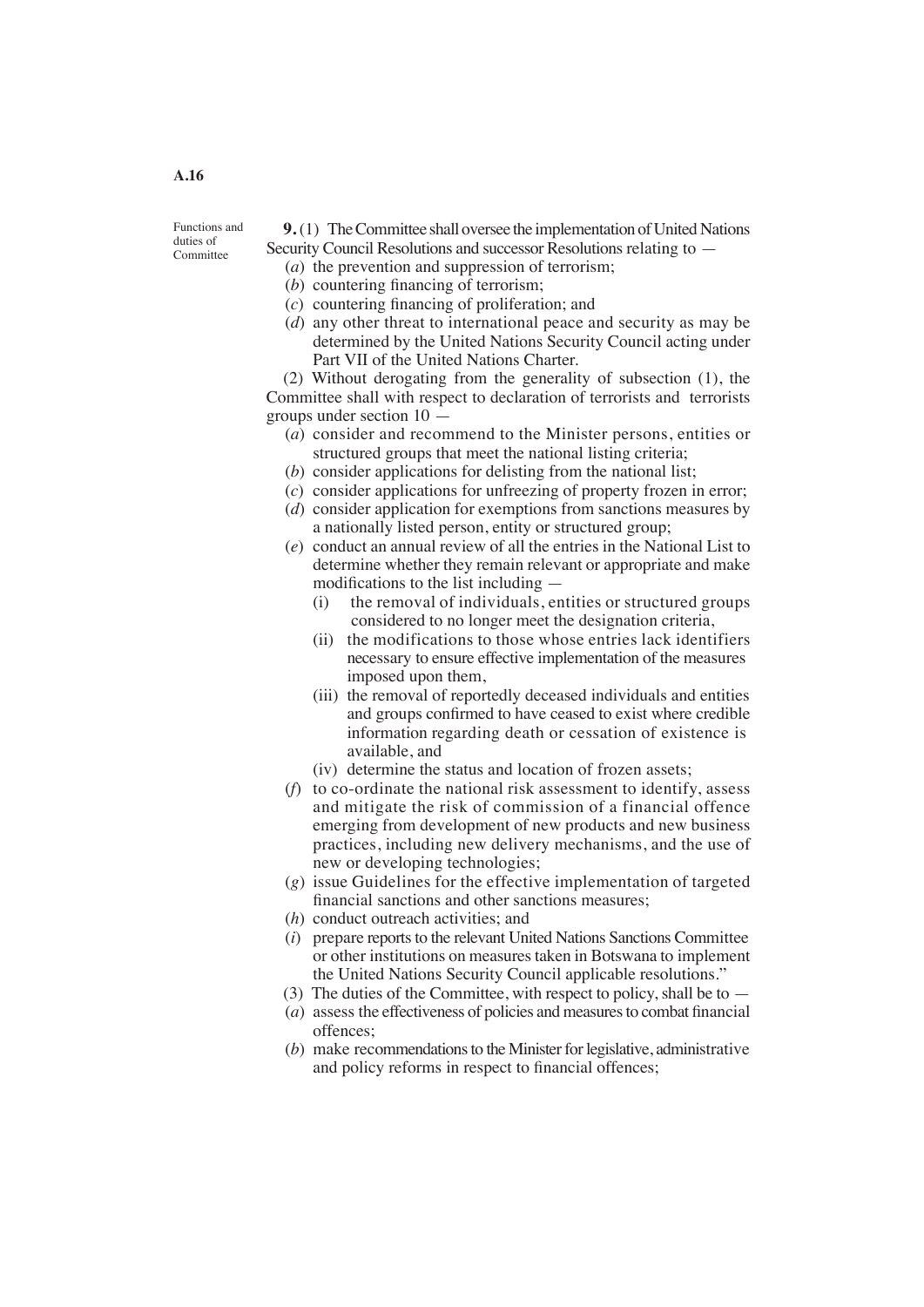- (*c*) promote coordination among the Agency, investigatory authorities, supervisory authorities and other institutions with a view to improving the effectiveness of existing policies and measures to combat financial offences;
- (*d*) formulate policies to protect the international reputation of Botswana with regard to financial offences;
- (*e*) generally advise the Minister in relation to such matters relating to financial offences, asthe Minister may referto theCommittee; and
- (*f*) to co ordinate the national risk assessment to identify, assess and mitigate the risk of commission of a financial offence emerging from development of new products and new business practices, including new delivery mechanisms, and the use of new or developing technologies.

 (4) For the purposes of this section, "applicable resolutions" means the current United Nations Security Council Resolutions and future successor Resolutions related to combating and preventing terrorism, terrorist financing or the proliferation of weapons of mass destruction issued under Chapter VII of the United Nations Charter, including but not limited to the following Resolutions —

- (*a*) Resolution 1267 of 1999;
- (*b*) Resolution 1373 of 2001;
- (*c*) Resolution 2253 of 2015;
- (*d*) Resolution 1718 of 2006;
- (*e*) Resolution 1874 of 2009;
- (*f*) Resolution 2087 of 2013;
- (*g*) Resolution 2094 of 2013;
- (*h*) Resolution 2231 of 2015;
- (*i*) Resolution 2270 of 2016;
- (*j*) Resolution 2321 of 2016; and
- (*k*) Resolution 2356 of 2017.

**10.** (1) The Minister may, on the recommendation of the Committee declare a person or structured group as a terrorist or terrorist group where —

Declaration of terrorist or terrorist group

- (*a*) the person, entity or structured group has been convicted of an offence under the Counter Terrorism Act; or
- (*b*) based on intelligence information, the Committe has reasonable grounds to believe that —
	- (i) a person, entity or structured group is engaged in terrorism,
	- (ii) the person, entity or structured group is owned wholly or jointly or is controlled directly or indirectly by a nationally listed person or a designated person; or
	- (iii) the person, entity or structured group is acting on behalf of or at the direction of a nationally listed person or a designated person.

 (2) A declaration made under subsection (1) shall be made by Order published in the *Gazette*.

 (3) For purposes of subsection (1), a person or structured group is engaged in terrorism if the person or structured group commits an act of terrorism or commits any offence under Counter Terrorism Act.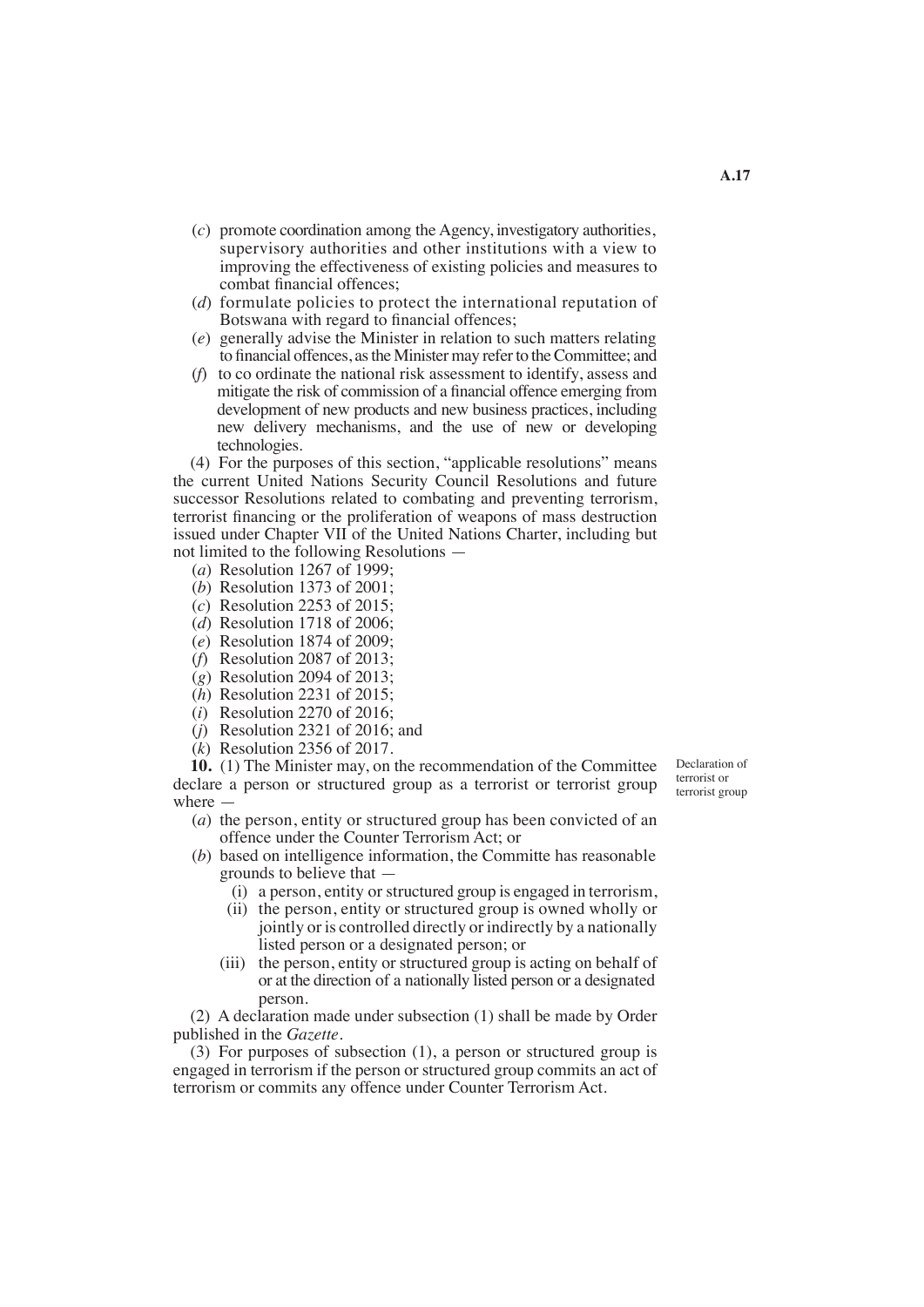(4) Notwithstanding subsection (1), a terrorist or terrorist group declared as such under this section may include an individual or entity on the United Nations Security Council Sanctions List related to combating and preventing terrorism, terrorist financing or the proliferation of weapons of mass destruction issued under Chapter VII of the United Nations Charter.

 (5) A terrorist or terrorist group designated as such by the United Nations Security Council referred to in subsection (4) extend to a person or group notwithstanding any rights granted to or obligations imposed under an existing contract made prior to the designation.

**11.** (1) The Committee shall meet at least once per quarter for the transaction of business.

 (2) Notwithstanding the provisions of subsection (1), the Committee shall meet when the Chairperson so directs.

- (3) There shall preside at the meeting of the Committee —
- (*a*) The Chairperson;
- (*b*) in the absence of the Chairperson, the Deputy Chairperson; or
- (*c*) in the absence of the Chairperson and the Deputy Chairperson, a member of the Committee selected for purposes of that meeting by the members present.
- (4) The Committee —
- (*a*) shall regulate its meetings and proceedings in such manner as it thinks fit;
- (*b*) may request advice and assistance from such persons as it considers necessary to assist it to perform its functions;
- (*c*) may appoint committees from amongst its members to assist it in the performance of its functions; and
- (*d*) may co-opt any person whether for a particular period or in relation to a particular matter to be dealt with by the Committee.

 (5) At any meeting of the Committee, a quorum shall be constituted by not less than two thirds of the members.

Sub-committees of Committee

**12.** The Committee may for the purpose of performing its functions, establish such sub-committees as it considers appropriate and may delegate to any such sub-committee any of its functions as it considers necessary.

PART IV — *Duty to Implement Programmes and Identify Customers*

Obligation to conduct risk assessment

**13.** (1) A specified party shall conduct an assessment of the risk of commission of financial offences and take appropriate measures to manage and mitigate the identified risks relating to —

- (*a*) business relationships and transactions;
- (*b*) pre-existing products, practices, and delivery mechanisms;
- (*c*) development of new products, new business practices, new business procedures, new technologies and delivery mechanisms, and such risk assessments should be conducted prior to their launch or use; and

Meetings of Committee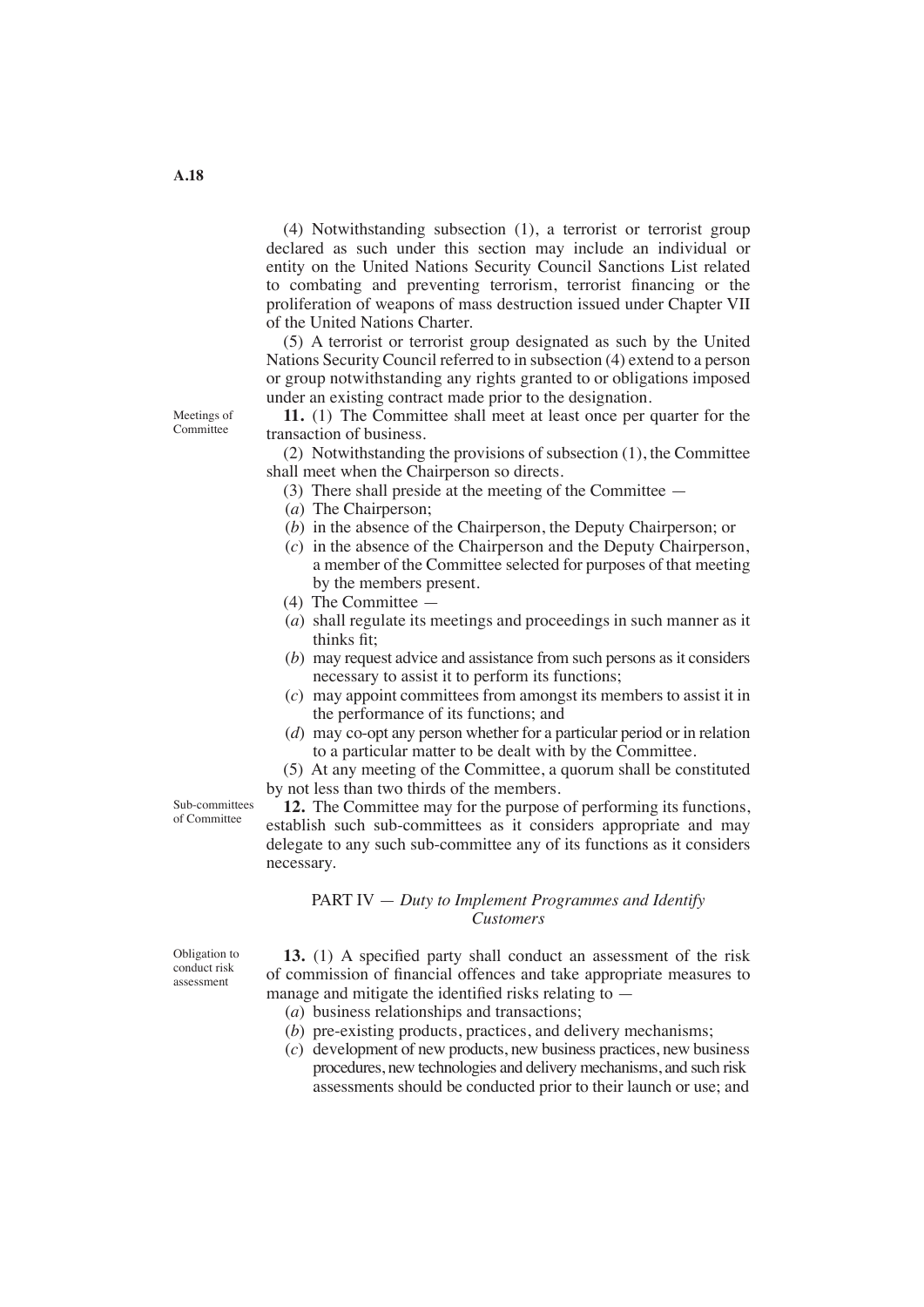(*d*) life insurance services.

 (2) A specified party shall keep an up to date record in writing of the steps it has taken under subsection (1), unless its supervisory authority notifies it in writing that such a record is not required.

 (3) A supervisory authority shall not give notification referred to under subsection (2) unless it considers that the risk of commission of a financial offence applicable to the sector in which the specified party or accountable institution operates are clear and understood.

 (4) Aspecified party shall provide the risk assessment it has prepared under subsection (1), the information on which that risk assessment was based and any record required to be kept under subsection (2), to its supervisory authority or a competent authority upon request.

 (5) A specified party shall upon written request by a competent authority orself-regulatory body provide the risk assessmentinformation in such manner as may be prescribed.

 (6) A specified party shall assess its risk assessment at regular intervals and following any significant developments which might affect the risk to which it is subject, and shall where necessary update the risk assessment.

 (7) A specified party that fails to conduct a risk assessment or to take the appropriate measures to manage and mitigate the risk of a commission of a financial offence identified in the risk assessment is liable to an administrative fine not exceeding P1 000 000, as may be imposed by a supervisory authority.

(8) A specified party that fails to take such measures as are reasonably necessary to ensure that neither it nor a service offered by it, is capable of being used by a person to commit or to facilitate the commission of a financial offence is liable to an administrative fine not exceeding P1 000 000, as may be imposed by a supervisory authority.

**14.** (1) A specified party shall implement programmes which have regard to risks identified in its risk assessment, commensurate to the size of the business and shall in that regard —

- $(a)$  designate an anti-money laundering and counter financing of terrorism compliance officer, at management level, who will be in charge of the implementation of internal programmes and procedures, including maintenance of records and reporting of suspicious transactions, and ensure that the compliance officer has at all times, timely access to customer identification data, transaction records and other relevant information;
- (*b*) establish procedures to ensure high standards of integrity of employees and a system to evaluate the personal, employment and financial history when hiring employees;
- (*c*) maintain on-going employee training programme with regard to the specified party's obligations under this Act;

Obligation to implement programmes to combat commission of financial offence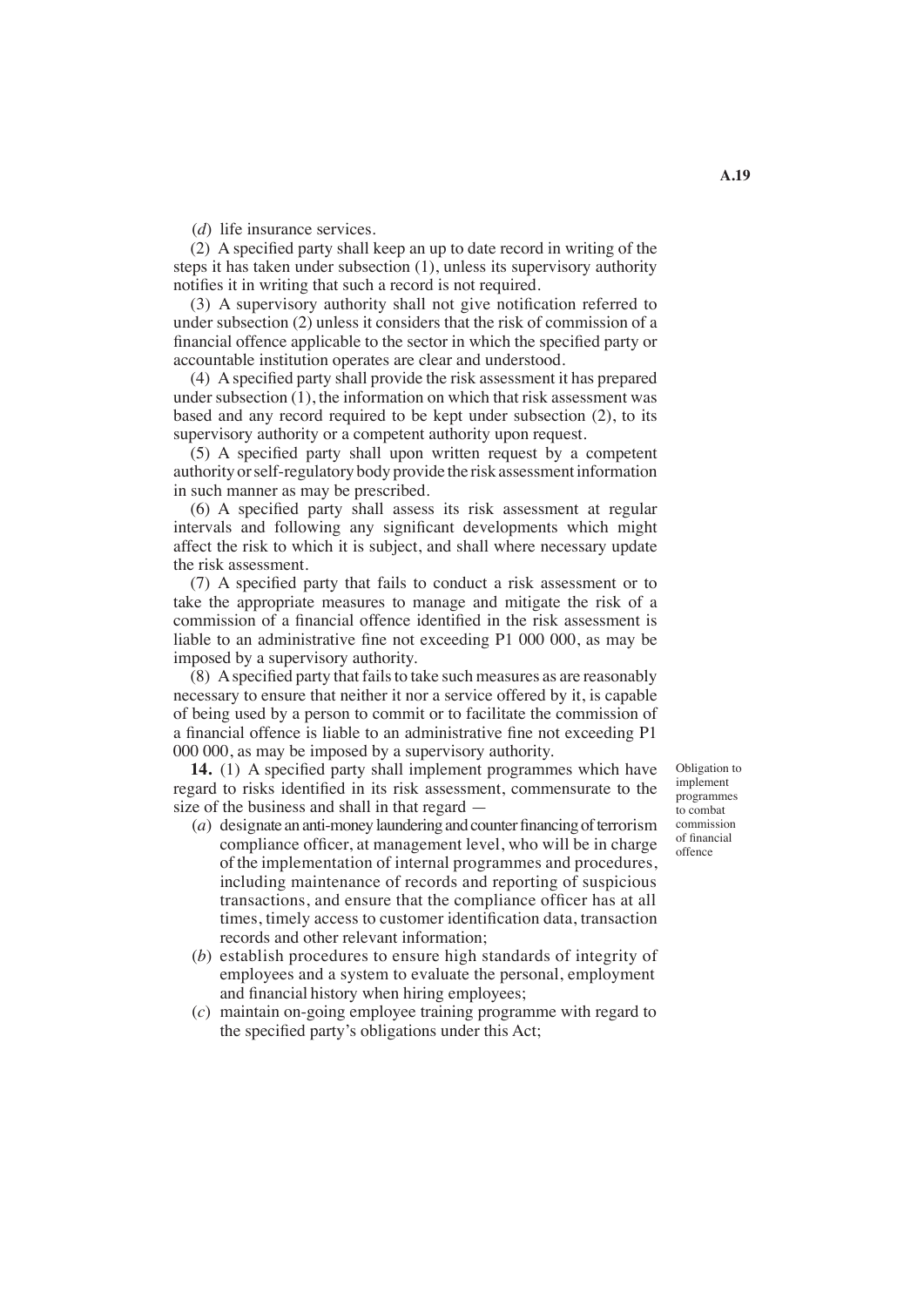- (*d*) develop and maintain independent audit function to examine and evaluate any policies, processes, procedures and controls developed in accordance with this section to ensure compliance with measures taken by the specified party to comply with the Act and the effectiveness of those measures;
- (*e*) implement and maintain a customer acceptance policy, internal rules, programmes, policies, processes, procedures or such controls as may be prescribed to protect its system from financial offences.
- (2) A compliance officer designated under subsection (1) shall
	- (*a*) be a fit and proper person;
	- (*b*) not have been convicted of a serious offence in Botswana;
	- (*c*) not have been convicted outside Botswana of a serious offence, which, if committed in Botswana would have been a serious offence;
	- (*d*) not be an unrehabilitated insolvent;
	- (*e*) not be the subject of an investigation by a supervisory authority or an investigatory authority; and
	- (*f*) not have been a person holding a senior management position in a company which is disqualified from trading by a professional body or supervisory authority.

 (3) Programmes referred to in subsection (1) shall be consistent with guidance notes issued under section 49 (1) (*c*).

 (4) A specified party that fails to implement programmes to counter the risk of a commission of a financial offence is liable to an administrative fine not exceeding P5 000 000, as may be imposed by a supervisory authority.

 (5) For purposes of this section, "serious offence" has the same meaning assigned to it under Proceeds and Instruments of Crime Act.

**15.** (1) A specified party shall implement group-wide programmes to counter the risk of a commission of a financial offence consistent with guidance notes issued under section 49 (1) (*c*) which should be applicable and appropriate to all branches and majority owned subsidiaries of the group.

 (2) A specified party shall maintain throughout its group, controls and procedures for —

- (*a*) protection of personal data in accordance with the Data Protection Act; and
- (*b*) sharing of information required for
	- (i) customer due diligence,
	- (ii) preventing or managing risk associated with the commission of a financial offence with other members of the group; and
- $(c)$  safeguarding the confidentiality and use of information exchanged, including to prevent a tip off.

 (3) A specified party shall apply measures referred to in section 14 (1) to all branches and majority owned subsidiaries of the group.

Obligation to implement group-wide programmes Cap. 08:03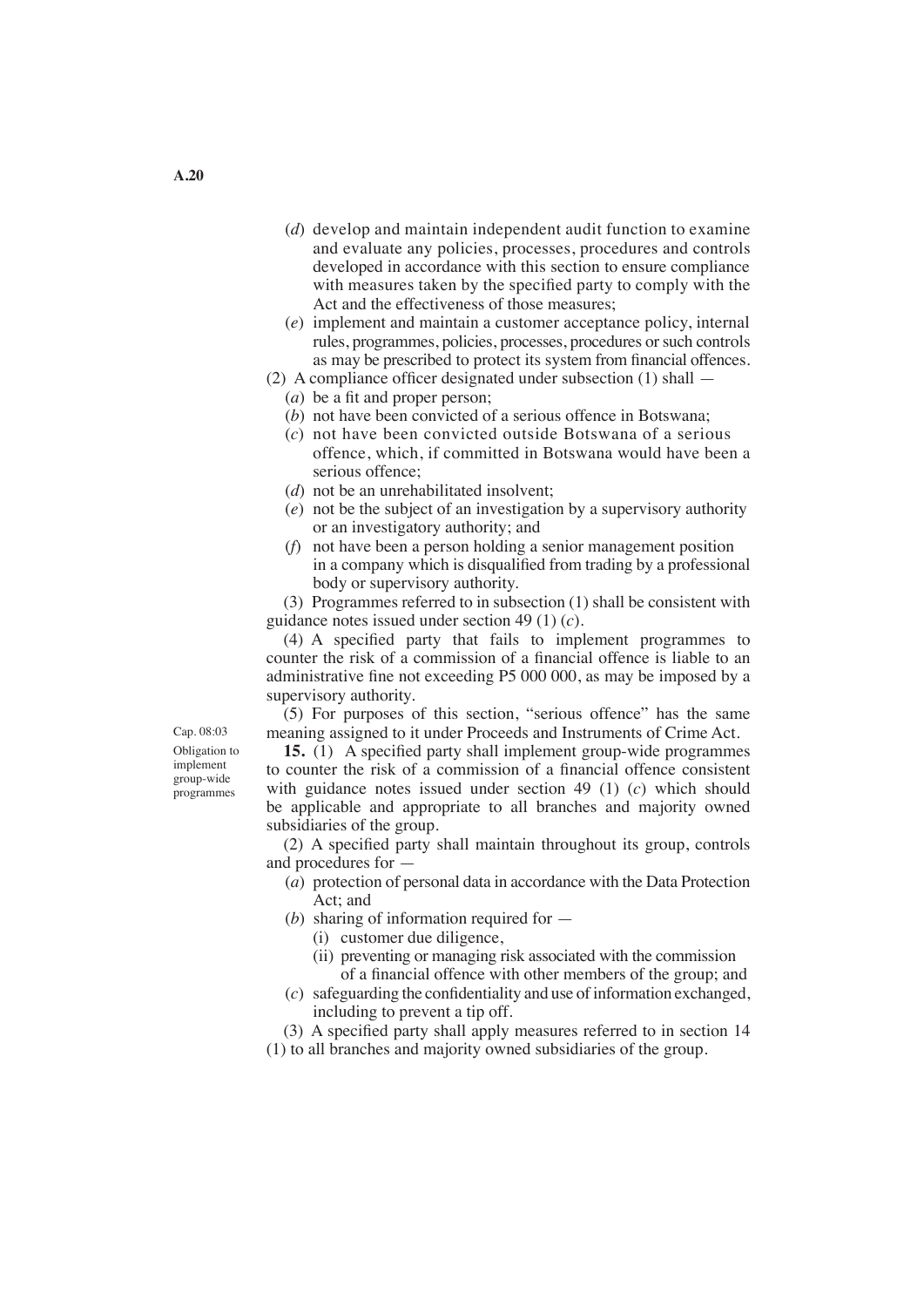(4) A specified party shall provide group-level compliance, audit, and anti-money laundering and counter financing of terrorism functions with customer, account, and transaction information from branches and majority owned subsidiaries when necessary for anti-money laundering and counter financing of terrorism purposes.

 (5) The information provided under subsection (4) shall include information and analysis of transactions or activities which appear unusual and may include a suspicious transaction report, its underlying information, or the fact that a suspicious transaction report has been submitted.

 (6) Branches and majority owned subsidiaries of the group shall receive information referred to under subsection (4) from group-level functions when relevant and appropriate to risk management.

 (7) A specified party shall regularly review and update policies, controls and procedures established and applied under this section.

 (8) Where the laws of a foreign country permit, a specified party shall apply Botswana measures for countering commission of financial offences —

- (*a*) on a foreign branch; or
- (*b*) on a majority-owned subsidiary operating in a foreign country, where Botswana counter financial offence measures are more strict than the measures of the foreign country.

 (9) Where the laws of the foreign country referred to above do not permit the application of Botswana measures for countering commission of financial offences on the foreign branch or on majorityowned subsidiary operating in a foreign country, any member of the group shall —

- (*a*) inform its supervisory authority accordingly; and
- (*b*) take additional measures to handle the risk of commission of financial offences effectively.

 (10) A specified party shall ensure that information relevant for the prevention and management of risk of commission of financial offences is shared as appropriate between members of its group, subject to any restrictions on sharing information imposed by or under any enactment.

**16.** (1) A specified party shall conduct customer due diligence measures —

(*a*) when establishing a business relationship with a customer;

- (*b*) carrying out an occasional transaction equal to or in excess of the prescribed amount;
- (*c*) when carrying out a transaction or occasional transaction equal to or in excess of the prescribed amount on behalf or on the instruction of a customer or any person, whether conducted as a single transaction or several transactions that appear to be linked;
- (*d*) when carrying out a domestic or international wire transfer;

Duty to conduct customer due diligence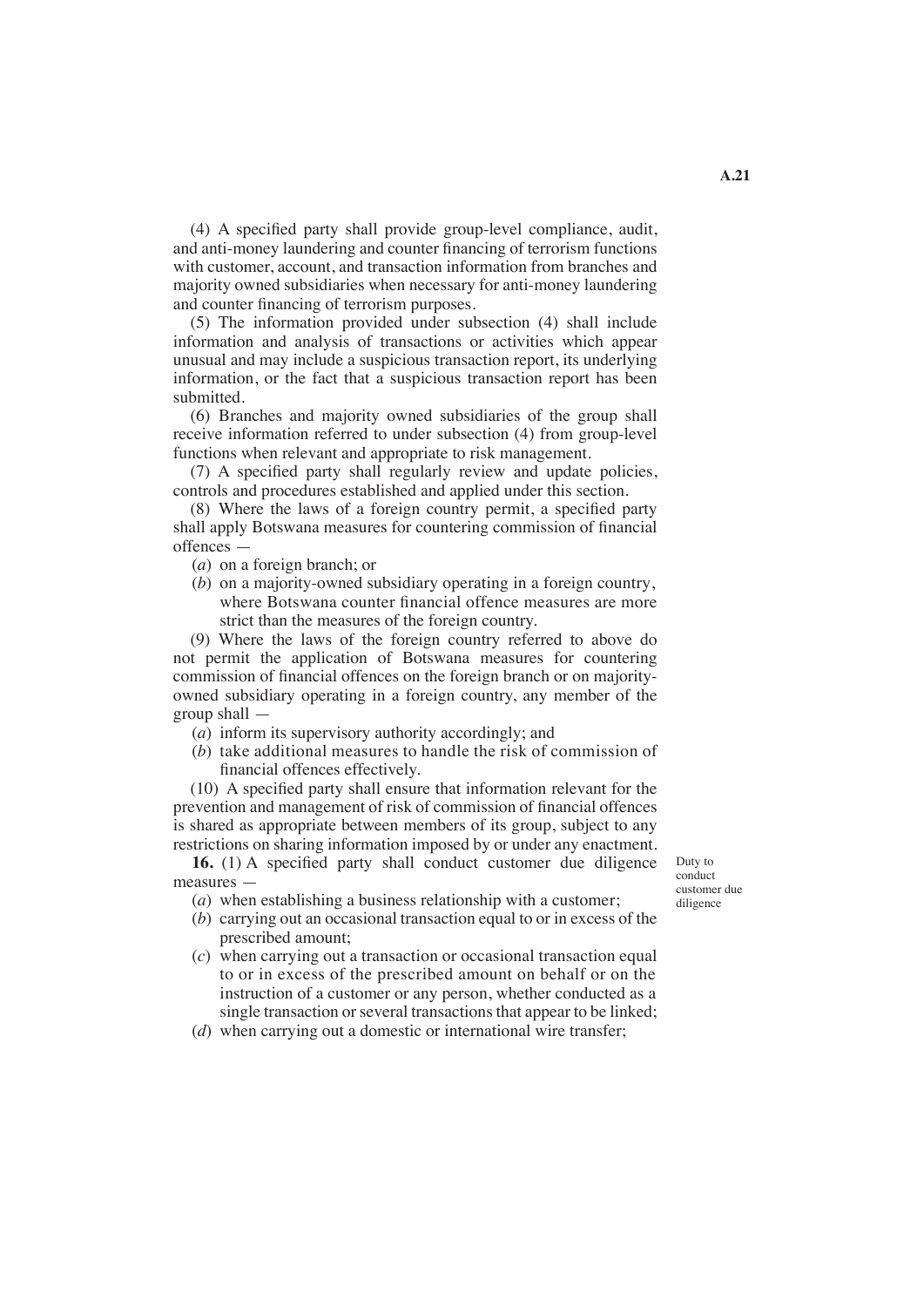- (*e*) when there is doubt about the veracity or adequacy of previously obtained customer identification data; and
- (*f*) where there is suspicion of the commission of a financial offence.

 (2) A specified party shall, in complying with the requirements to conduct customer due diligence measures, ensure that the extent of the measures taken reflect —

(*a*) the risk assessment carried out in terms of section 13; and

(*b*) its assessment of risk arising in any particular case.

 (3) In assessing the nature and level of risk in a particular case, the specified party shall take into account, among other things, the following —

- (*a*) the purpose of the account, transaction or business relationship;
- (*b*) the value of assets to be deposited by a customer or size of the transaction undertaken by the customer;
- (*c*) the regularity and duration of the business relationship; and
- (*d*) frequency of occasional transactions conducted by a customer.

 (4) A specified party that fails to conduct customer due diligence is liable to an administrative fine not exceeding P1 000 000, as may be imposed by a supervisory authority.

**17.** (1) Subject to a risk assessment, the duty imposed on a specified party to identify a customer under section 16, may be performed by a third party on behalf of a specified party.

 (2) Where a specified party appoints a third party to conduct customer due diligence on its behalf, the specified party shall ensure that –

- (*a*) the third party performs the duties imposed on the specified party under sections 16 (1) (*a*)-(*c*), 20 (1) (*a*)-(*c*), and 31 (3) of this Act; and
- (*b*) the third party is regulated, supervised and monitored for compliance with customer due diligence and record-keeping requirements as set out in sections 16 and 31 of this Act.

 (3) A specified party that relies on a third party shall provide the supervisory authority with such particulars of the third party as may be prescribed.

 (4) A specified party that appoints a third party to conduct customer due diligence on its behalf is liable to a fine not exceeding P1 000 000, as may be imposed by the supervisory authority, where the third party fails to perform duties imposed on the third party under this section.

 **18.** (1) With respect to provision of money or value transfer service, a specified party that relies on an agent shall —

- (*a*) ensure that the agent is licenced or registered by a competent authority;
- (*b*) maintain a current list of agents, which is accessible to competent authorities in the countries in which the specified party and the agent operate; and

Reliance on third party for customer due diligence measures

Obligation relating to agents for money or value transfer services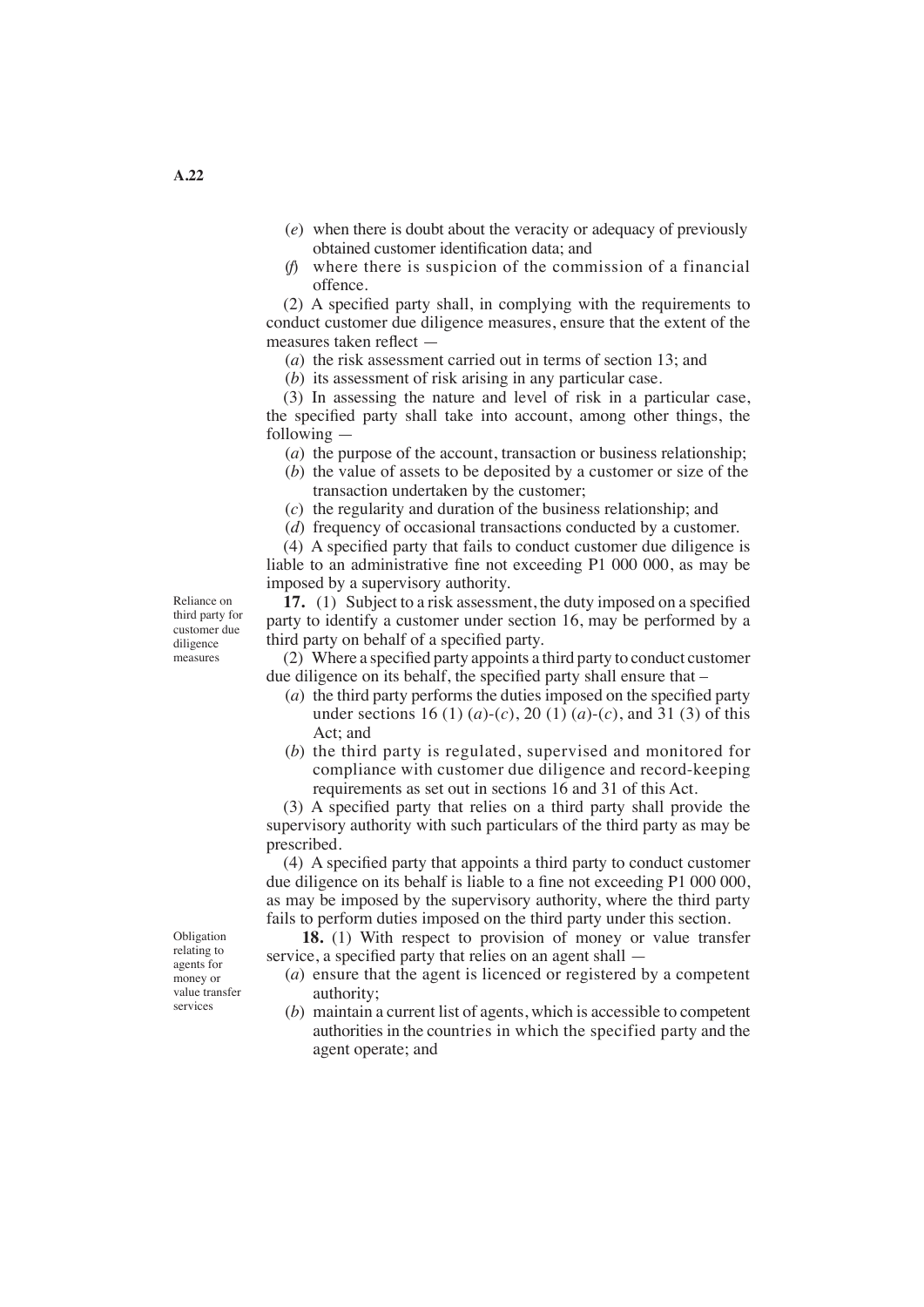(*c*) include the agent in its counter commission of financial offence programmes and monitor compliance with the programmes.

 (2) A specified party that fails to comply with the provisions of this section is liable to an administrative fine not exceeding P1 000 000, as may be imposed by a supervisory authority.

**19.** (1)Aspecified party shall, on an ongoing basis, conduct customer due diligence with respect to an existing business relationship which is subject to the requirements of customer identification and verification, including periodic review of accounts to maintain current information and records relating to the customer and beneficial owners.

 (2) Where a specified party engages with a prospective customer to establish a business relationship, the specified party shall obtain information to reasonably enable the specified party to determine whether future transactions to be performed in the course of the business relationship concerned are consistent with the specified party's understanding of risk of money laundering related to the prospective customer and knowledge of such customer, including information describing the source of the funds which the prospective customer expects to use throughout the course of the business relationship in concluding transactions in the course of the business relationship.

 (3) A specified party that fails to comply with the provisions of this section is liable to an administrative fine not exceeding P1 500 000, as maybe imposed by a supervisory authority.

**20.** (1) A specified party shall, where required to conduct customer due diligence in terms of section 16 and before establishing a business relationship or carrying out a transaction —

- (*a*) establish and verify the identity of a customer, unless the identity of that customer is known and has been verified by the specified party;
- (*b*) establish and verify the identity of the beneficial owner;
- (*c*) collect information to enable understanding of the anticipated purpose and intended nature of the business relationship or transaction; and
- $(d)$  obtain approval of senior management where the business relationship or transaction is established in a high risk jurisdiction or involves a high risk business.

 (2) Where the customer is acting on behalf of another person, the specified party shall —

- (*a*) establish the identity of the person on whose behalf the customer is acting;
- $(b)$  verify the customer's authority to establish the business relationship or to conclude the transaction on behalf of that other person; and
- (*c*) verify the other person's identity on the basis of documents or information obtained from a reliable source which is independent of both the customer and the person on whose behalf the customer is acting.

Identification of customer

Duty to conduct ongoing customer diligence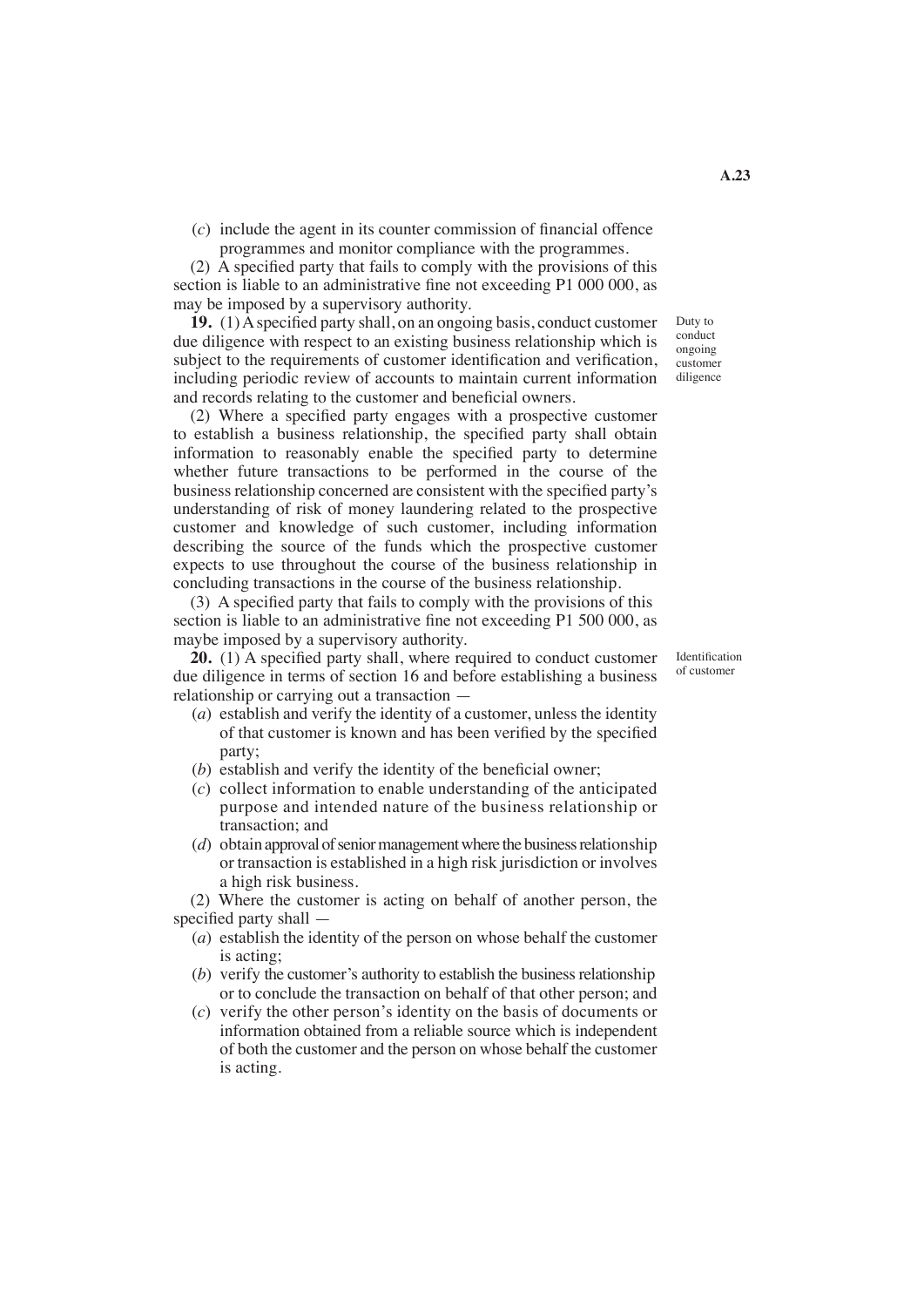(3) Where another person is acting on behalf of the customer, the specified party shall establish and verify —

- (*a*) the identity of the person acting on behalf of the customer;
- (*b*) that other person's authority to act on behalf of the customer; and
- (*c*) the other person'sidentity on the basis of documents or information obtained from a reliable source which is independent of both the customer and the person on whose behalf the customer is acting.

(4) The authority to act on behalf of another person under this section shall be in a prescribed manner.

 (5) Where a specified party had established a business relationship with a customer before the coming into force of this Act, the specified party shall take into account whether and when customer due diligence measures have been previously applied and the adequacy of the data obtained or as may be specified in any guidelines issued under this Act, apply the customer due diligence measures on that customer on the basis of materiality and risk factors such as the type and nature of the customer, nature of the business relationship, products or transactions.

- $(6)$  Proof of identity of a customer under this section shall be through  $-$
- (*a*) production of a National Identity Card for citizens;
- (*b*) production of a passport for non-citizens;
- (*c*) production of a refugee identity card issued under the Refugees (Recognition and Control) Act;
- (*d*) in relation to a company
	- (i) a certificate of incorporation or a certificate of registration,
	- (ii) trading licence, and
	- (iii) ownership and control structure and directors;
- (*e*) a deed of trust; or
- (*f*) such other identity document as the Minister may prescribe.

 (7) A person who transacts business with a specified party or accountable institution using false identification documents commits an offence and isliable to a fine not exceeding P500 000 or to imprisonment for a term not exceeding 10 years or to both.

 (8) A specified party that fails to comply with the provisions of this section is liable to an administrative fine not exceeding P1 000 000, as may be imposed by the supervisory authority.

 (9) For purposes of thissection, "verify" means establishing the truth of information received from the customer on the basis of documents or information obtained from a reliable source which is independent of the person whose identity is being verified except that for subsection (3), information need not be from a source which is independent of the person whose identity is being verified.

- (10) Where a specified party —
- (*a*) has not reported a suspicious transaction under section 38; and
- (*b*) forms a reasonable suspicion that continuing the customer due diligence process will tip off the customer,

the specified party shall discontinue the customer due diligence process and instead report a suspicious transaction.

Cap. 25:01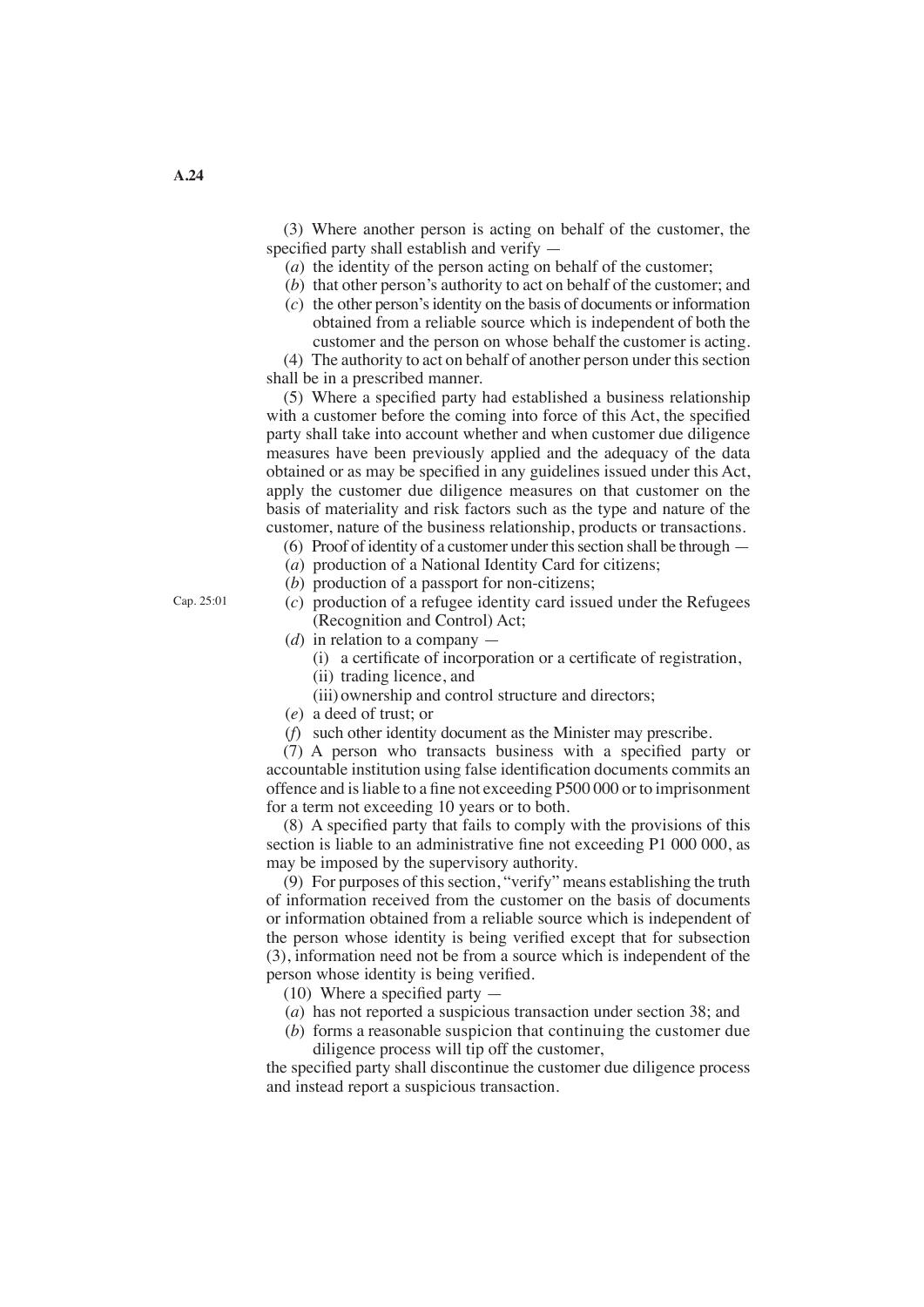21. (1) A specified party shall, in accordance with its risk management system conduct enhanced due diligence —

- (*a*) in any case identified by the specified party, through a risk assessment, as one where there is a high risk of commission of a financial offence or from information provided to the specified party by a supervisory authority from the risk assessment or as part of supervision;
- (*b*) in any business relationship or transaction established in high risk jurisdiction or at the instance of an international organisation;
- (*c*) when undertaking a transaction for a high risk business;
- (*d*) if the specified party has established that the customer or prospective customer is a prominent influential person in accordance with section 22;
- (*e*) in any case where the transaction
	- (i) is complex and unusually large, or there is an unusual pattern of transactions, or
	- (ii) has no apparent economic or legal purpose;
- (*f*) from transactions relating to beneficiaries of life insurance or other investment related insurance policies in accordance with section 23;
- (*g*) in relation to a specified party that is a financial institution, when providing correspondent banking services in accordance with section 24;
- (*h*) in any case where the Financial Action Task Force has advised that measures should be taken in relation to a country as the country poses a threat to the international financial system; and
- (*i*) in any case where the Agency has reasonable belief that there is a risk that financial offences are being carried on in the country.

 (2) A specified party that fails to comply with the provisions of this section is liable to an administrative fine not exceeding P1 500 000, as may be imposed by the supervisory authority.

22. (1) A specified party shall, in accordance with its risk management systems and compliance programme, establish whether a customer or beneficial owner of a customer is a prominent influential person.

 (2) Where a specified party determines, in accordance with its risk management systems and compliance programme, that a customer with whom it engages to establish a business relationship or the beneficial owner of that customer is a prominent influential person, the specified party or accountable institution shall —

- (*a*) obtain senior management approval before establishing the business relationship;
- (*b*) take reasonable measures to establish the source of wealth and source of funds of a customer and beneficial owner identified as a prominent influential person; and
- (*c*) conduct enhanced ongoing monitoring of the businessrelationship.

Enhanced due diligence measures relating to prominent influential persons

Enhanced due diligence

**A.25**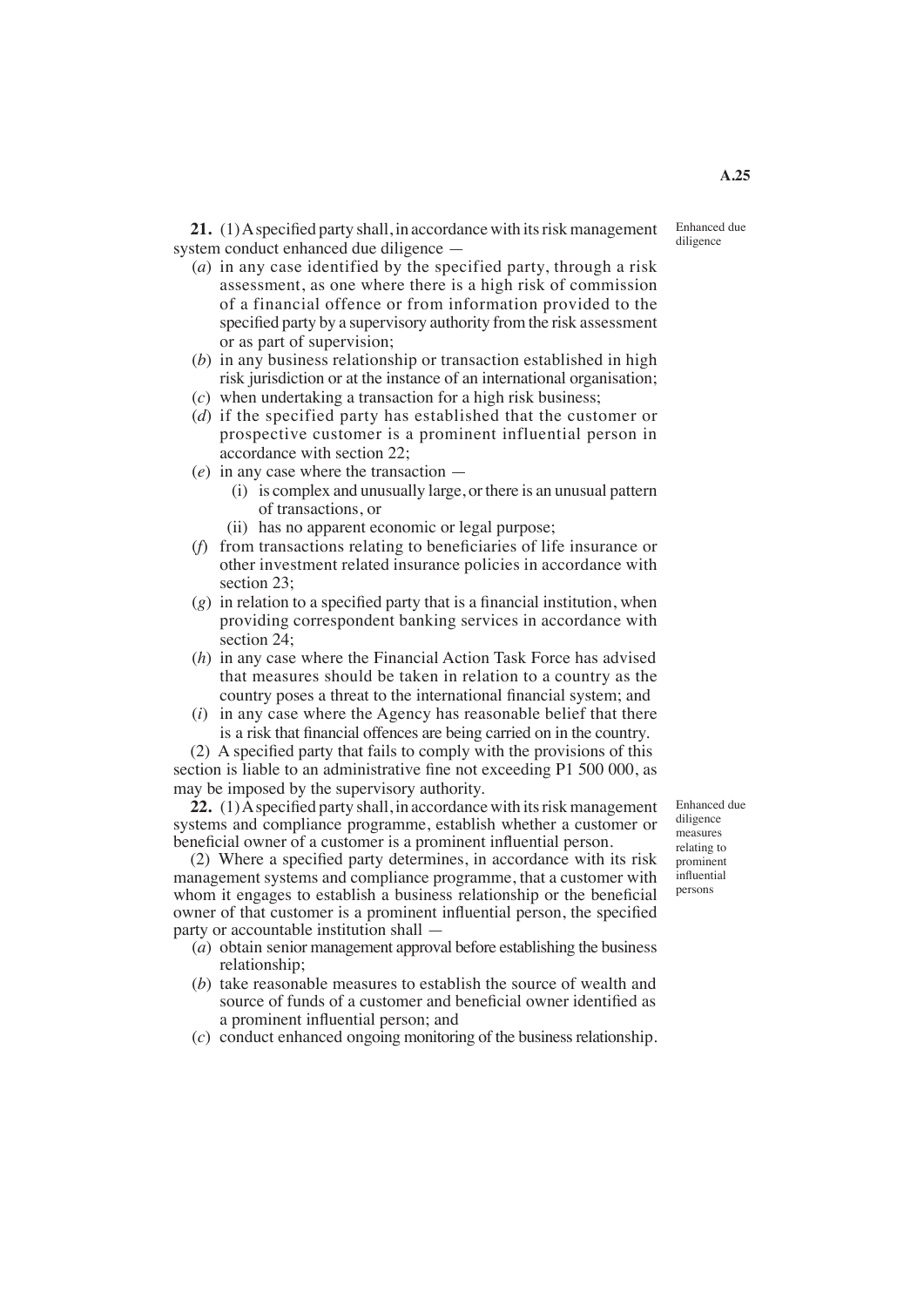Enhanced due diligence measures relating to beneficiaries of life insurance services

Enhanced due diligence measures relating to cross-border correspondent banking

**23.** (1) Where a person is a beneficiary of a life insurance service a specified party shall, in accordance with its risk management systems and compliance programme, establish —

- (*a*) the identity of the beneficiary at the time of payout;
- (*b*) the identity of the beneficial owner if the beneficiary is a legal person or arrangement; or
- (*c*) before any payment is made under the life insurance, whether one or more beneficiaries is a prominent influential person or whether beneficial owner of the beneficiary of the life insurance policy is a prominent influential person.

 (2) A specified party shall, at the inception stage, obtain sufficient information concerning the beneficiary to satisfy itself that it will be able to verify the identity of the beneficiary at the time of payout.

 (3) Where a specified party establishes that a beneficiary is a prominent influential person or beneficial owner of a beneficiary is a prominent influential person, the specified party shall obtain approval of senior management before it pays out any sums under the insurance policy.

 (4) A specified party shall conduct enhanced ongoing monitoring of the business relationship relating to provision of life insurance services.

 (5) Where a beneficial owner of a beneficiary is a prominent influential person and has been identified to be high risk, a specified party shall conduct enhanced due diligence on the business relationship with the policy holder and consider reporting a suspicious transaction to the Agency.

24. (1) Afinancial institution that provides cross-border correspondent banking services shall, in addition to measures required under section  $20$ 

- (*a*) gather sufficient information about a respondent bank to understand the nature of the respondent's bank business;
- (*b*) determine, from publicly available information from credible sources, the reputation of the respondent bank it proposes to enter into a correspondent banking relationship with, including —
	- (i) the quality of supervision to which the respondent bank is subject, and
	- (ii) whether the respondent bank has been subject to  $-$ 
		- (*aa*) investigation with respect to the commission of a financial offence, or
		- *(bb*) regulatory action for non-compliance with counter financial offence measures;
- (*c*) assess the respondent institution's counter financial offence controls;
- (*d*) be satisfied that the respondent bank has conducted customer due diligence on the customers having direct access to accounts of the correspondent financial institution;
- (*e*) be satisfied that a respondent bank does not permit its accounts to be used by a shell financial institution;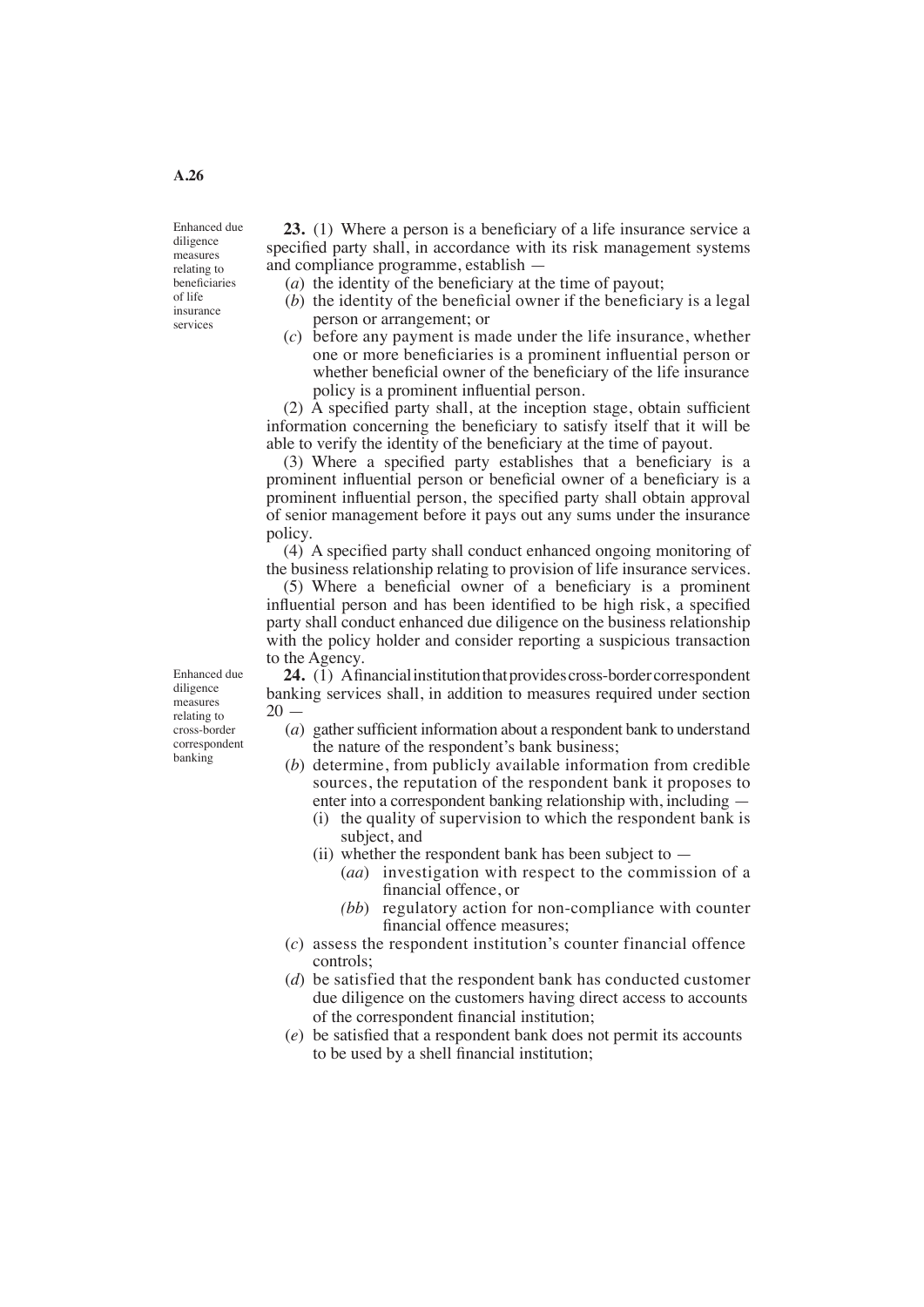- (*f*) be satisfied that the respondent bank has provided relevant customer due diligence information upon request to a correspondent financial institution;
- (*g*) obtain approval from senior management before establishing a new correspondent relationship; and
- (*h*) have clear understanding of the counter financial offence responsibilities of each correspondent financial institution.

 (2) With respect to a "payable through" account, a financialinstitution shall be required to ensure that the respondent bank —

- (*a*) has performed customer due diligence obligations on a customer that has direct access to the accounts of the correspondent financial institution; and
- (*b*) is able to provide relevant customer due diligence information upon request to the correspondent financial institution.

 (3) For the purposes of subsection (2), a "payable through" account means correspondent accounts that are used directly by a third party to transact business on their own behalf.

**25.** (1) A specified party shall not establish or maintain an anonymous account or any account in a fictitious or false name.

 (2) A specified party that fails to comply with the provisions of this section is liable to  $\overline{\phantom{a}}$ 

- (*a*) an administrative fine not exceeding P10 000 000;
- (*b*) a suspension or revocation of licence as the case may be; or
- (*c*) both penalties provided under paragraphs (*a*) and (*b*),

as may be imposed by the supervisory authority.

 (3) A person who authorises the establishment or maintenance of an anonymous account or any account in a fictitious or false name, contrary to the provisions of this section, commits an offence and is liable to fine not exceeding P 5000 000 or to imprisonment for a term not exceeding 10 years or to both.

**26.** (1) A specified party shall not establish or maintain a relationship with a shell bank.

 (2) A specified party shall not establish, maintain, administer, or manage a correspondent account in Botswana for, or on behalf of, a foreign shell bank.

 (3) A specified party that fails to comply with the provisions of this section commits an offence and is liable to —

- (*a*) an administrative fine not exceeding P20 000 000;
- (*b*) a suspension or revocation of licence as the case may be; or

(*c*) both penalties provided under paragraphs (*a*) and (*b*),

as may be imposed by a supervisory authority.

(4) A person who authorises —

(*a*) the establishment or maintenance of a shell bank, contrary to the provisions of subsection (1); or

Prohibition of shell banks

Prohibition of

anonymous accounts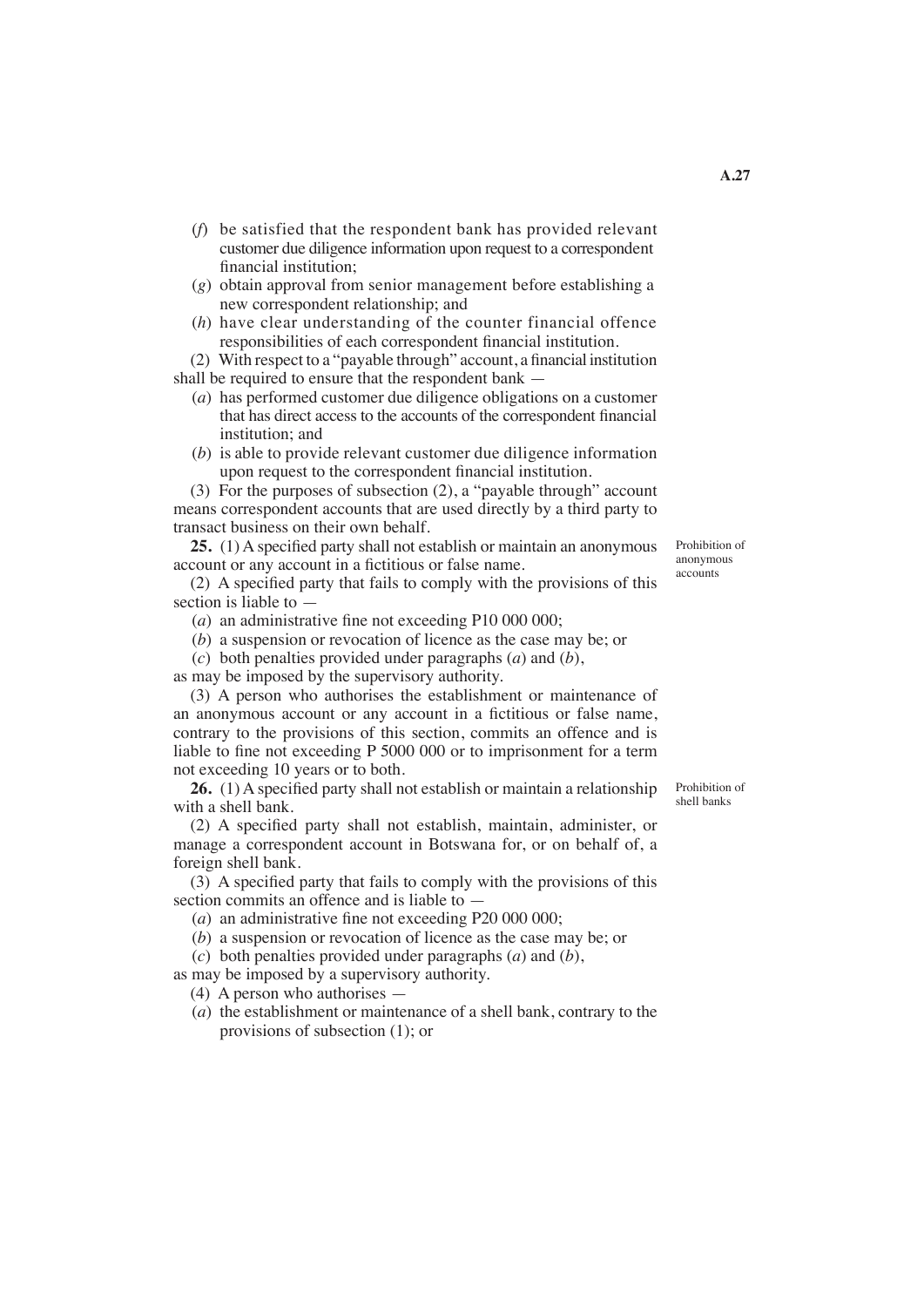(*b*) the establishment, maintenance, administration, or management of a correspondent account in Botswana for, or on behalf of, a foreign shell bank, contrary to the provisions of subsection (2), commits an offence and is liable to fine not exceeding P5000 000 or to

imprisonment for a term not exceeding 10 years or to both. **27.** (1) A specified party or accountable institution shall not establish

or maintain a business relationship with a designated or nationally listed person.

 (2) A specified party shall not establish, maintain, administer, or manage a correspondent account in Botswana for, or on behalf of a designated or nationally listed person.

 (3) A specified party or accountable institution that fails to comply with the provisions of this section is liable to  $-$ 

(*a*) to an administrative fine not exceeding P20 000 000;

(*b*) to a suspension or revocation of licence as the case may be; or

(*c*) to both penalties provided under paragraphs (*a*) and (*b*),

as may be imposed by the supervisory authority.

**28.** (1)Aspecified party may apply simplified customer due diligence measures to a particular business relationship or transaction where the risk of commission of a financial offence is considered to be low taking into account —

- (*a*) the risk assessment carried out in terms of section 13;
- (*b*) any guidance notes issued by a supervisory authority under section 49 (1) (*c*); and
- (*c*) a National Risk Assessment.
- (2) A specified party under subsection  $(1)$  may  $-$
- (*a*) verify the identity of the customer and the beneficial owner after the establishment of the business relationship;
- (*b*) reduce the frequency of customer identification updates;
- (*c*) reduce the degree of on-going monitoring and scrutinising of transactions; and
- (*d*) not require specific information or carry out specific measures to understand the purpose and intended nature of the business relationship, but shall infer the purpose and nature from the type of transaction or business relationship established.

 (3) A specified party shall not carry out simplified customer due diligence measures where —

- (*a*) there is suspicion of a commission of a financial offence;
- $(b)$  in terms of its risk assessment, the business relationship or transaction no longer poses a low risk of a commission of a financial offence;
- $(c)$  if it doubts the veracity or accuracy of any documents or information previously obtained for the purposes of identification or verification; or
- (*d*) any of the conditions set out in section 21 apply.

Prohibition of establishing or maintaining business relationship with terrorist or member of terrorist group

Simplified customer due diligence measures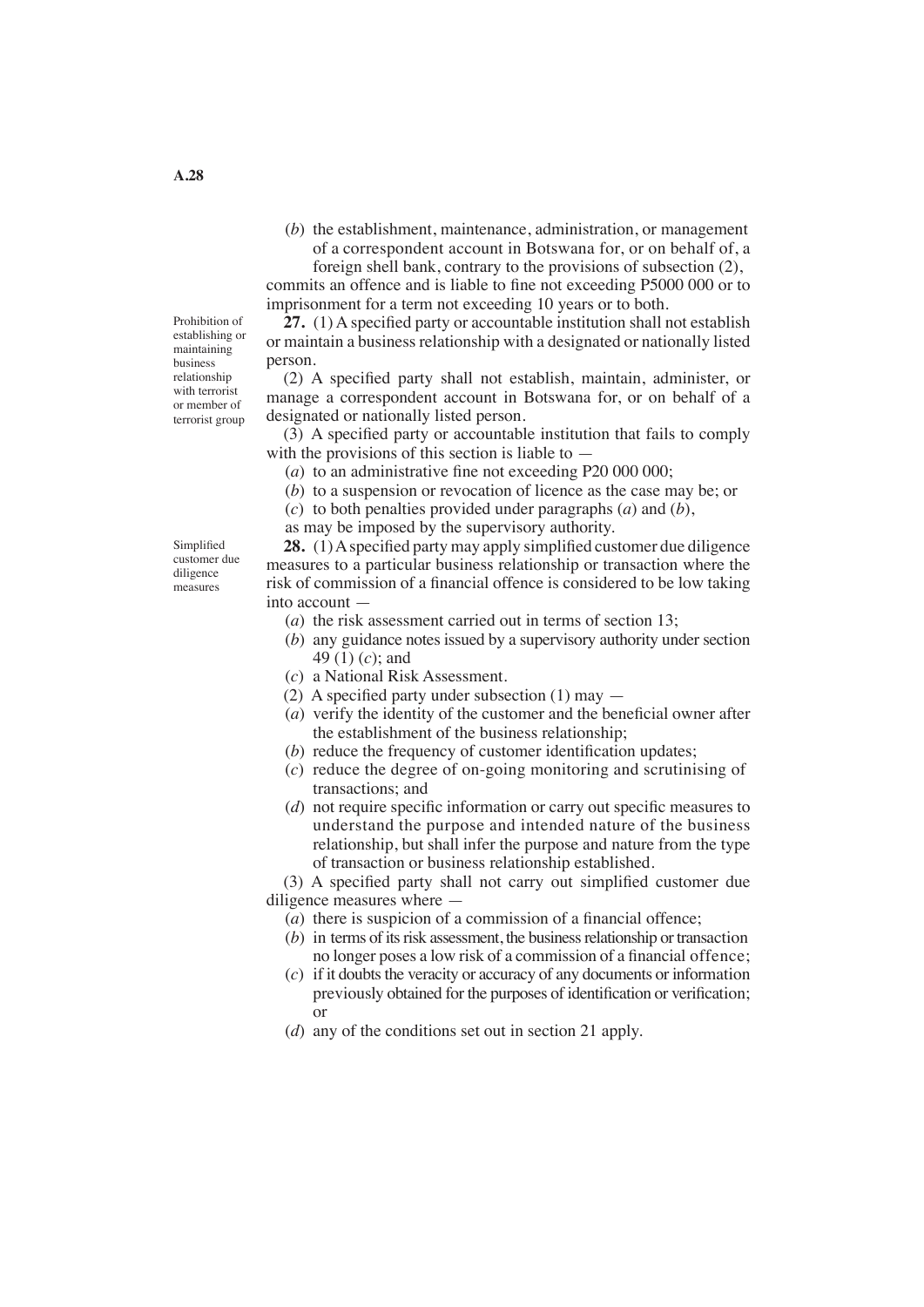- **29.** (1) A specified party shall monitor —
- (*a*) a complex transaction, unusual transaction or unusual pattern of transactions, which has no apparent economic or apparent lawful purpose;
- (*b*) a business relationship formed in a high risk jurisdiction; and
- (*c*) transactions for high risk businesses.

 (2) A specified party that fails to comply with the provisions of this section is liable to an administrative fine not exceeding P1 500 000, as may be imposed by the supervisory authority.

- **30.** (1) Where a specified party is unable to —
- (*a*) conclude a transaction in the course of a business relationship or perform any act to give effect to a single transaction; and
- (*b*) obtain the information contemplated in section 20; or
- (*c*) establish and verify the identity of the customer or other relevant person in accordance with section 20,

the specified party shall terminate an existing business relationship with a customer upon written notice to the customer.

 (2) Aspecified party that terminates an existing business relationship in accordance with subsection  $(1)$  shall report such business relationship as a suspicious transaction to the Agency.

## PART V — *Keeping of Records*

**31.** (1) A specified party shall maintain records obtained through customer due diligence measures, accounts files and business correspondence and results of any analysis undertaken including records of —

- (*a*) the identity of the customer;
- (*b*) if the customer is acting on behalf of another person
	- (i) the identity of the person on whose behalf the customer is acting, and
	- (ii) the customer's authority to act on behalf of that other person;

(*c*) if another person is acting on behalf of the customer;

- (i) the identity of that other person, and
- (ii) that other person's authority to act on behalf of the customer;
- (*d*) the manner in which the identities of the persons referred to in paragraphs (*a*), (*b*) and (*c*) were established;
- (*e*) the nature of the business relationship or transaction;
- (*f*) the amount involved in the transaction and the parties to the transaction;
- (*g*) all accounts that are involved in a transaction concluded by a specified party in the course of a business relationship or single transaction;
- (*h*) the name of the person who obtained the information referred to under paragraphs  $(a)$ ,  $(b)$  and  $(c)$  on behalf of the specified party; and

Monitoring complex, unusual and high risk transactions

Failure to complete customer due diligence

Keeping of records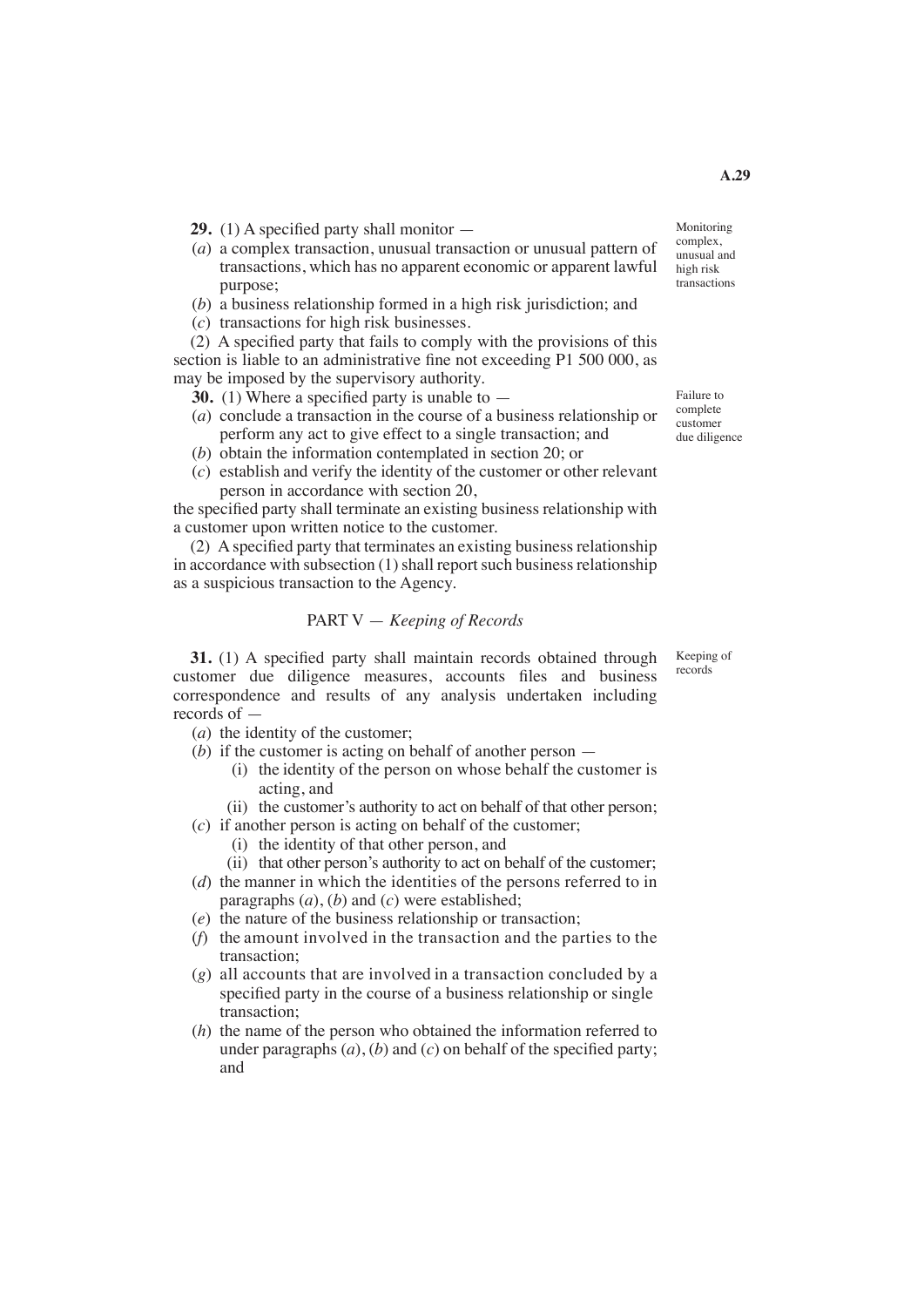(*i*) any document or copy of a document obtained by the specified party in order to verify a person's identity.

 (2) Records kept in terms of subsection (1) may be kept in electronic form.

 (3) A specified party shall ensure that all customer due diligence information and transaction records are kept up to date and made available swiftly to a competent authority upon appropriate authority.

**32.** (1) A specified party shall, for 20 years —

- (*a*) from the date a transaction is concluded maintain all records on domestic and international transactions; and
- (*b*) after the termination of a business relationship or an occasional transaction keep records obtained through customer due diligence measures, account files and business correspondences and the results of any analysis undertaken.

(2) Notwithstanding the generality of subsection  $(1)$ , an investigatory authority may by request in writing, require a specified party to keep and maintain a record referred to under section 31 for such longer period as may be specified in the request.

**33.** (1) The duty imposed under section 31 on a specified party may be performed by a third party on behalf of the specified party.

 (2) Where a specified party appoints a third party to perform duties imposed under section 31, the specified party shall forthwith provide the supervisory authority with such particulars of the third party as may be prescribed.

 (3) Where a third party fails to perform the duties imposed under section 31 the specified party shall be liable for the failure.

**34.** An electronic record kept in accordance with section 31 shall, subject to the Electronic Records (Evidence) Act, be admissible as evidence in court.

**35.** (1) A specified party that fails to keep records in accordance with sections 31 and 32 is liable to an administrative fine not exceeding P500 000, as may be imposed by the supervisory authority.

 (2) A person who destroys or removes any record, register or document kept in accordance with this Part commits an offence and is liable to a fine not exceeding P500 000 or to imprisonment for a term not exceeding 10 years or to both.

**36.** (1) An examiner of the Agency or supervisory authority shall have access to any record kept in accordance with section 31 and may make extracts from or copies of any such records.

 (2) The Agency or a supervisory authority, may at any time cause to be carried out on the business premises of a specified party an examination and an audit of its books and records to check whether the specified party is complying with the requirements of this Act, or any guidelines, instructions or recommendations issued under this Act.

(3) For the purposes of subsection (2), an examiner may —

Records kept by third party

Admissibility of electronic records Cap. 11:06

**Offences** relating to records

Access to records of specified party

**A.30**

Period of record keeping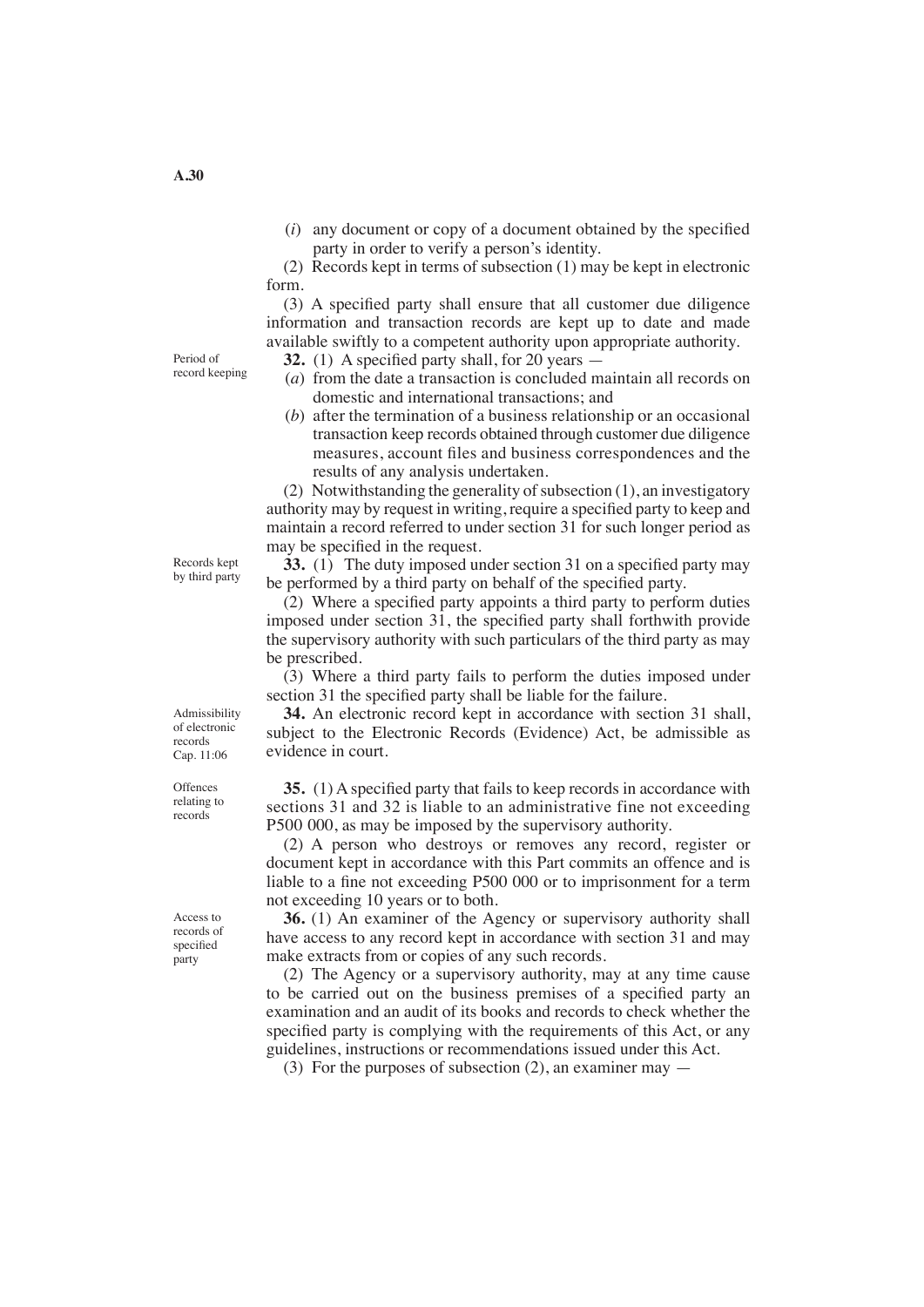- (*a*) by request in writing or orally require the specified party or any other person whom the Agency or supervisory authority reasonably believes has in its possession or control a document or any other information that may be relevant to the examination to produce the document or furnish the information as specified in the request;
- (*b*) examine, and make copies of or take extracts from, any document or thing that he considers may be relevant to the examination;
- (*c*) retain any document it deems necessary; and
- (*d*) orally or in writing, require a person who is or apparently is an officer or employee of the specified party to give information about any document that an examiner considers may be relevant to the examination.

 (4) The specified party, its officers and employees shall give the examiner full and free access to the records and other documents of the specified party as may be reasonably required for the examination.

- (5) A person who —
- (*a*) intentionally obstructs the examiner in the performance of any of his duties under this section; or
- (*b*) fails, without reasonable excuse, to comply with a request of the examiner in the performance of the examiner's duties under this section,

commits an offence and is liable to a fine not exceeding P500 000 or to imprisonment for a term not exceeding 10 years or to both.

 (6) For the purposes of this section, an "examiner" means a person designated as such in writing by the Agency or the supervisory authority.

 (7) Notwithstanding the provisions of subsections (1) to (6), an authorised officer of an investigatory authority may apply to court for a warrant to exercise powers set out under this section.

 (8) The court shall issue a warrant under subsection (7) where it is satisfied, from information on oath or affirmation, that there are reasonable grounds to believe that the records may assist the investigatory authority to prove the commission of a financial offence.

**37**. The Agency may initiate an analysis of information on its own initiative based on information in its possession or information received from other sources to ascertain whether a transaction is a suspicious transaction.

Analysis of information

Reporting of suspicious transactions

#### PART VI — *Reporting Obligation and Cash Transactions*

**38.** (1) A specified party or accountable institution shall, within such period as may be prescribed, report a suspicious transaction to the Agency.

 (2) A specified party or accountable institution shall report a suspicious transaction —

 $(a)$  during the establishment of a business relationship:

**A.31**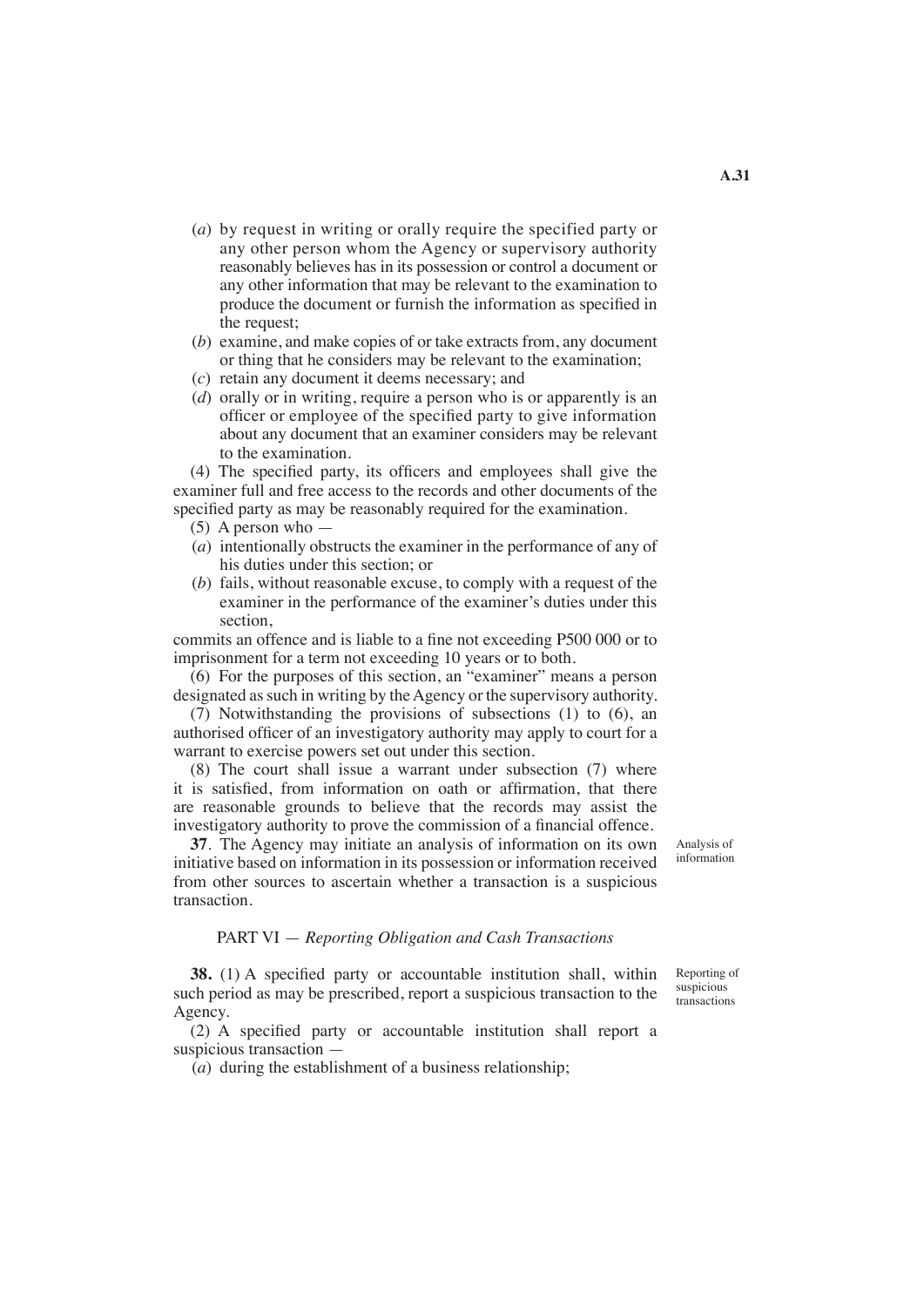(*b*) during the course of the business relationship; or

(*c*) when conducting occasional transactions.

 (3) An attorney, conveyancer, notary public or accountant shall report a suspicious transaction when, on behalf of or for a client, he or she engages in a financial transaction in relation to the following activities —

- (*a*) buying and selling of real estate;
- (*b*) managing client money, securities or assets;
- (*c*) managing bank savings or securities accounts;
- (*d*) organisation of contributions for the creation, operation or management of companies; or
- (*e*) creation, operation or management of legal persons or arrangements, trusts and the buying and selling of shares.

 (4) Nothing in subsection (3) shall be construed as restricting an attorney from reporting a suspicious transaction of which he or she has acquired knowledge in privileged circumstances if the transaction is communicated to the attorney with a view to the furtherance of a criminal or fraudulent purpose.

(5) For the purposes of this section, "attorney" has the same meaning assigned to it under the Legal Practitioners Act.

 (6) A specified party or accountable institution that fails to comply with the provisions of this section is liable to —

- (*a*) an administrative fine not exceeding P5 000 000;
- (*b*) a suspension or revocation of licence as the case may be; or
- (*c*) both penalties provided under paragraphs (*a*) and (*b*),

as may be imposed by the supervisory authority.

**39.** (1) Notwithstanding the provisions of section 38, a specified party shall, within such period, report to the Agency, prescribed particulars concerning a transaction concluded with a customer where in terms of the transaction an amount of cash equal to or in excess of such amount as may be prescribed —

- (*a*) is paid by the specified party to the customer, to a person acting on behalf of the customer or to a person on whose behalf the customer is acting; or
- (*b*) is received by the specified party or from the customer, the person acting on behalf of the customer or a person on whose behalf the customer is acting.

 (2) A specified party that fails to comply with the provisions of this section is liable to an administrative fine not exceeding P1 000 000, as may be imposed by a supervisory authority.

**40.** (1) A person who carries on, is in charge of, manages, or is employed by a business, shall make a report to the Agency, of any transaction which he or she has reason to believe may be a suspicious transaction.

 (2) A person who accepts any payment in cash in excess of such amount as may be prescribed or an equivalent amount in foreign currency shall report such particulars as may be prescribed to the Agency.

Cash transactions above prescribed limit

Cap. 61:01

General reporting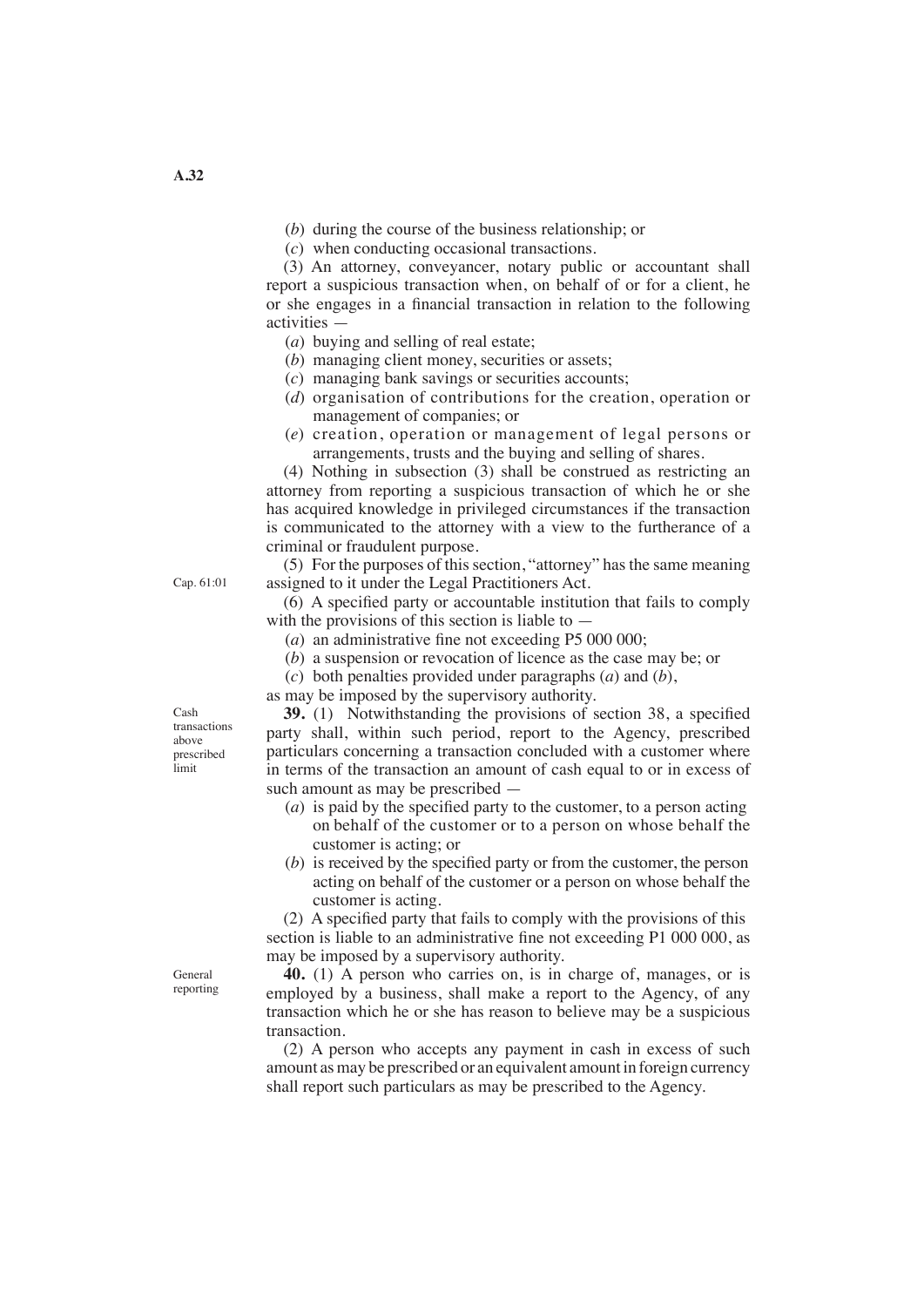**41.** Subject to the Customs Act and Excise Duty Act, the Botswana Revenue Service Authority shall forward to the Agency records of cash or any bearer negotiable instrument in excess of the prescribed limit, conveyed into or out of Botswana, in such form as may be prescribed.

**42.** (1) A financial institution that through electronic transfer, receives into or sends out of Botswana money equal to or in excess of the prescribed amount on behalf or on the instruction of a customer or any person, shall report to the Agency such particulars of the transfer as may be prescribed.

 (2) A financial institution shall not undertake a wire transfer otherwise than in the manner as may be prescribed.

 (3) A financial institution that fails to comply with the provisions of this section is liable to an administrative fine not exceeding P5 000 000, as may be imposed by the supervisory authority.

**43.** A suspicious transaction report made under this Part shall be in such form as may be prescribed, and shall include —

(*a*) the identification of the customer and other party to the transaction;

- (*b*) the description of the nature of the transaction;
- (*c*) the amount of the transaction;
- (*d*) circumstances giving rise to the suspicion;
- (*e*) the business relationship of the customer to the person making the report;
- (*f*) where the customer is an insider, whether such customer is still affiliated with the specified party;
- (*g*) any voluntary statement as to the origin, source or destination of the proceeds;
- $(h)$  the impact of the suspicious transaction on the financial soundness of the specified party; and
- (*i*) the names of all the officers, employees or agents dealing with the transaction.

**44.** A specified party, accountable institution or person who makes a report under this Part may continue with or carry out the transaction in respect of which the report has been made unless the report is made in terms of section 20 (10) or the Agency directs otherwise.

**45.** The Director General shall, where he or she has reasonable grounds to suspect that a transaction may involve the commission of a financial offence, direct in writing, a specified party, an accountable institution, the person who made the report or the person or bodies who have connections with such transactions –

- (*a*) not to proceed with the transaction for such period not exceeding 15 working days as shall be stated in the notice;
- (*b*) to monitor the account; and
- (*c*) to submit a monitoring report to the Agency within 10 working days,

in order to allow the Agency, to make the necessary enquiries concerning the transaction, or if the Agency deems it appropriate, to inform and advise an investigatory authority.

Continuation of transaction

Interruption of transaction by Agency

Content of suspicious transaction report

Conveyance of cash Cap. 50:02 Cap. 50:01

Wire transfer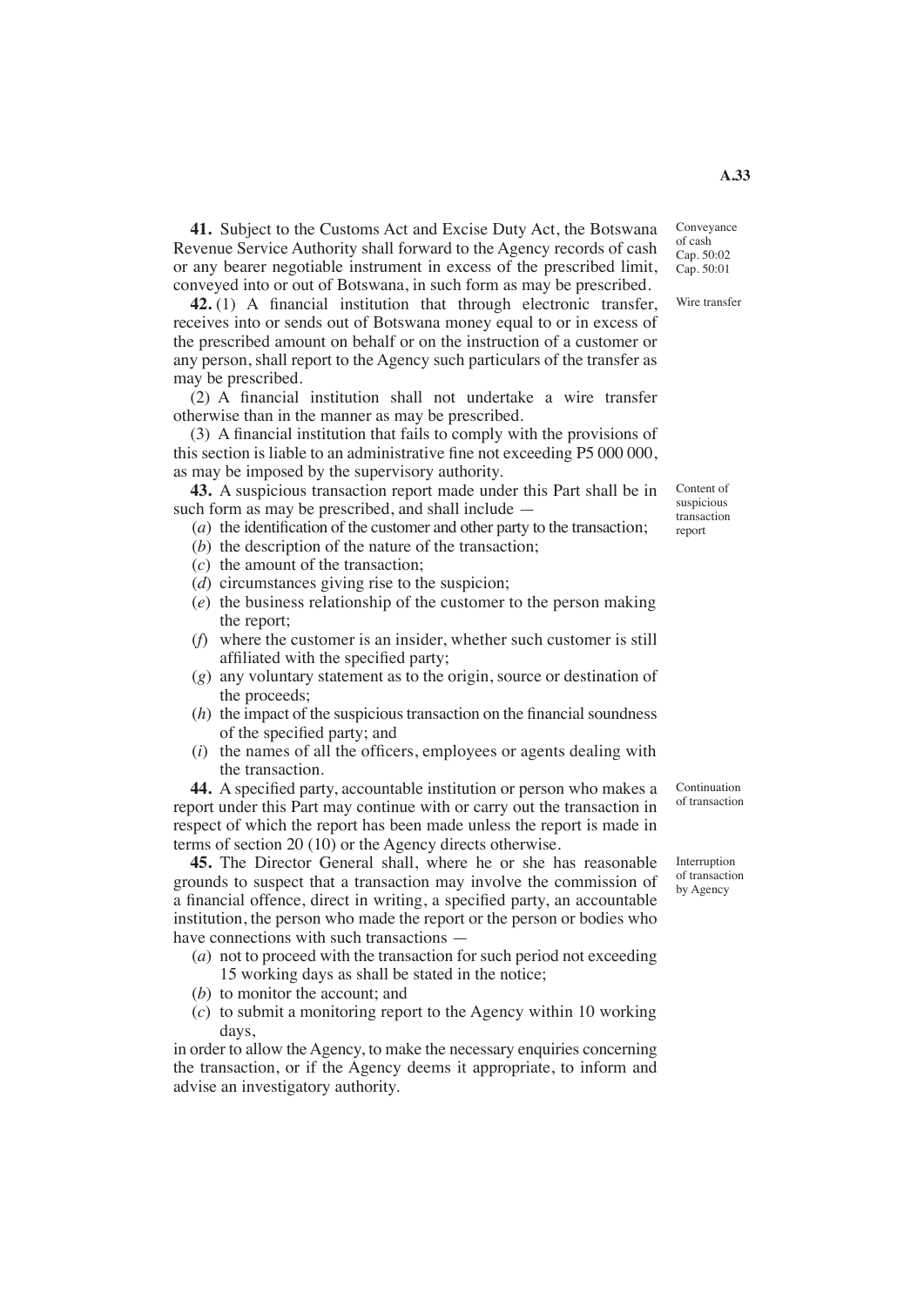**Offences** relating to reporting

**46.** (1) A specified party or accountable institution that fails to make a report under this Part or continues with a transaction in contrary to the provisions of section 45 is liable to —

- (*a*) an administrative fine not exceeding P5 000 000;
- (*b*) a suspension or revocation of licence or registration as the case may be; or
- (*c*) both penalties provided under paragraphs (*a*) or (*b*),

as may be imposed by the supervisory authority.

 (2) A person who fails to make a report under this Part or continues with a transaction in contravention of section 45 commits an offence and is liable to a fine not exceeding P3 000 000 or to imprisonment for a term not exceeding 20 years, or to both.

 (3) A person who knows or suspects that a suspicious transaction report is being made to the Agency shall not disclose to any other person information or any other matter which is likely to prejudice any proposed investigation or disclose that the Agency has requested further information under section 52 (1).

(4) A person who contravenes the provision of subsection (3) commits an offence and is liable to a fine not exceeding P2 000 000 or to imprisonment for a term not exceeding 15 years, or to both.

**47.** (1) Any civil or criminal proceedings shall not lie against any person for having —

- (*a*) reported in good faith, any suspicion he or she may have had, whether or not the suspicion proves to be well founded following investigation; or
- (*b*) supplied any information to the Agency pursuant to a request made under section 52 (1).

 (2) No evidence concerning the identity of a person who has made, initiated or contributed to a report under this Part or who has furnished additional information concerning the report shall be admissible as evidence in proceedings before a court unless the person testifies at the proceedings.

**48.** A member of senior management of a specified party or accountable institution who fails to comply with anti-money laundering and counter financing of terrorism measures under this Act, commits an offence and is liable to a fine not exceeding P250 000, or imprisonment for a term not exceeding five years, or to both.

PART VII — *Referral, Suspension and Exchange of Information*

- **49.** (1) A supervisory authority shall —
- (*a*) through its licensing or registration requirements, implement measures, including fit and proper measures to prevent criminals from —
	- (i) holding controlling interest,
	- (ii) performing management function, or
	- (iii) being a beneficial owner, of the applicant;

Indemnity of person making report

Offences for noncompliance

Obligations of supervisory authorities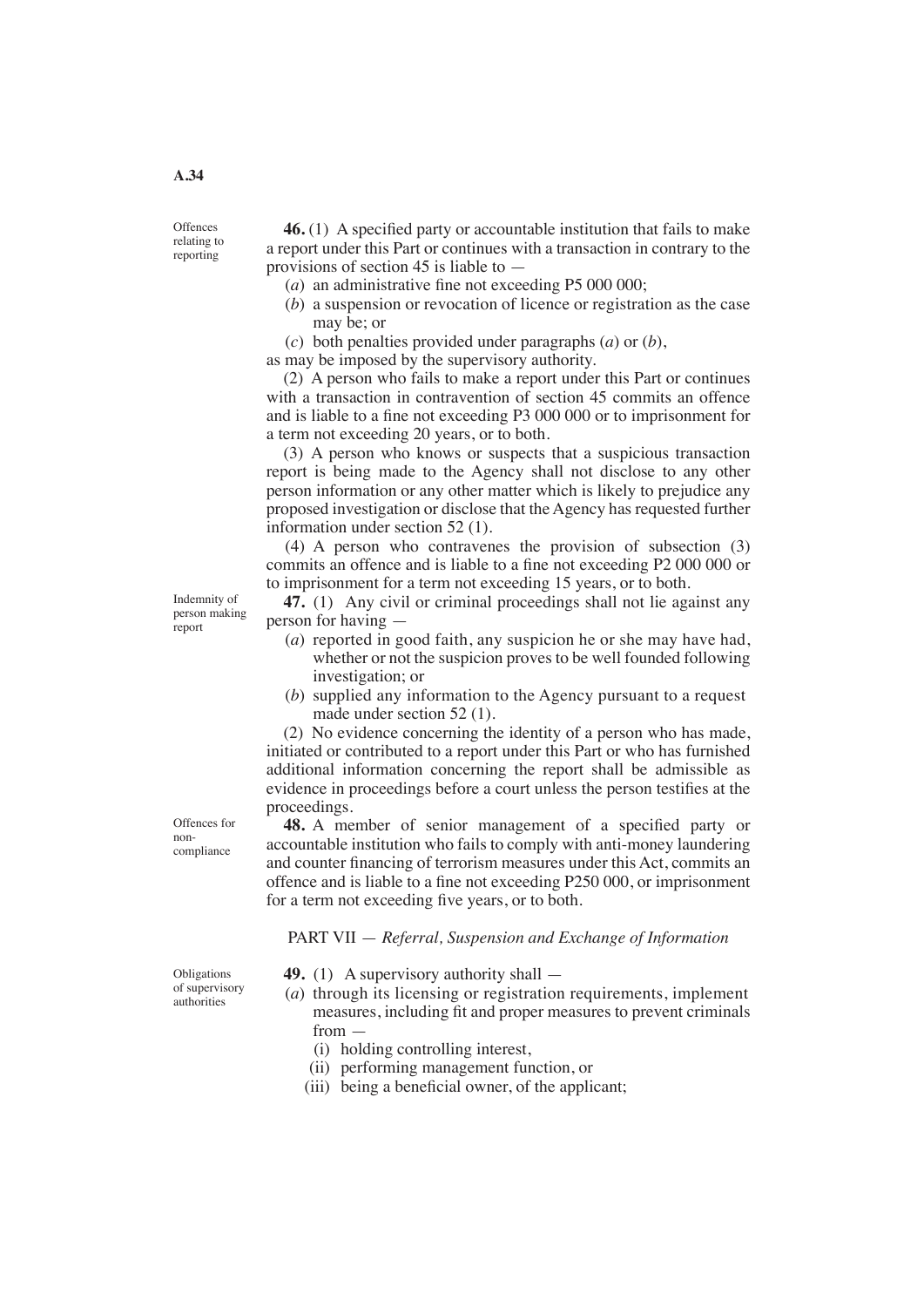- (*b*) regulate and supervise a specified party or accountable institution for compliance with this Act including through on-site examinations;
- (*c*) in consultation with the Agency, establish and issue guidance notes, and provide feedback to help a specified party or accountable institution comply with this Act;
- (*d*) maintain statistics concerning compliance measures adopted or implemented by the specified party or accountable institution and sanctions imposed on such specified party or accountable institution, under this Act;
- (*e*) conduct risk-based supervision of anti-money laundering, counterfinancing of an act of terrorism and counter-financing of proliferation and counter illicit dealing in arms or ammunition on a specified party;
- (*f*) review the assessment of the money laundering, terrorist financing and financing of proliferation risk profile of a specified party or accountable institution, including risks of non-compliance periodically, and when there are major events or developments in the management and operations of a specified party or accountable institution;
- (*g*) identify, assess and understand international and domestic moneylaundering, terrorist financing and proliferation financing risks in the sector;
- (*h*) apply consolidated group supervision to all aspects of business conducted by the group, as may be prescribed; and
- (*i*) ensure that the frequency and intensity of on-site and off-site is determined on the basis of —
	- (i) financial offence risks,
	- (ii) internal controls and procedures associated with the institution or group, and
	- (iii) documented financial offence risks present in the country.
- (2) A supervisory authority may —
- (*a*) issue a directive, penalising a specified party by imposing an appropriate, prescribed fine where the specified party has without reasonable excuse, failed to comply in whole or in part with any obligations under this Part; or
- (*b*) enter into an agreement with a specified party to implement an action plan to ensure compliance of the specified party's obligations under this Act.

(3) Withrespecttosupervisionofanon-profitorganisation,asupervisory authority shall —

(*a*) undertake outreach and educational programmes to raise and deepen awareness among non-profit organisations as well as the donor community about the potential vulnerabilities of a nonprofit organisation to commission of a financial offence risks and the measures that a non-profit organization can take to protect themselves against such abuse;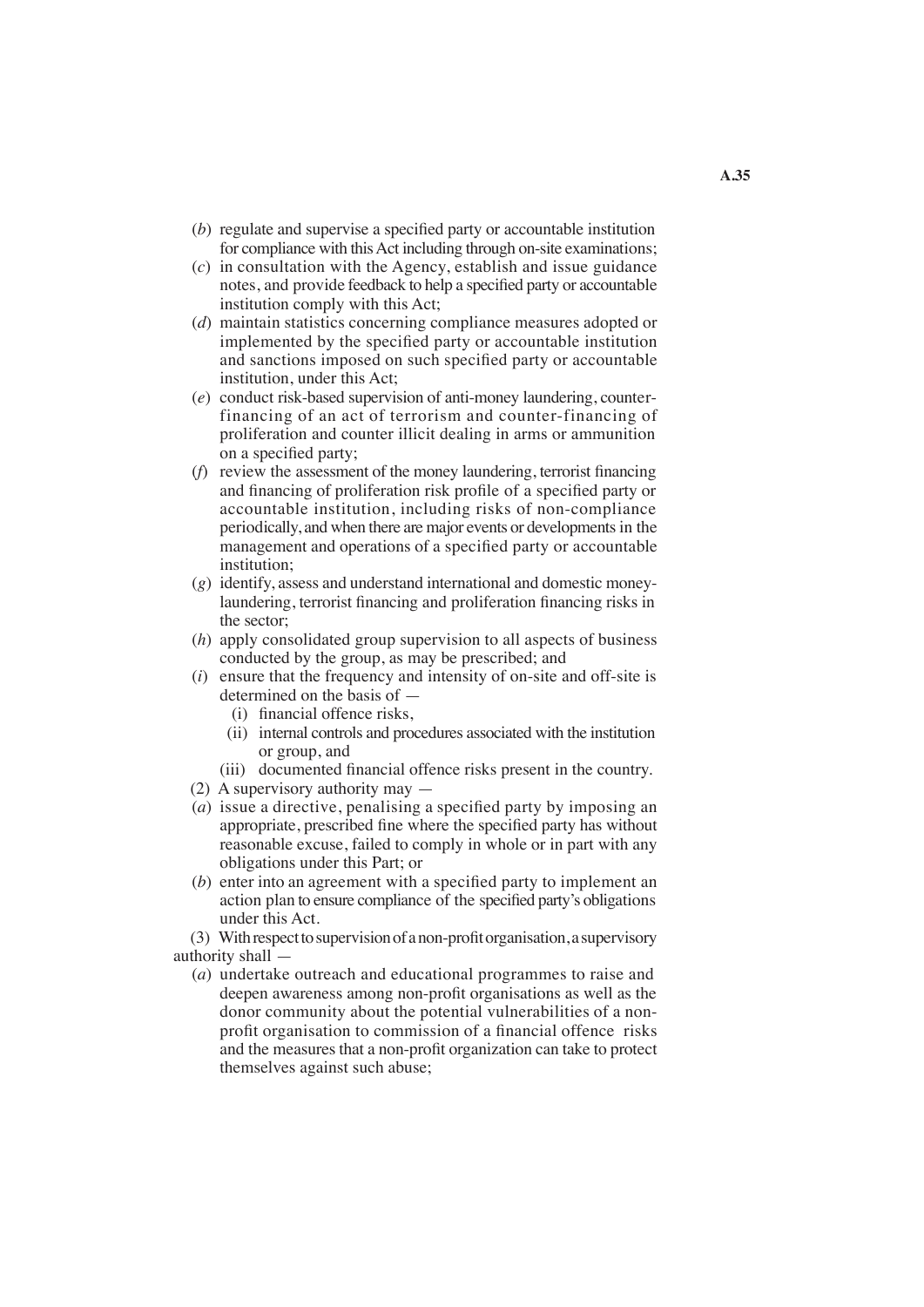- (*b*) work with a non-profit organization to develop and refine best practices to address commission of financial offence risks and vulnerabilities, to protect such a non-profit organisation from financial offence abuse;
- (*c*) conduct targeted supervision and monitoring on a non-profit organisation at risk of commission of a financial offence abuse; and
- (*d*) monitor the compliance on a non-profit organisation with the provisions of this Act, including applying risk based measures to such a non-profit organisation.

 4. With respect to a specified party that relies on a third party, that is part of the same financial group, a supervisory authority shall ensure that —

(*a*) the group applies —

- (i) customer due diligence and record-keeping requirements, in accordance with sections 16, 20, 22 and 31 of this Act, and
- (ii) programmes to combat commission of a financial offence, in accordance with section 14 of this Act; and
- (*b*) the implementation of customer due diligence and record-keeping requirements and anti money laundering, counter financing of terrorism and counter financing of proliferation programmes are supervised at a group level; and
- (*c*) a higher country risk is adequately mitigated by the group's anti money laundering, counter financing of terrorism and counter financing of proliferation policies.

**50.** Any person responsible for licensing a specified party or an accountable institution who negligently fails to take such reasonable measures referred to in section 49 (1) (*a*) commits an offence and is liable to a fine not exceeding P250 000 or imprisonment for a term not exceeding five years, or to both.

**51.** (1) An accountable institution shall —

- (*a*) with respect to a non-profit organisation
	- (i) have relevant documentation that explains its intended purpose and objectives,
	- (ii) maintain proper record keeping of financial statements and issue annual financial statements that provide detailed breakdown of income and expenditure, and make the financial statements swiftly available to a competent authority upon appropriate authority,
	- (iii) have controls in place to ensure that all funds are fully accounted for and utilised in a manner consistent with intended purposes and objectives,
	- (iv) maintain a record of domestic and international transactions,
	- (v) apply specific counter measures proportionate to the risk as may be directed by the supervisory authority,

failure to prevent criminals from holding controlling interest

Offence for

Obligations of accountable institutions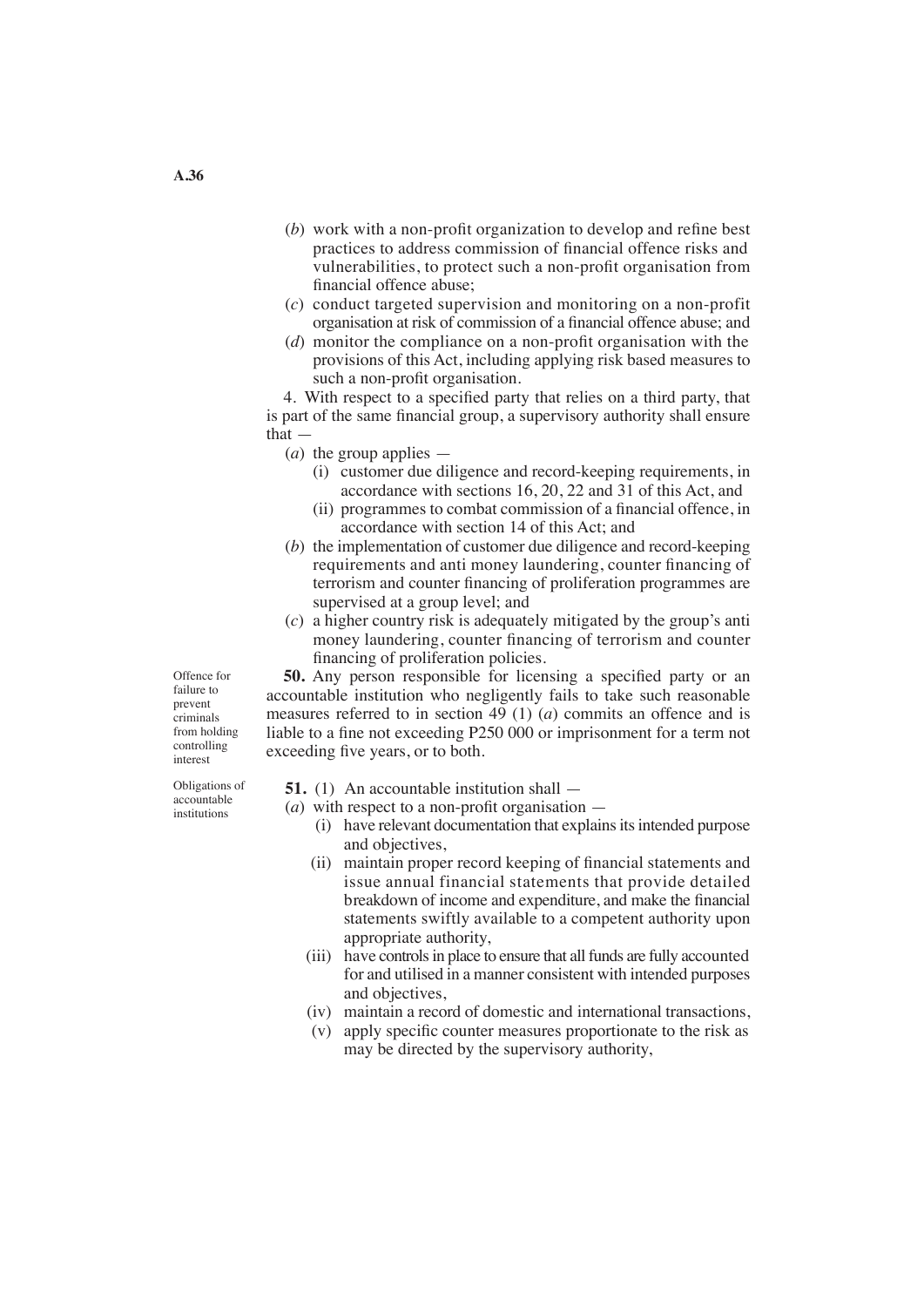- (vi) hold basic information on other regulated agents and service providers of the non-profit organisation, including investment advisors, managers, donor, accountants and tax advisors,
- (vii) conduct transactions through regulated financial channels, wherever feasible,
- (viii) identify a person who owns, controls or direct their activities including a senior officer, board member and a trustee, and
- (ix) take reasonable measures to confirm the identity, credentials and good standing of beneficiaries and associate non-profit organisations and that they are not involved with or using the charitable funds to finance acts of terror or support terrorists or terrorist organisations; and
- (*b*) with respect to a trustee of a trust, obtain and hold adequate, accurate and current information on the identity of —
	- (i) the settlor,
	- (ii) a trustee,
	- (iii) a protector, if any,
	- (iv) a beneficiary of a trust, a class of beneficiaries or any other natural person exercising ultimate effective control over a trust, and
	- (v) other regulated agents of, and service providers to the trust, including investment advisors or managers, donor, accountants and tax advisors.

 (2) For purposes of this section, associate non-profit organisation includes foreign branches of an international non-profit organisation, and a non-profit organisation with which partnerships have been arranged.

 (3) Any record obtained and maintained under this section shall be kept for 20 years.

 (4) An accountable institution that fails to comply with the provisions of this section is liable to —

- (*a*) an administrative fine not exceeding P500 000;
- (*b*) cancellation of registration or licencing, as the case may be; or
- (*c*) to both penalties provided under paragraphs (*a*) and (*b*),

as may be imposed by the supervisory authority.

**52.** (1) The Agency may, for the purposes of assessing whether any information should be disseminated to an investigatory or supervisory authority, request further information in relation to a suspicious transaction from —

- (*a*) the specified party or person who made the report;
- (*b*) any other specified party that is, or appears to be involved in the transaction;
- (*c*) an investigatory authority;
- (*d*) a supervisory authority;
- (*e*) any other administrative agency of the Government; or
- (*f*) an accountable institution which made the report.

Receipt of information by Agency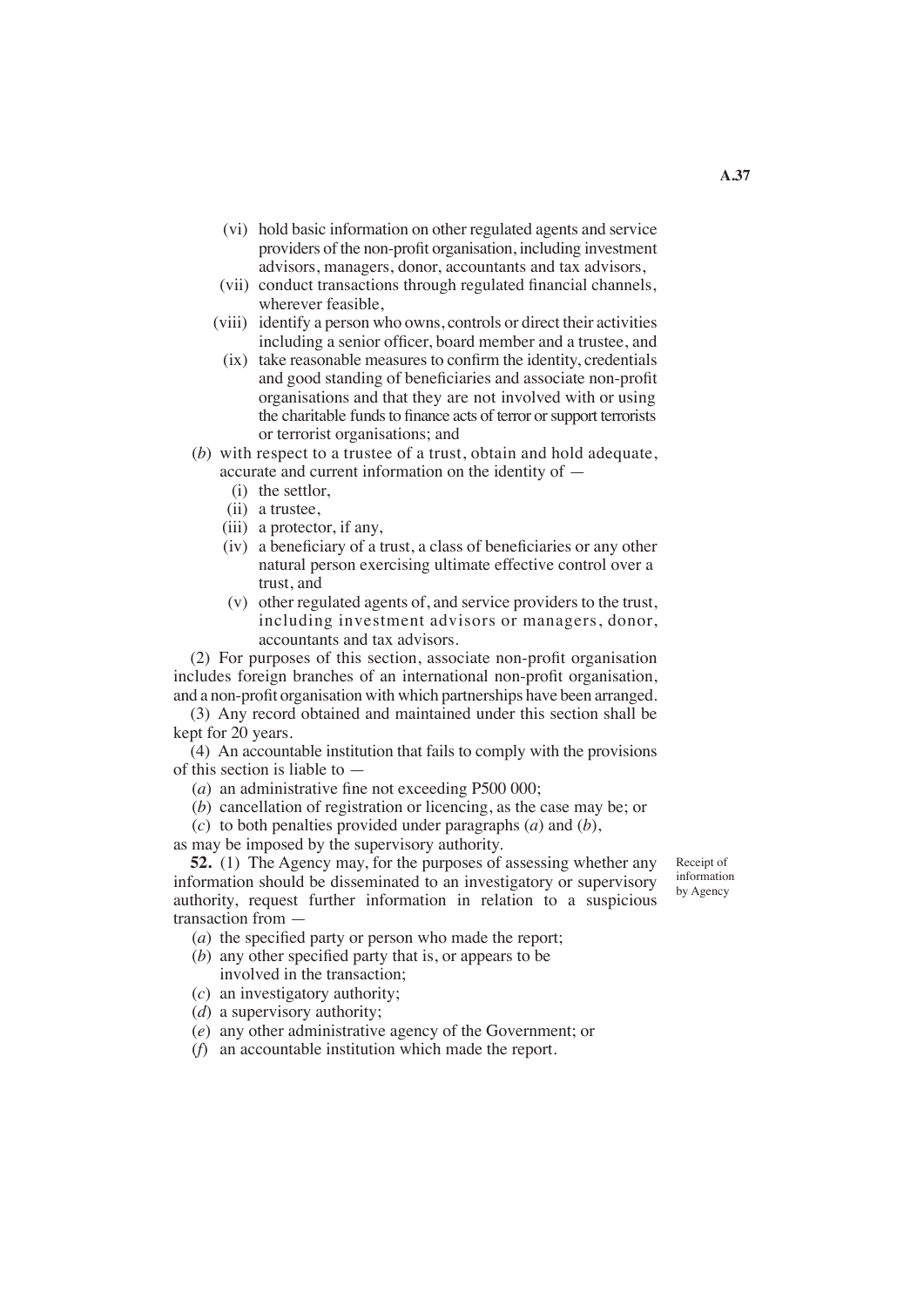(2) The information requested under subsection  $(1)$  shall be provided without a court order within a reasonable time but not later than 10 working days after the request is made.

 (3) Where any information referred to under subsection (1) is required to be supplied to the Agency within a specified period, the Agency may, at the request of the person or body concerned, extend such period.

 (4) A person who refuses to supply information requested under this section commits an offence and is liable to a fine not exceeding P1 000 000 or to imprisonment to a term not exceeding 10 years or to both.

**53.** (1) Where the Agency, on the basis of its analysis and assessment of information received by it, has reasonable grounds to suspect that the information would be relevant to the national security of Botswana, the Agency shall disclose the information to the Directorate.

 (2) The Agency shall record in writing, the reasons for its decision to disclose information in accordance with subsection (1).

 (3) Where the Agency becomes aware of information which may be relevant to —

- (*a*) the functions of any supervisory authority;
- (*b*) investigation or prosecution being conducted by an investigatory authority; and
- (*c*) a possible corruption offence, as defined in the Corruption and Economic Crime Act,

the Agency shall disclose the information to the supervisory authority or investigatory authority concerned.

 (4) "information" in relation to a financial transaction or the import and export of currency or monetary instruments includes —

- (*a*) the name of the person or the importer or exporter or any other person or entity acting on their behalf;
- (*b*) the name and address of the place of business where the transaction occurred or the address of the port of entry into Botswana where the importation or exportation occurred;
- (*c*) the date of the transaction, importation or exportation;
- (*d*) the amount and type of currency or monetary instruments involved or in the case of a transaction, if no currency or monetary instruments are involved, the value of the transaction or the value of the funds that are the subject of the transaction;
- (*e*) in the case of a transaction, the transaction number and the account number if any; and
- (*f*) such other identification information as may be prescribed.

 (5) Where any information falling within subsections (1) and (4) was provided to the Agency by a body outside Botswana on terms of confidentiality, the Agency shall not disclose the information without the consent of the body that provided the information.

Referral of information by Agency

Cap. 08:05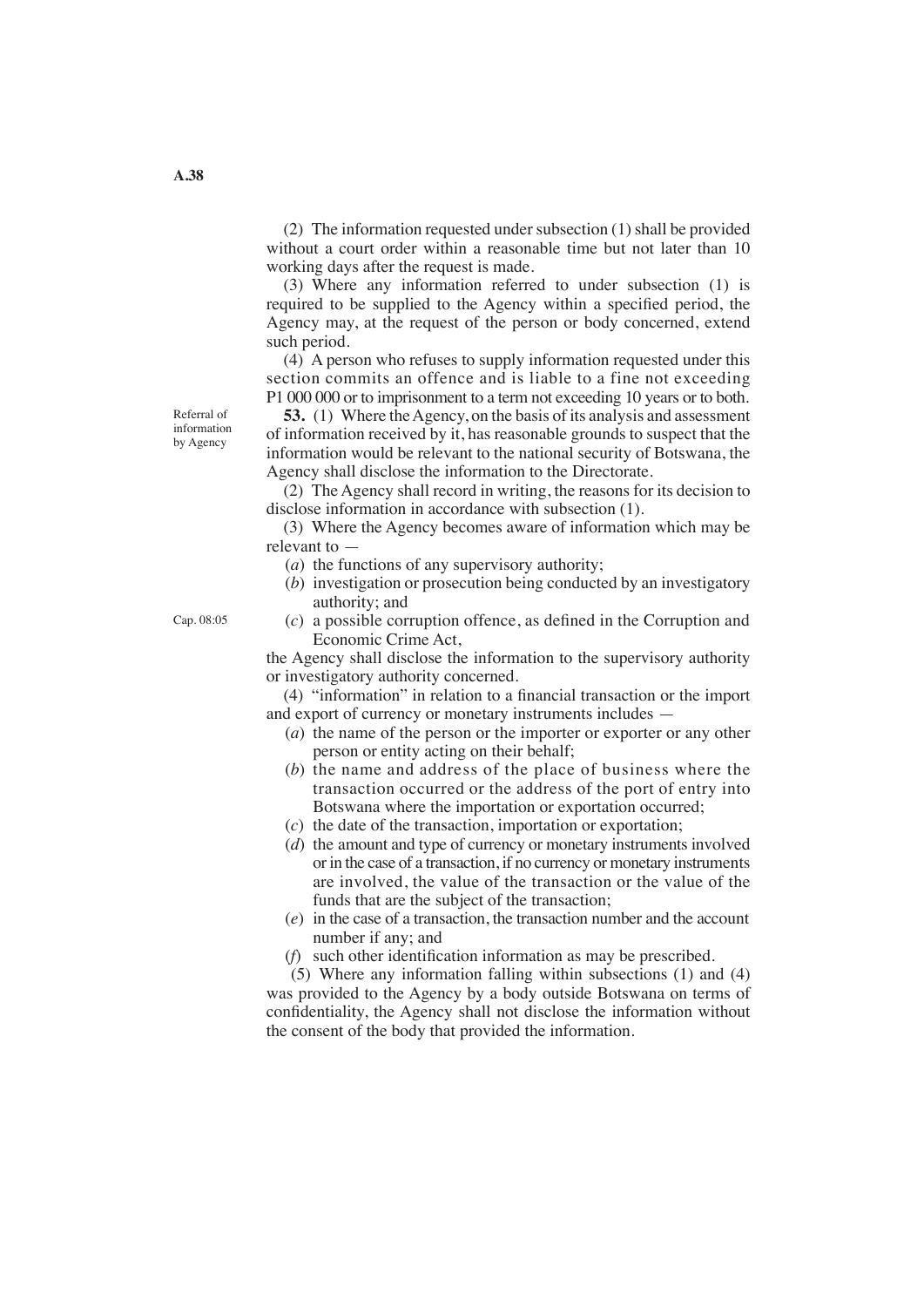(6) The Agency may request a supervisory authority to rebut information indicating that a specified party has as a result of a transaction concluded by or with the specified party, received or is about to receive the proceeds of a financial offence.

 (7) Information requested under subsection (6) shall be provided without a court order and within such time limits as may be prescribed.

**54.** A supervisory authority shall where in the course of the exercise of its functions, it receives or otherwise becomes aware of any information suggesting the possibility of a commission of a financial offence, advise the Agency.

**55.** (1) The Agency shall be the only body in Botswana which shall seek recognition by the Egmont Group or comparable body to exchange financial intelligence information on the basis of reciprocity and mutual agreement.

 (2) The Agency may exchange expertise and financial intelligence with other members of the Egmont Group or comparable body in accordance with the conditions for such exchanges established by the Egmont Group.

 (3) Without prejudice to subsections (1) and (2), where the Agency becomes aware of any information which may be relevant to the functions of a comparable body, it may disclose the information to the comparable body under conditions of confidentiality.

 (4) Where a request for information is received from a comparable body, the Agency shall disclose any relevant information in its possession to the comparable body, on such terms of confidentiality as may be agreed between the Agency and the comparable body.

 (5) The Agency shall maintain a record in such form as may be prescribed, of —

- (*a*) statistics on the number of information disclosed to a comparable body;
- (*b*) the number of requests of financial information from a comparable body;
- (*c*) suspicious transactions reports received and disseminated;
- (*d*) investigations of financial offence;
- (*e*) prosecutions and convictions of financial offences;
- (*f*) property frozen, seized and confiscated regarding financial offences; and
- (*g*) mutual legal assistance or other international requests for co operation.

**56.** A certificate issued by the Agency that information specified in the certificate was reported to the Agency shall be admitted in evidence in court without proof or production of the original report.

**57.** (1) No person shall be entitled to information held by the Agency except information disclosed in accordance with this Act.

 (2) A person shall not disclose confidential information held by or obtained by the Agency except —

**Certificate** issued by Agency

Information held by Agency

information by supervisory authority

Referral of

Membership of international financial organisation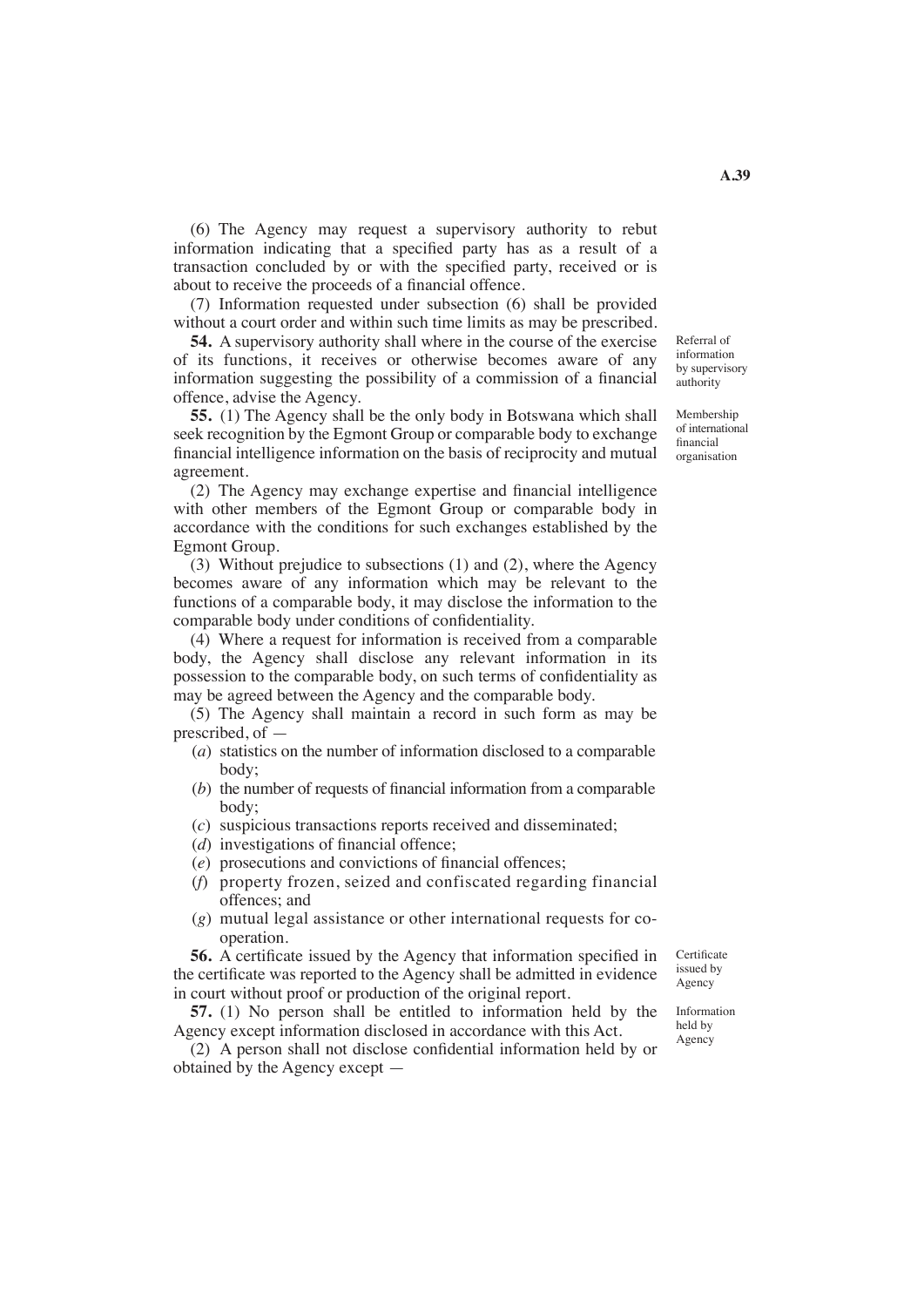- (*a*) within the scope of that person's power and duties in terms of any legislation;
- (*b*) for the purposes of carrying out the functions of this Act; and
- (*c*) with the permission of the Director General.

 (3) A person who contravenes the provisions of subsection (2) commits an offence and is liable to a fine not exceeding P1 000 000 or to imprisonment to a term not exceeding 10 years or to both.

#### PART VIII — *General Provisions*

**Confidentiality** by Director General, etc.

- **58.** (1) The Director General and other officers of the Agency shall (*a*) before they begin to perform any duties under this Act, take an oath of confidentiality in such form as may be prescribed; and
- (*b*) during and after their relationship with the Agency, maintain the confidentiality of any confidential information acquired in the discharge of their duties under this Act.

 (2) Any information from which an individual or body can be identified, which is acquired by the Agency in the course of carrying out its functions shall not be disclosed by the Director General or other officer of the Agency, except where the disclosure is necessary —

- (*a*) to enable the Agency to carry out its functions;
- (*b*) in the interests of the prevention or detection of any other offence;
- (*c*) in connection with the discharge of any international obligation
	- to which Botswana is subject; or
- (*d*) pursuant to an order of court.

 (3) Where the Director General or officer of the Agency contravenes this section he or she commits an offence and is liable to a fine not exceeding P50 000 or to imprisonment for a term not exceeding three years, or to both.

**59.** (1) A person shall not disclose confidential information received from the Agency.

 (2) A person who contravenes subsection (1) commits an offence and is liable to a fine not exceeding P1 000 000 or to imprisonment for a term not exceeding five years, or to both.

**60.** (1) No matter or thing done or omitted to be done by the Director General, an officer of the Agency, supervisory authority, a specified party, accountable institution, relevant government agency or department shall, if the matter or thing is done or omitted to be done *bona fide* in the course of the operations of the Agency, supervisory authority, a specified party, accountable institution, government agency or department, shall render the Director General, the officer of the Agency, the specified party, accountable institution, government agency or department its directors or senior management personally liable to an action, claim or demand.

Confidentiality by third parties

Indemnity of Director General, etc.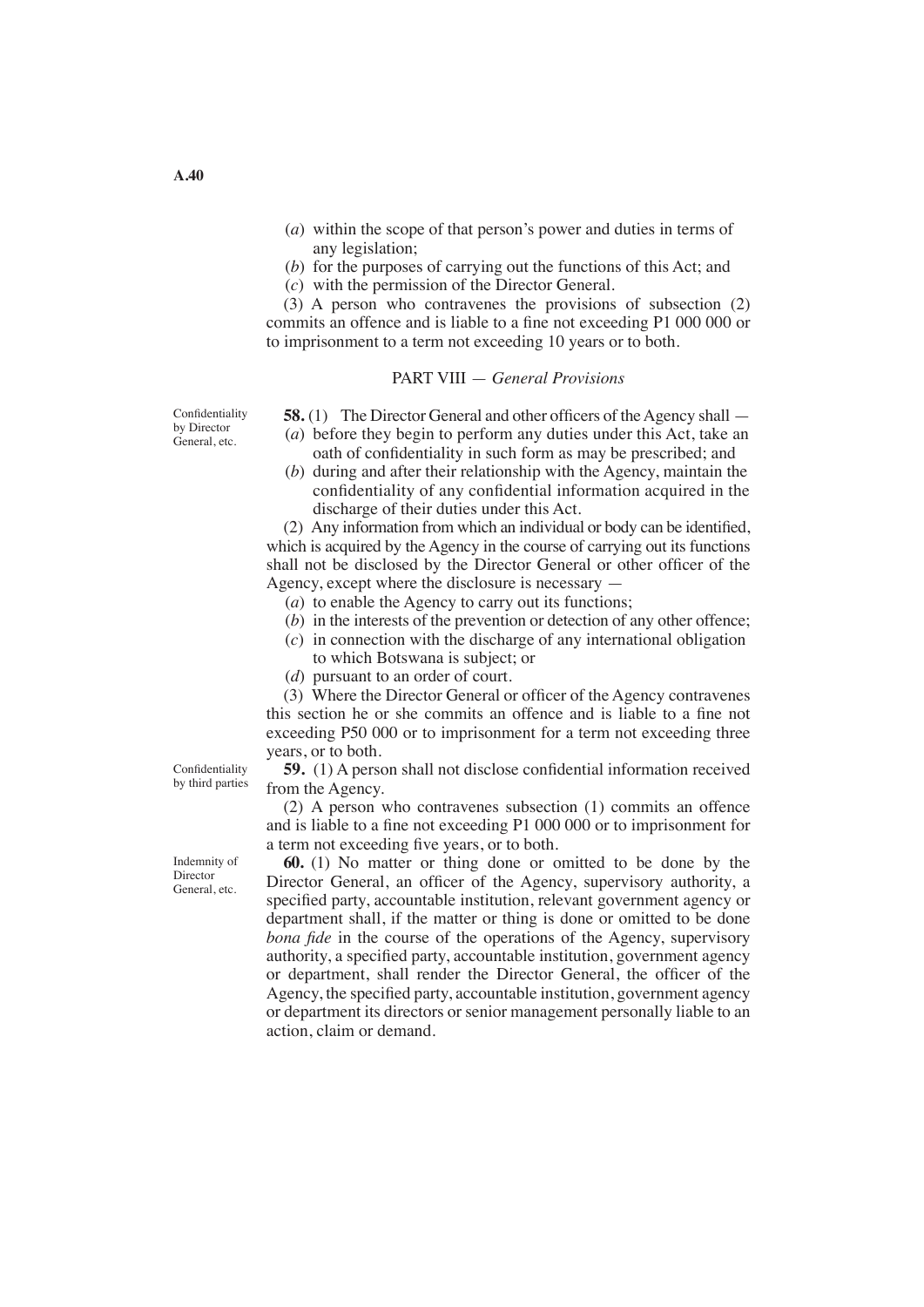(2) The Director General, officer of the Agency, a specified party, accountable institution, relevant government agency or department, its directors or senior management who receives or makes a report under this Act shall not incur liability for any breach of confidentiality or any disclosure made in compliance with this Act.

**61.** (1) The Minister may by order published in the *Gazette*, amend the Schedule I and III to this Act.

(2) The Minister shall, before amending Schedule I and III, give the affected persons at least 60 days' written notice to submit to the Minister written submissions on the proposed amendment.

**62.** (1) The Director General shall, on or before 31st March in each year, or by such later date as the Minister may allow, submit to the Minister a report on the activities of the Agency in the previous year.

 (2) A report referred to in subsection (1) shall be laid in Parliament by the Minister within three months of receipt.

**63.** (1) The Minister may make regulations prescribing anything under this Act which is to be prescribed or which is necessary or convenient to be prescribed for the better carrying out of the objects and purposes of this Act, or to give force and effect to its provisions.

(2) Without prejudice to the generality of subsection (1), regulations may provide for —

- (*a*) reporting obligations of a specified party and accountable institution;
- (*b*) regulatory obligations of a supervisory authority;
- (*c*) measures to ensure the security of information disclosed by or to the Agency;
- (*d*) internal rules to be formulated and implemented under sections 13, 14 and 15; or
- (*e*) the manner and form which a specified party and an accountable institution shall keep records required under this Act.

 (3) Any person who contravenes the provisions of the Regulations made under this Act, where a penalty is not provided, commits an offence and is liable to —

- (*a*) a fine not exceeding P100 000;
- (*b*) imprisonment for a term not exceeding five years;
- (*c*) both penalties specified at paragraphs (a) and (b); or
- (*d*) such administrative fine not exceeding P100 000, as may be imposed by a supervisory authority.

**64.** (1) The Financial Intelligence Act (hereinafter referred to as "the repealed Act") is hereby repealed.

**65.** (1) Notwithstanding the repeal effected under section 64, any instrument made under the repealed Act shall continue to have effect, as if made under this Act, to the extent that it is not inconsistent with this Act.

 $(2)$  Any person who is an officer or employee of the Agency immediately before the coming into operation of this Act shall continue in office for the period for which, and subject to the conditions under which he or she was appointed as an officer in the public service.

Repeal of Cap. 08:07

Savings

Annual report

Power to amend Schedules

Regulations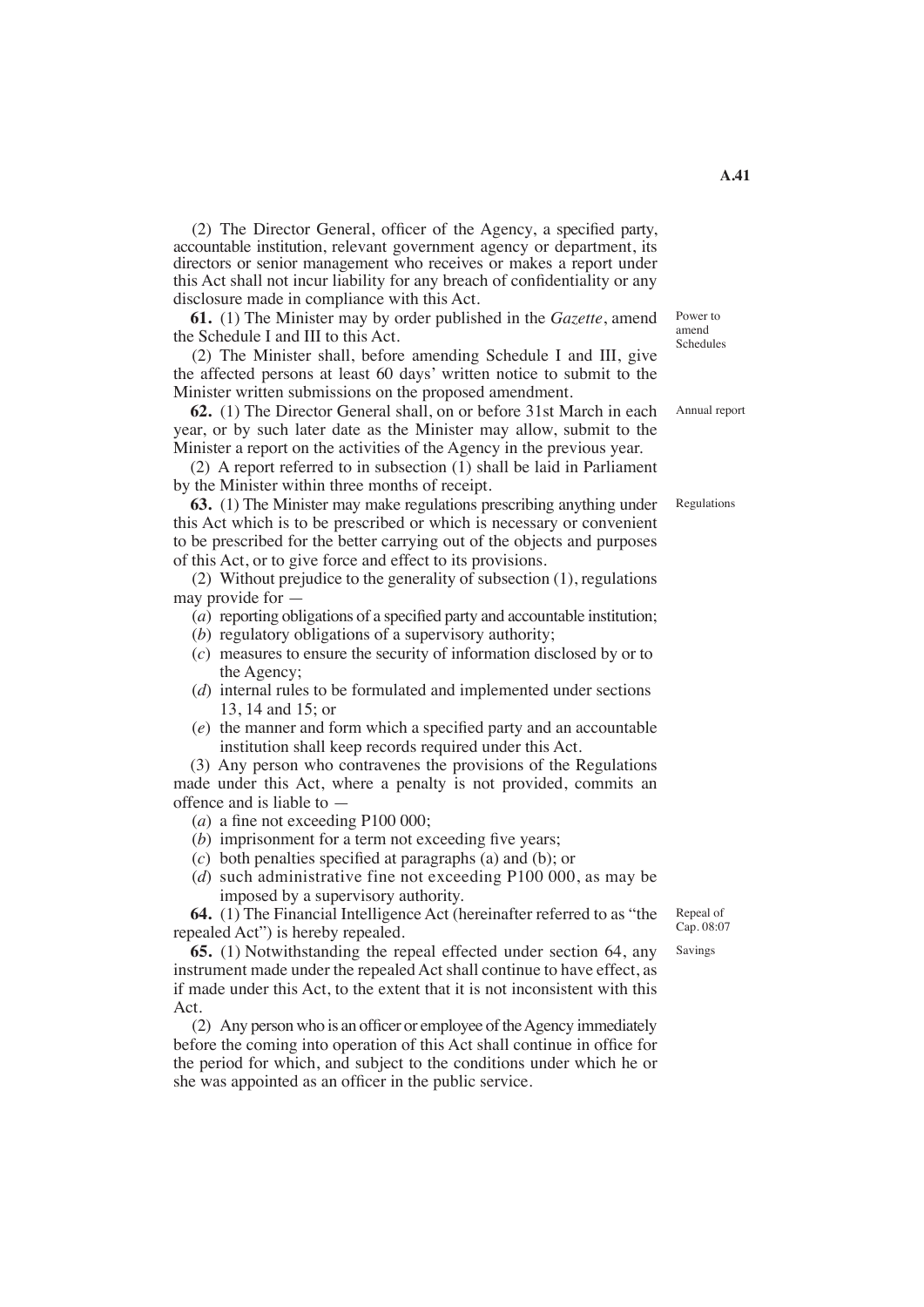(3) Any enquiry or disciplinary proceedings which, before the coming into operation of this Act, were pending shall be continued or enforced by or against the Agency in the same manner as they would have been continued or enforced before the coming into operation of this Act.

 (4) Any legal proceedings in respect of any offence committed or alleged to be committed under the repealed Act shall be carried out or prosecuted as if commenced under this Act.

(5) Any fines imposed by a supervisory authority under the repealed Act, shall continue as if imposed under this Act.

 (6) Any decision or action taken or purported to have been taken or done by the Director General or supervisory authority under the provisions of the repealed Act, shall, in so far as it is not inconsistent with the provisions of this Act, be deemed to have been taken or done under the corresponding provisions of this Act.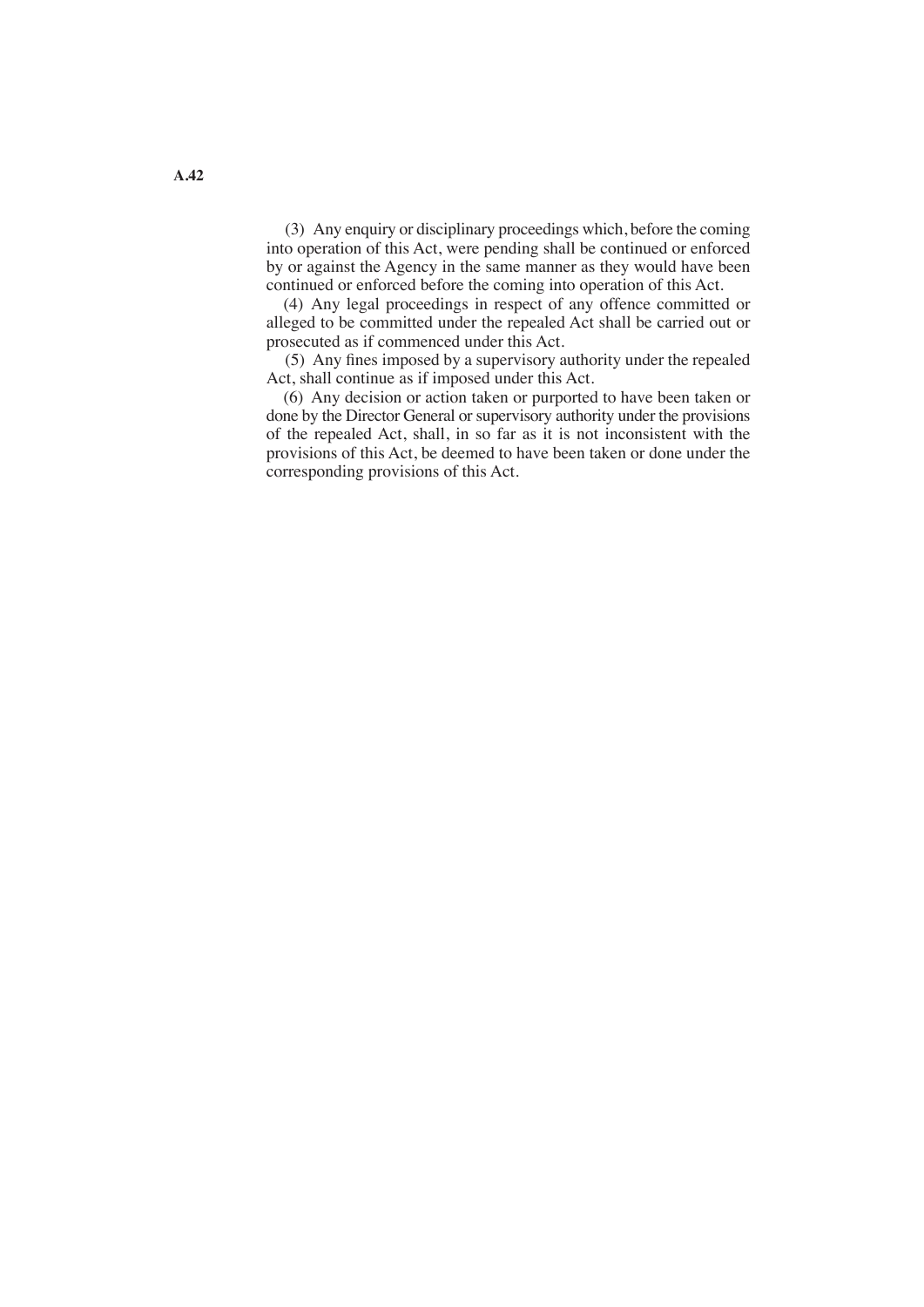### SCHEDULE I Specified Parties (*section 2*)

 1. An attorney as defined in the Legal PractitionersAct,Cap. 61:01, when preparing for or carrying out transaction for clients concerning the following —

- (*a*) buying and selling of real estate;
- (*b*) managing of client money, securities or other assets;
- (*c*) management of bank, savings or securities accounts;
- (*d*) organisation of contributions for creation, operation or management of companies; and
- (*e*) creating, operating or management of legal persons or arrangements and buying and selling of business entities.

2. An accountant as defined under the Accountants Act, Cap. 61:05, when preparing for or carrying out transaction for clients concerning the following —

- (*a*) buying and selling of real estate;
- (*b*) managing of client money, securities or other assets;
- (*c*) management of bank, savings or securities accounts;
- (*d*) organisation of contributions for creation, operation or management of companies; and
- (*e*) creating, operating or management of legal persons or arrangements and buying and selling of business entities.

 3. A registered professional as defined under the Real Estate Professionals Act, Cap. 61:07, when involved in transactions for client concerning buying and selling of real estate.

- 4. A bank as defined under the Banking Act, Cap. 46:04
- 5. A bureau de change as defined under the Bank of Botswana Act, Cap. 55:01
- 6. A building society as defined under the Building Societies Act, Cap. 42:03
- 7. A casino as defined under the Gambling Act, Cap. 19:01

 8. A Non-Bank Financial Institution as defined in the Non-Bank Financial Institutions Regulatory Authority Act, Cap. 46:08

9. A person running a lottery under the Lotteries and Betting Act, Cap. 19:02

 10. The Botswana Postal Services established under the Botswana Postal Services Act, Cap. 72:01

 11. A precious stones dealer as defined under the Precious and Semi-Precious Stones (Protection) Act, Cap. 66:03

12. A semi-precious stones dealer as defined under the Precious and Semi-Precious Stones (Protection) Act, Cap. 66:03

 13. Botswana Savings Bank established under Botswana Savings Bank Act, Cap. 56:03

14. Citizen Entrepreneurial Development Agency

15. Botswana Development Corporation

 16. National Development Bank established under the National Development Bank Act, Cap. 74:05

17. A car dealership

18. A Money or value transfer services provider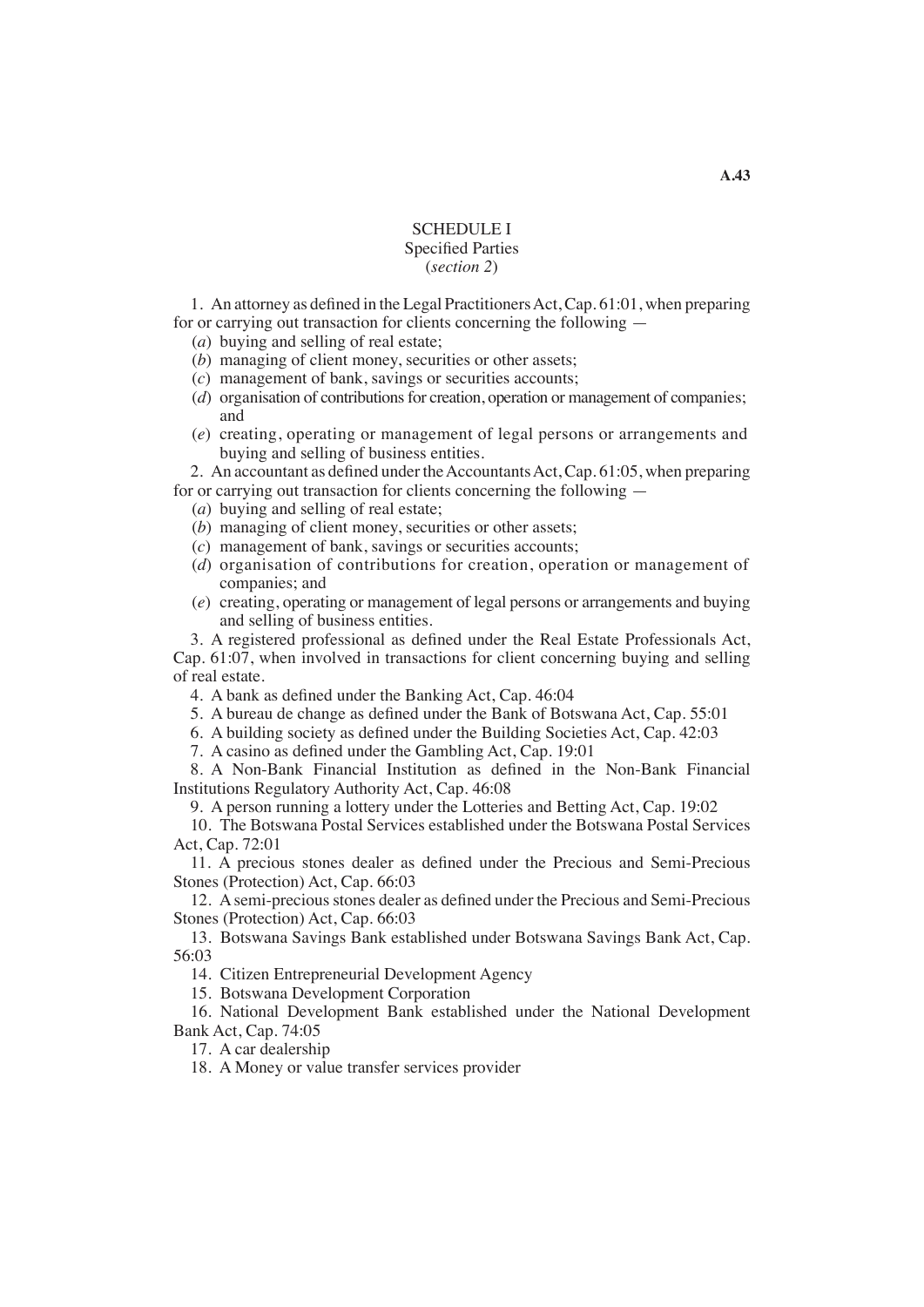19. An electronic Payment Service Provider

20. A trust and company service provider

21. A savings and credit co-operative

22. A precious metal dealer as defined under the Unwrought Precious Metals Act, Cap. 20:03

23. A virtual asset service provider.

**A.44**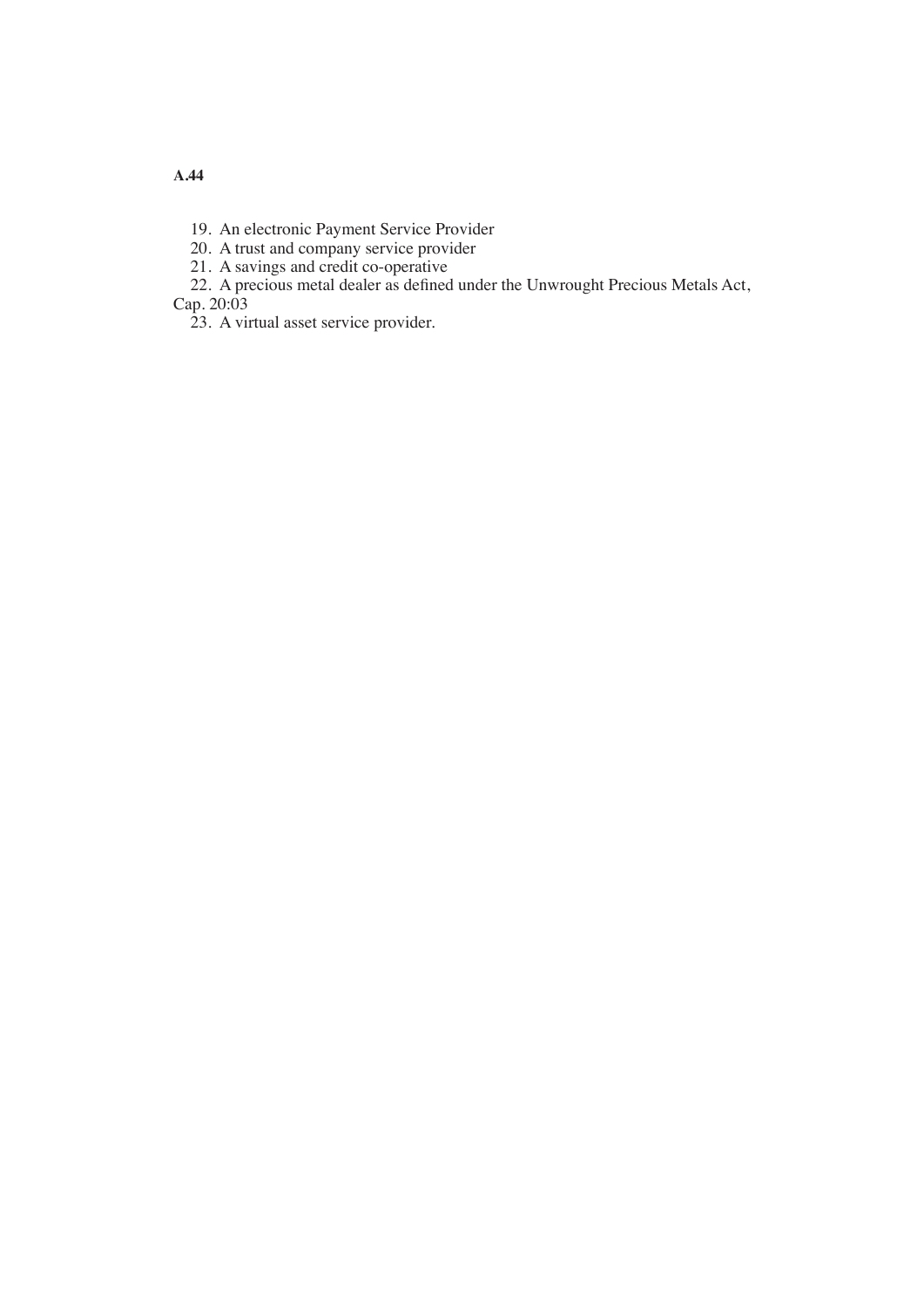## SCHEDULE II Supervisory Authorities (*section 2*)

- 1. The Bank of Botswana established under the Bank of Botswana Act, Cap. 55:01
- 2. The Real Estate Advisory Council established under the Real Estate Professionals Act, Cap. 61:07
- 3. The Gambling Authority established under the Gambling Act, Cap. 19:01
- 4. The Law Society of Botswana established under the Legal Practitioners Act, Cap. 61:01
- 5. Non-Bank Financial Institutions Regulatory Authority, established under the Non-Bank Financial Institutions Regulatory Authority Act, Cap. 46:08
- 6. Registrar of Societies established under the Societies Act, Cap. 8:01
- 7. Botswana Institute of Chartered Accountants established under the Accountants Act, Cap. 61:05
- 8. The Botswana Accountancy Oversight Authority established under the Financial Reporting Act, Cap. 46:10
- 9. The Diamond Hub
- 10. The Director of Cooperative Development established under Co-operative Societies Act, Cap. 42:04
- 11. The Master of the High Court
- 12. The Department of Mines